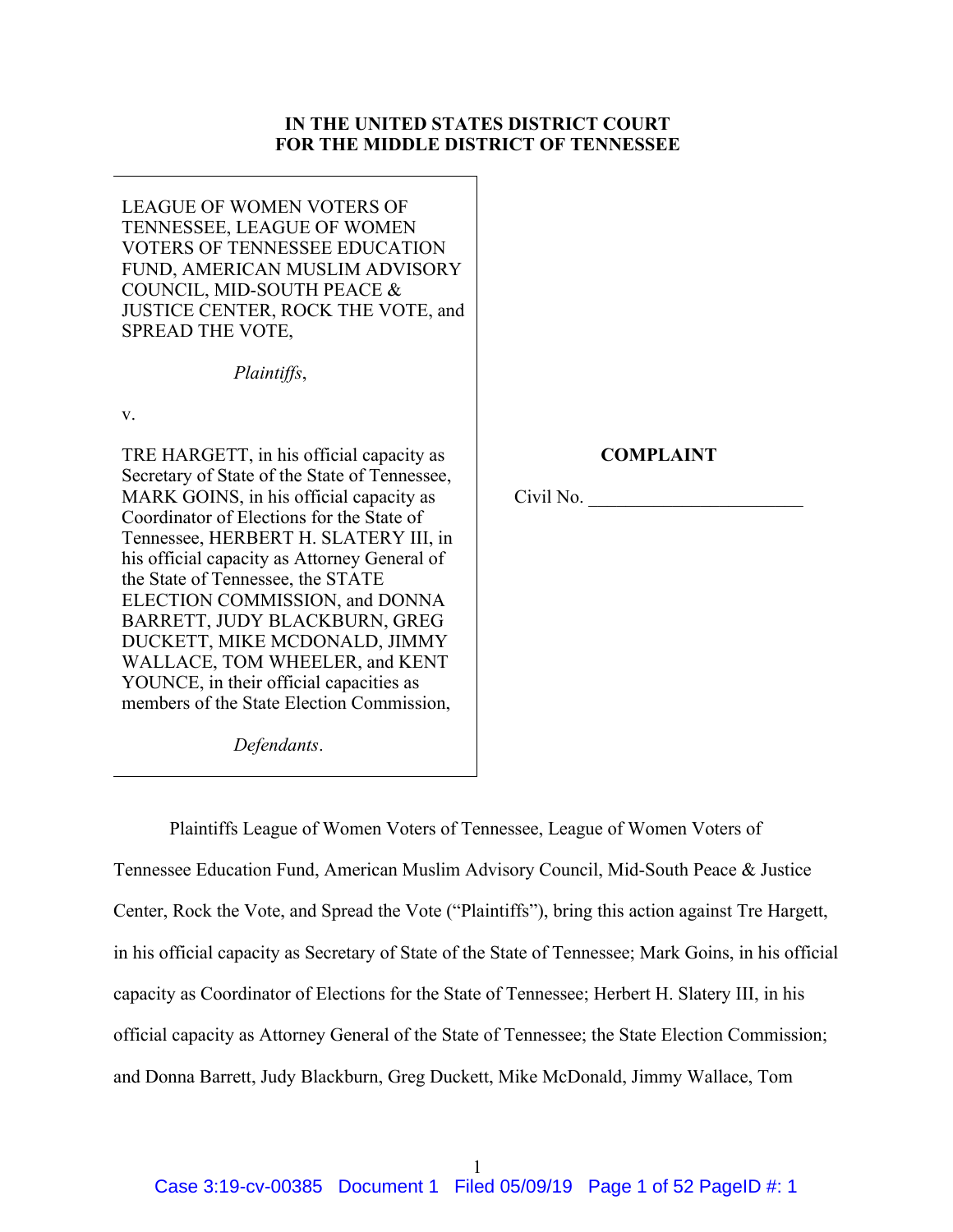Wheeler, and Kent Younce, in their official capacities as members of the State Election Commission, ("Defendants"), and allege the following:

### **INTRODUCTION**

1. This is a lawsuit challenging strict, unnecessary, and irrational restrictions on community-based voter registration speech and activity, in violation of the First and Fourteenth Amendments.

2. Plaintiffs bring this action to prevent enforcement of a new Tennessee law that unconstitutionally burdens and chills their core political speech and associational rights, diminishing their efforts—and the efforts of other individuals and community-based groups—to encourage civic engagement and democratic participation by assisting Tennessee citizens in registering and exercising their fundamental right to vote. Plaintiffs' voter registration efforts are "core political speech" involving "interactive communication concerning political change." *Meyer v. Grant*, 486 U.S. 414, 422 (1988). Indeed, Plaintiffs' endeavors to assist others in registering to vote are themselves political and philosophical statements, signaling that they value the democratic process and believe in the capacity of the popular will to shape the composition and direction of the government. This poorly tailored, vague, and overbroad law cannot possibly survive the exacting scrutiny applied to such restrictions on political speech.

3. The right to vote is "a fundamental political right, because [it is] preservative of all rights." *Yick Wo v. Hopkins*, 118 U.S. 356, 370 (1886). And "discriminatory and unfair registration laws and procedures can have a direct and damaging effect on voter participation in elections." House Rep. 103-9 (1993). Such registration laws "disproportionately harm voter participation by various groups, including the disabled and racial minorities." *Id.*

4. Civic organizations have routinely taken steps to assist individuals in registering to vote in order to ensure broad participation in elections. These community-based voter

2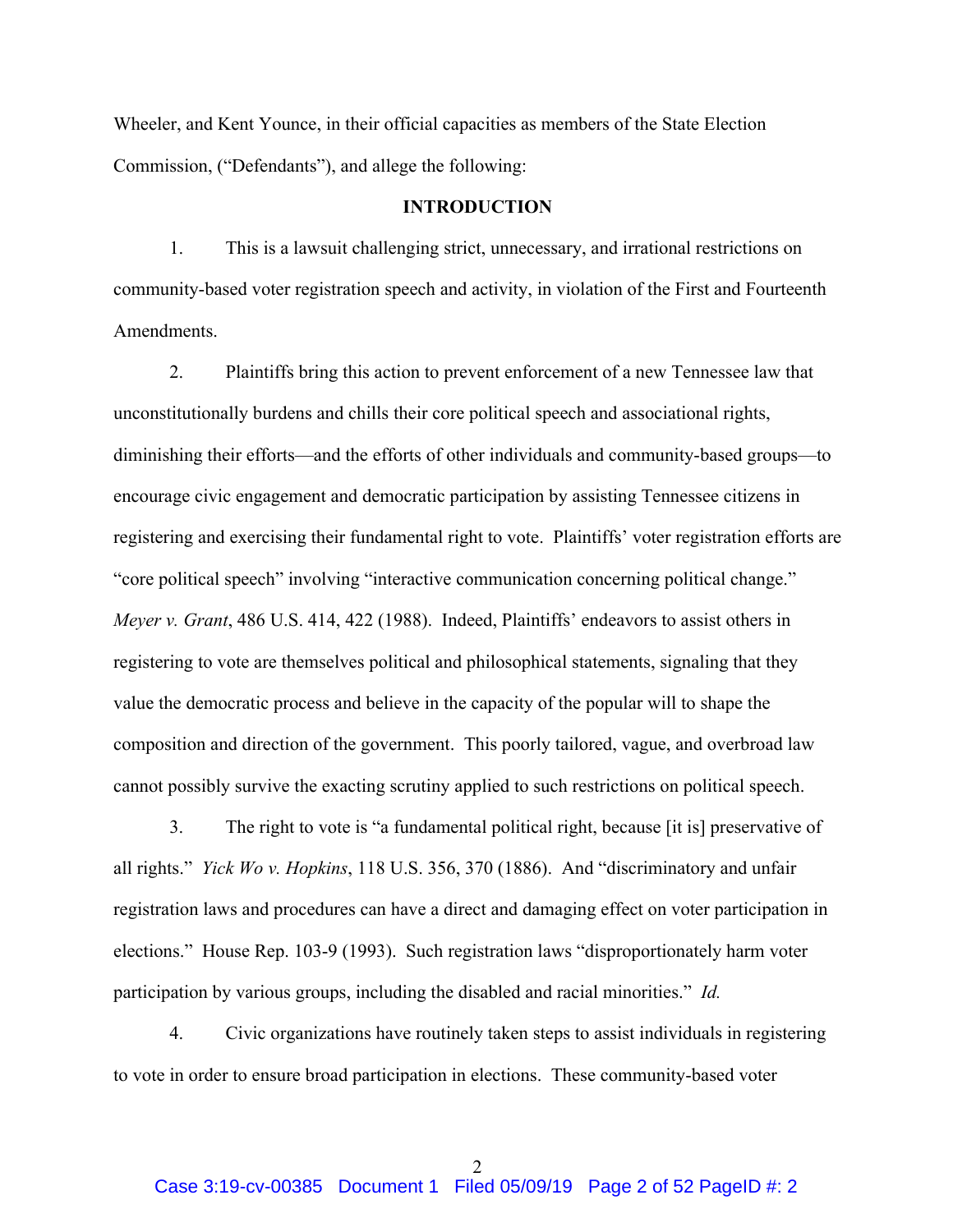registration efforts are particularly important in Tennessee. With 37 percent of its eligible citizens not registered to vote, Tennessee has the 44th lowest registration rate in the country.

5. Instead of enacting sensible regulations regarding voter registration and encouraging the registration of all eligible Tennessee voters, on May 2, 2019, Governor Bill Lee signed House Bill 1079 / Senate Bill 971 into law (the "Law"), imposing a host of burdens on organizations and individuals that assist their fellow citizens in registering to vote, including provisions that make Tennessee a standalone amongst the states.

6. This Law restricting voter registration activity, which adds new sections to Title 2 of the Tennessee Code Annotated, namely  $\S\S 2$ -2-142, 2-2-143, and 2-19-145,<sup>1</sup> imposes substantial, unnecessary, irrational, and unconstitutional burdens on individuals and organizations who endeavor to communicate democratic values and assist others in registering to vote. In doing so, the Law violates the First and Fourteenth Amendments of the United States Constitution.

7. The Law imposes criminal penalties upon civic organizations and civic-minded individuals who encourage political participation through voter registration drives if they fail to comply strictly with numerous burdensome regulations. Among other requirements, the Law requires the pre-registration of every voter registration activity. It also requires state training not only of those organizing a voter registration drive but of every volunteer that chooses to participate, and places responsibility for the state-imposed training of all volunteers on the organization coordinating the effort. It further requires the submission of sworn statements prior to conducting voter registration activity. And it forbids civic organizations from retaining the contact information of those who they try to help register without separately obtaining their

<sup>&</sup>lt;sup>1</sup> Plaintiff Rock the Vote is only challenging the disclaimer and disclosure requirements under Section 2-19-145. To the extent the term "Plaintiffs" is used throughout to refer to the other challenges brought in this action, it excludes Rock the Vote in those contexts.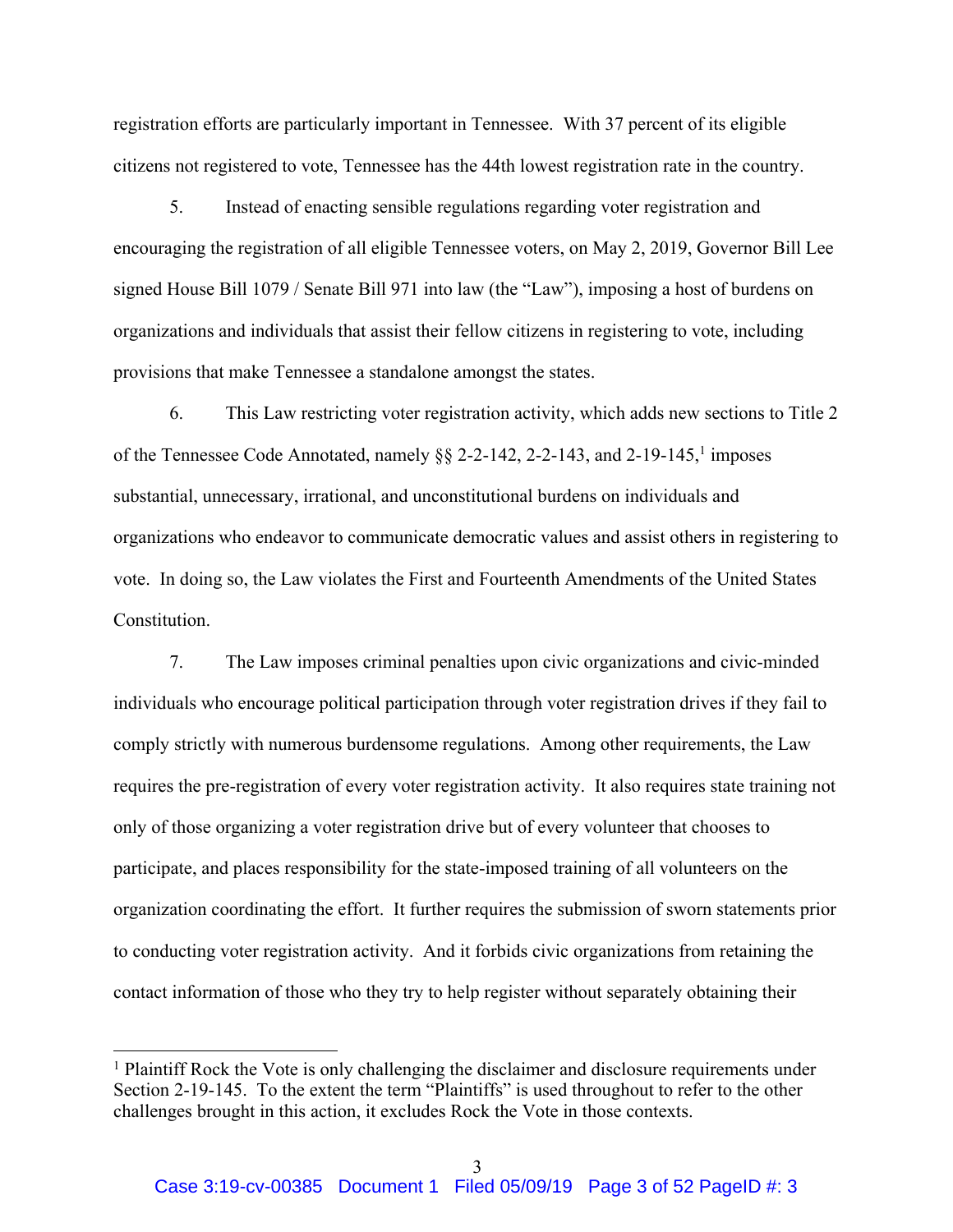consent, preventing follow-up with individuals who decide to submit the forms through them and hindering attempts to convince these individuals to vote in the election.

8. The Law also requires civic organizations and those who carry out their work conducting voter registration—upon threat of criminal sanction—to make a specified disclaimer statement anytime any organization makes any "public communication regarding voter registration status." This broad restriction on all public communications concerning voter registration is imposed despite a lack of any meaningful evidence of confusion necessitating this disclaimer.

9. The Law further imposes substantial civil fines for the submission of "incomplete" forms while at the same time requiring those conducting voter registration to submit each application they collect within 10 days, thus limiting opportunities for follow-up on "incomplete" forms. As a result, the Law leaves Plaintiffs with no ability to conduct voter registration activity without risk of civil sanction if some participants do not fully complete their registration forms. The Law provides no exceptions to the 10-day deadline for extenuating circumstances.

10. Because some number of "incomplete" forms is inevitable even following good training and best practices, the penalties for "incomplete" forms under the Law put Plaintiffs in an impossible position by penalizing them for submission of "incomplete" forms while also penalizing them criminally for *not* submitting them, with the sole exception of those that only contain a name or initial.

11. Moreover, each of the requirements of the Law are impermissibly vague and overbroad, such that the regulated individuals and organizations do not know which provisions apply to them and what steps to take in order to be in proper compliance with the Law. The Law's vague and overbroad provisions will diminish the participatory message of Plaintiffs,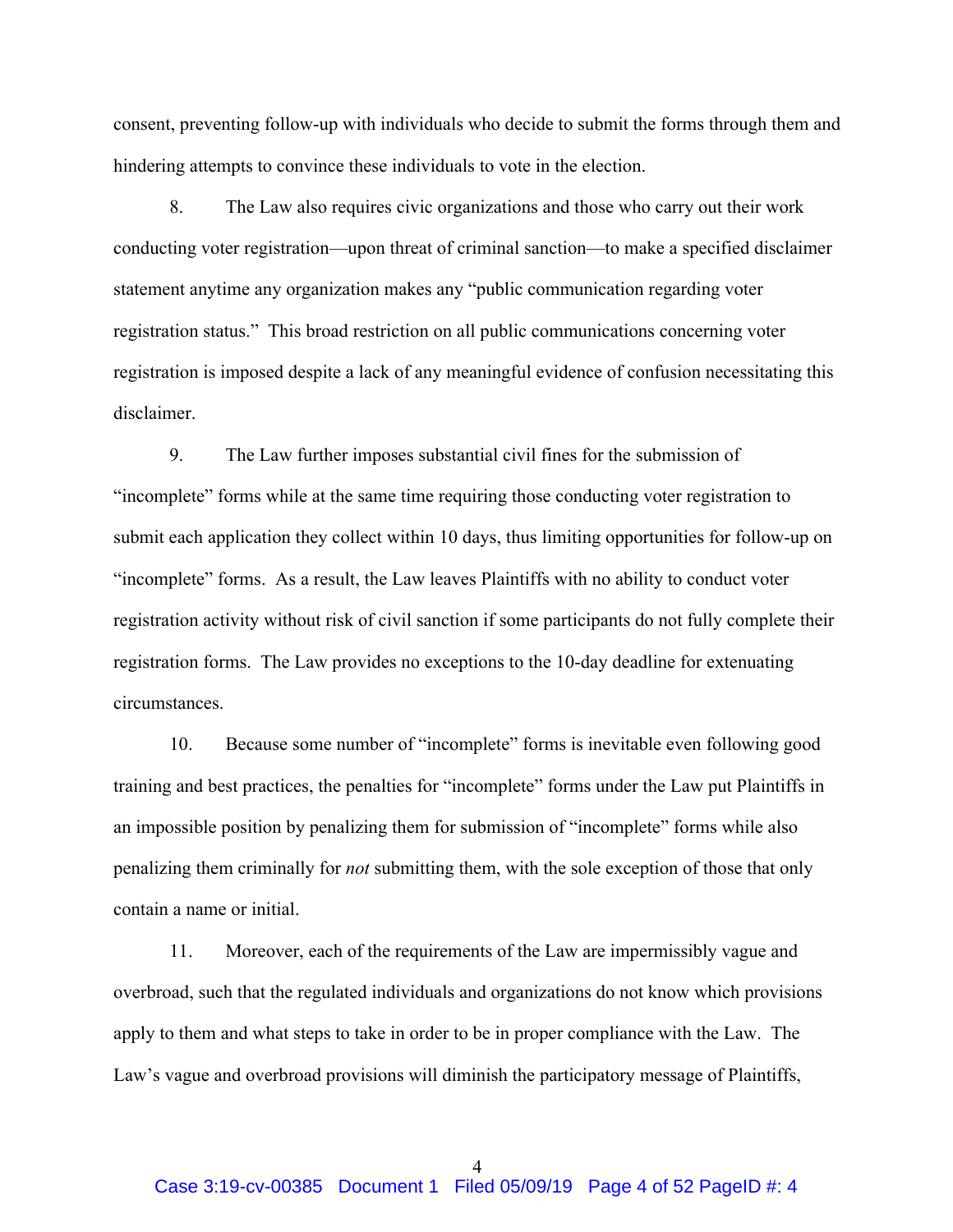other civic organizations, and civic-minded individuals and chill constitutionally protected core political speech.

12. On their own, and in the aggregate, these regulations are inordinately burdensome and will render Plaintiffs' voter registration activities far more costly and resource-intensive. Coupled with criminal liability and civil penalties that could consume large portions of some of these civic organizations' budgets, they carry devastating consequences and violate Plaintiffs' constitutional rights.

13. As a whole, the Law transforms a core civic expression and constitutionally protected activity into an extraordinarily risky enterprise. In light of the significant criminal and financial exposure created by engaging in voter registration activity, Plaintiffs anticipate a sharp decline in their ability to recruit volunteers and paid workers to convey the value of participation in the democratic process and conduct their voter registration drives.

14. Because Plaintiffs' voter registration efforts will be deterred or scaled back as a result of these requirements, the Law will result in an overall reduction in the total quantum of speech and expression.

15. These onerous, overbroad, and vague requirements do not serve, and cannot be justified by, any compelling or even legitimate interest. Indeed, the Law's own terms are conflicting, overly broad, and yet simultaneously underinclusive, demonstrating that the Law is not necessary to advance any state interest.

16. Unless the challenged provisions of the Law are enjoined, Plaintiffs' constitutionally protected political speech and activity will continue to be chilled. Plaintiffs, as well as many other individuals and groups, will be forced to communicate fewer civic and nonpartisan political messages and to refrain from engaging in associational activity important to advancing their missions and beliefs. The public will receive less information about how to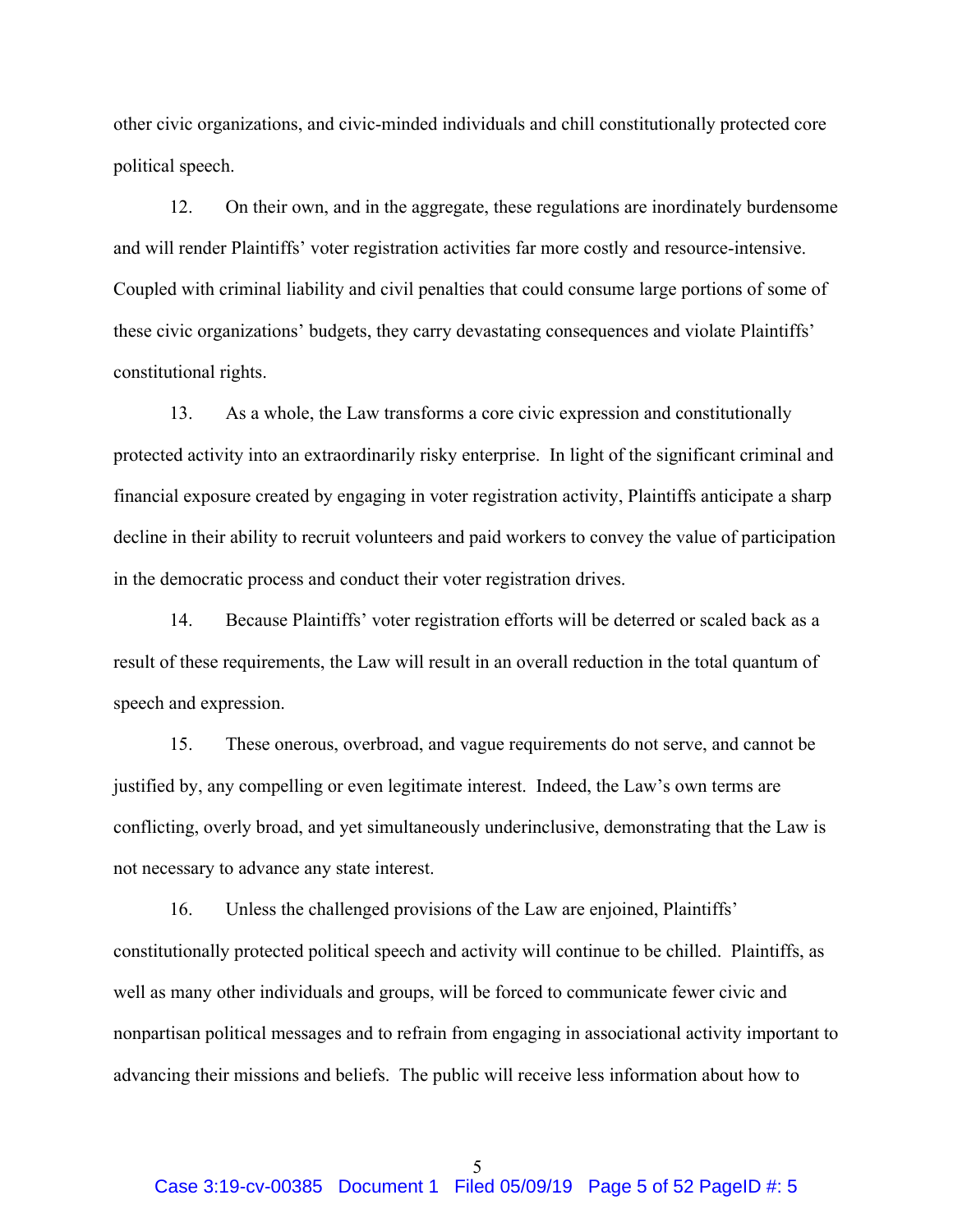participate in the democratic process, will have fewer options to register to vote, and fewer opportunities to associate with Plaintiffs in meaningful civic activities.

17. For these reasons, and those specifically alleged herein, Plaintiffs seek declaratory judgment and an injunction prohibiting Defendants from enforcing the challenged provisions of the Law, and permitting Plaintiffs' constitutionally protected community-based voter registration speech and activities to continue.

### **JURISDICTION AND VENUE**

18. This action is brought under the United States Constitution. The Court, therefore, has jurisdiction to hear this case pursuant to 28 U.S.C. §§ 1331, 1343, 1357, and 42 U.S.C. § 1983. It also has jurisdiction under the Declaratory Judgment Act, 28 U.S.C. §§ 2201 and 2202, to grant the declaratory relief requested.

19. This Court has personal jurisdiction over each Defendant because each is a citizen of Tennessee and their principal places of business are in Nashville.

20. Venue in this district is proper pursuant to 28 U.S.C. § 1391(b) because some Defendants reside in this District and all Defendants reside in Tennessee, and because a substantial portion of the events giving rise to these claims occurred in the Middle District of Tennessee.

#### **PARTIES**

21. The League of Women Voters of Tennessee (the "League" or "LWVTN") is a non-partisan, non-profit corporation organized under laws of Tennessee, and a tax-exempt entity pursuant to sections  $501(c)(3)$  and  $501(c)(4)$  of the Internal Revenue Code. The League seeks to promote civic engagement through informed and active participation in government. It accomplishes this mission in part by helping Tennessee citizens register to vote. The LWVTN is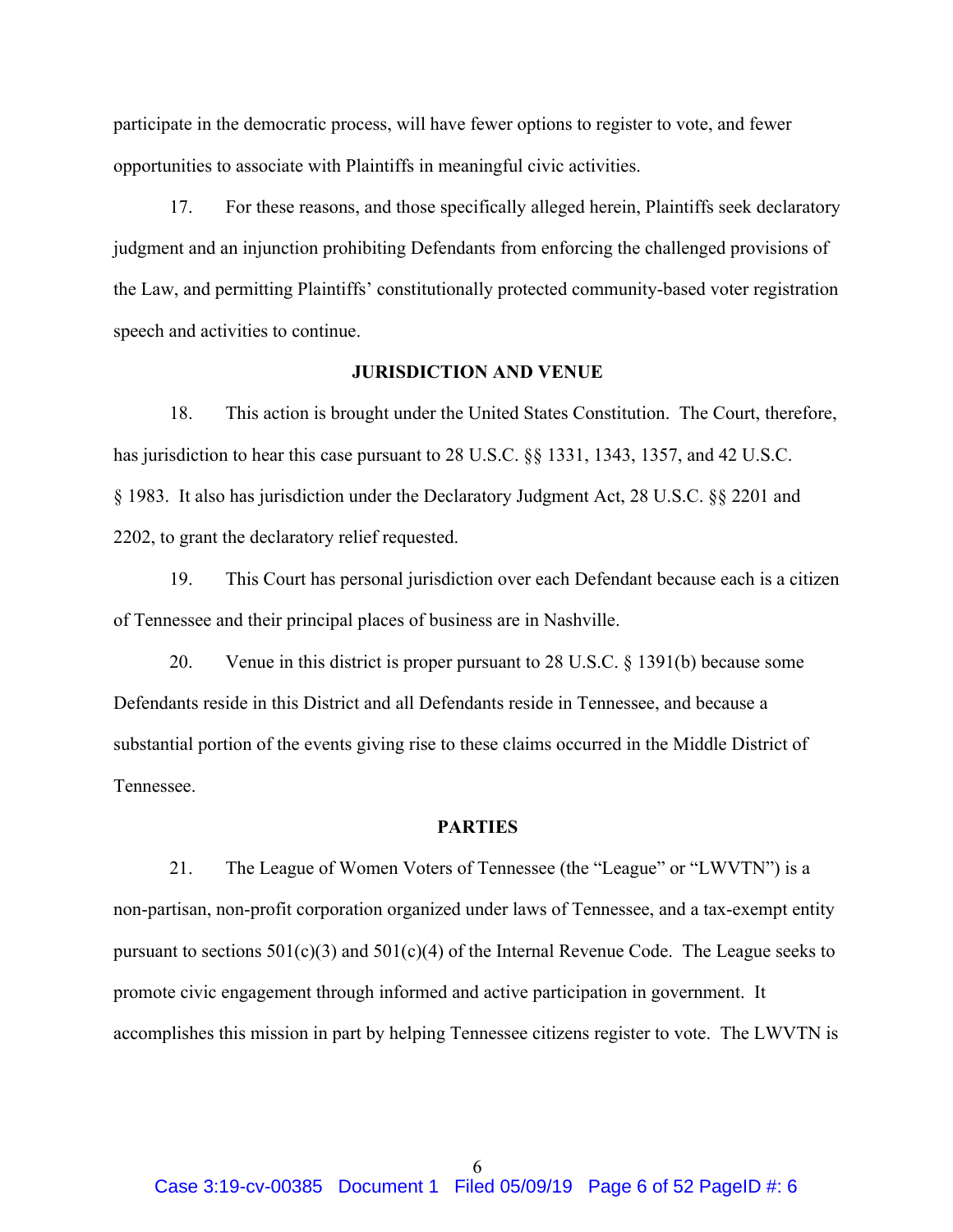a non-partisan organization and never supports or endorses political parties or candidates. The LWVTN is part of the League of Women Voters of the United States.

22. The LWVTN currently has 775 dues paying members. The LWVTN also often works with volunteers who are not members. The LWVTN has two arms—a  $501(c)(3)$ organization called the League of Women Voters of Tennessee Education Fund and a 501(c)(4) arm, the former of which conducts most of its voter registration activities. The LWVTN's annual budget for the last fiscal year was approximately \$36,853 dollars, and the LWVTN anticipates that its budget for the next few years would be similar. The budget for the LWVTN in modern times has always been less than \$50,000. The League of Women Voters of Tennessee Education Fund does not maintain any separate budget. It receives specific grants for voter registration activities as well as other donations and provides grants for or funds some of the voter registration activities of the state and local Leagues.

23. The LWVTN is a volunteer organization, relying both on dues-paying members and other volunteers to conduct almost all its activities, other than two temporary consultants hired on a limited basis to help with advocacy during the legislative session and limited administrative support.

24. The LWVTN currently has nine local Leagues, including Blount County, Chattanooga, Hendersonville, Jefferson County, Knoxville-Knox County, Memphis-Shelby County, Murfreesboro/Rutherford County, Nashville, and Oak Ridge (collectively "local Leagues"). The average annual budget for these local Leagues varies, but the average budget for the largest local League, the Nashville League, is only approximately \$35,000 per year.

25. These local Leagues regularly conduct voter registration drives throughout Tennessee. For example, in the last year, they have conducted approximately 122 voter registration events and engaged 277 volunteers in these efforts. These activities include regular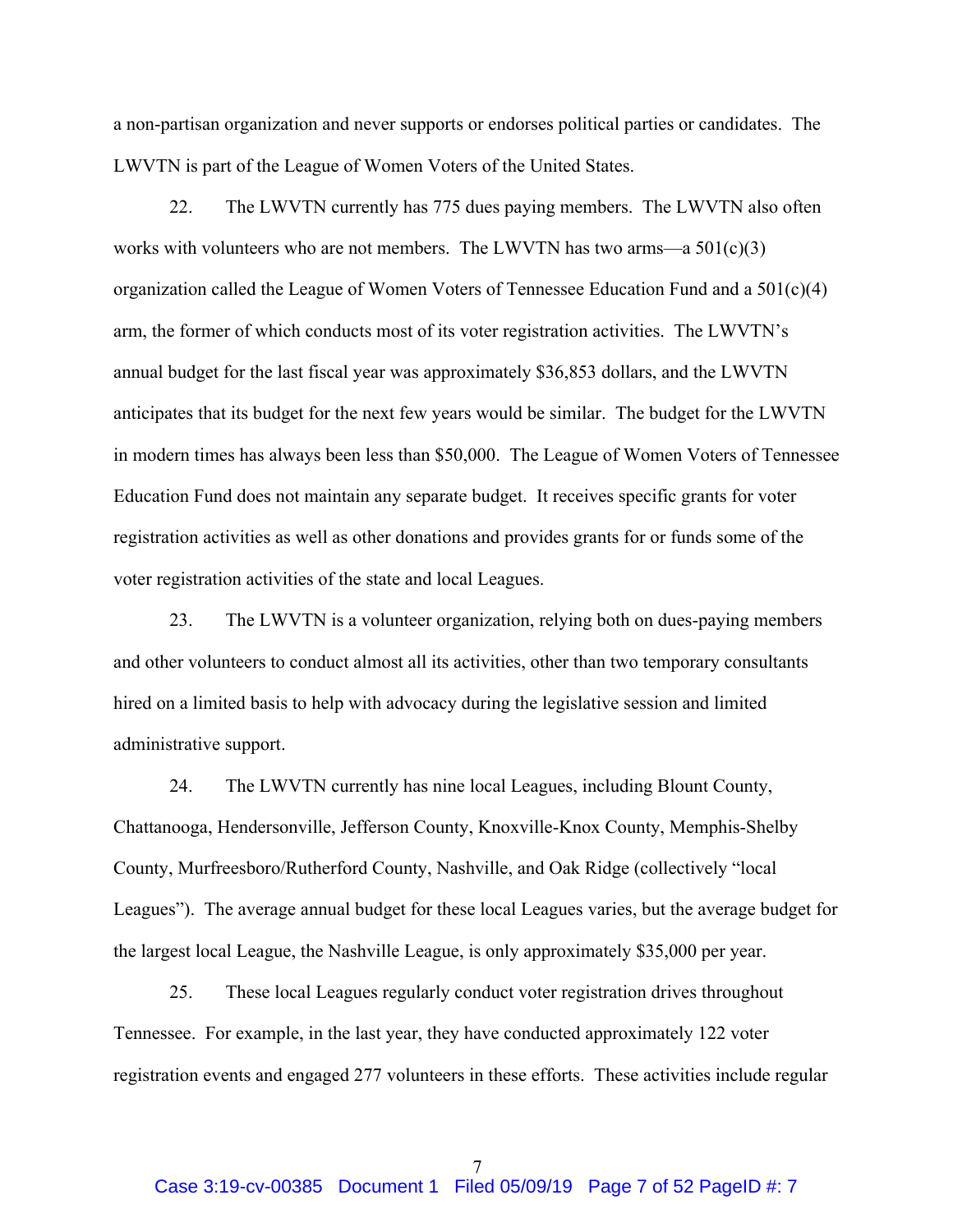registration drives at local high schools and community colleges, sometimes in connection with county election officials and sometimes not; local libraries; public housing offices; the YMCA; local utility offices (NES); USCIS naturalization ceremonies; and events like the Nashville Art Crawl. Additionally, each year the local Leagues also conduct a number of different voter registration events on National Voter Registration Day.

26. Before the passage of the Law, the LWVTN originally planned to continue all this voter registration work in the future. Additionally, the LWVTN was planning to expand its voter registration work in the next few years. The local Chattanooga League is new and is in the process of expanding and developing more partnerships in their area for the purpose of expanding their voter registration work. The LWVTN has plans to increase and expand its efforts to engage and include more diverse communities in its voter registration activities, and to participate in the League of Women Voters of the United States diversity initiatives.

27. During voter registration events, League members and other volunteers always collect at least some voter registration forms, which they then deliver to local election officials. The League always aims to collect as many voter registration applications as possible, and as a whole collects a significant number of voter registration applications. Over the course of a given year, the League usually collects and submits several thousand voter registration forms, collecting nearly 3,000 in 2018. Most of these voter registration applications are collected in the counties where the local Leagues are located, but they often collect voter registration applications at events in counties where they do not have a local League. For example, the League is currently conducting regular voter registration drives in Williamson County, where there is no local League, for the Franklin Housing Authority. The League also collects voter registrations at events like the Nashville Art Crawl, where they collect voter registrations from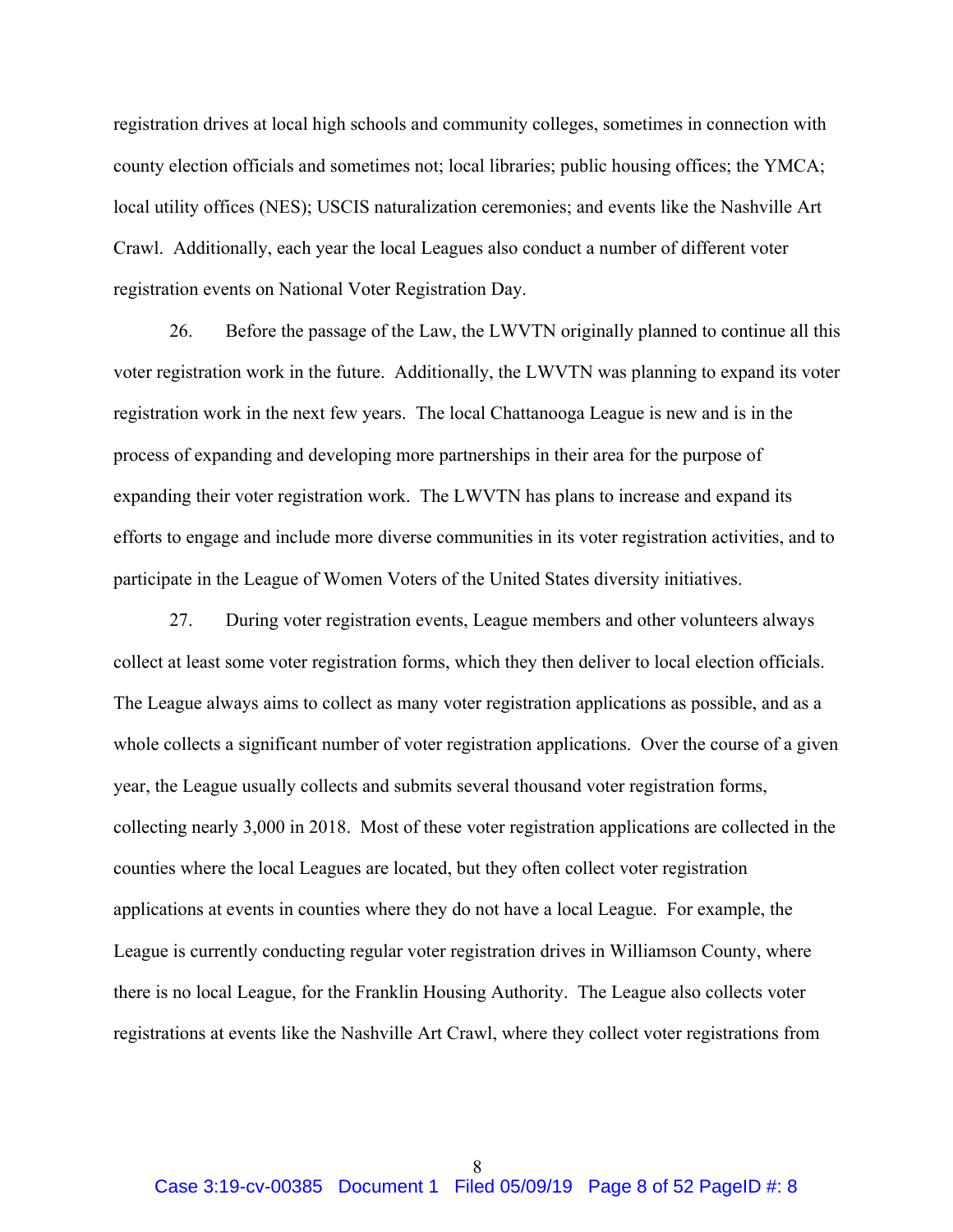people from all over the area. In a given year, the League ordinarily collects voter registrations from eligible citizens living in approximately one-third of all the counties in Tennessee.

28. The LWVTN also regularly engages in other activities, including community outreach, education, and direct advocacy on local and statewide ballot initiatives. As part of its work to educate voters, the LWVTN regularly conducts candidate forums.

29. The LWVTN encourages all its members and any other interested volunteers to participate and provide assistance during these voter registration drives, and does not require any pre-registration for such individuals to help with any given event. Encouraging volunteers to participate in voter registration activity is an important part of the League's associational activity and their organizational mission. In the League's experience, the more volunteers present to help with a voter registration drive, the more effective the drive.

30. The League is a volunteer organization, with no full-time staff in Tennessee. But the League regularly receives grants to help fund its work, including its voter registration activity. For example, this past year the Chattanooga League received a Youth Voter Grant to encourage participation in the electoral process through voter registration and voter education in high schools, community colleges, and vocational schools, resulting in the registration of 316 individuals in the last year. This was just one of the Chattanooga League's many voter registration programs. As another example, in recent years, the Oak Ridge League has received grants to conduct voter registration at naturalization ceremonies. And the Hendersonville League has been paid by the local county election commission to conduct voter registration at the local high schools, earning an average revenue of \$350 a year.

31. Local Leagues conducted voter registration drives at local high schools in Tennessee in cooperation with county election officials. However, neither the LWVTN nor any of its local Leagues has been "designated" or "deputized" to conduct voter registration by the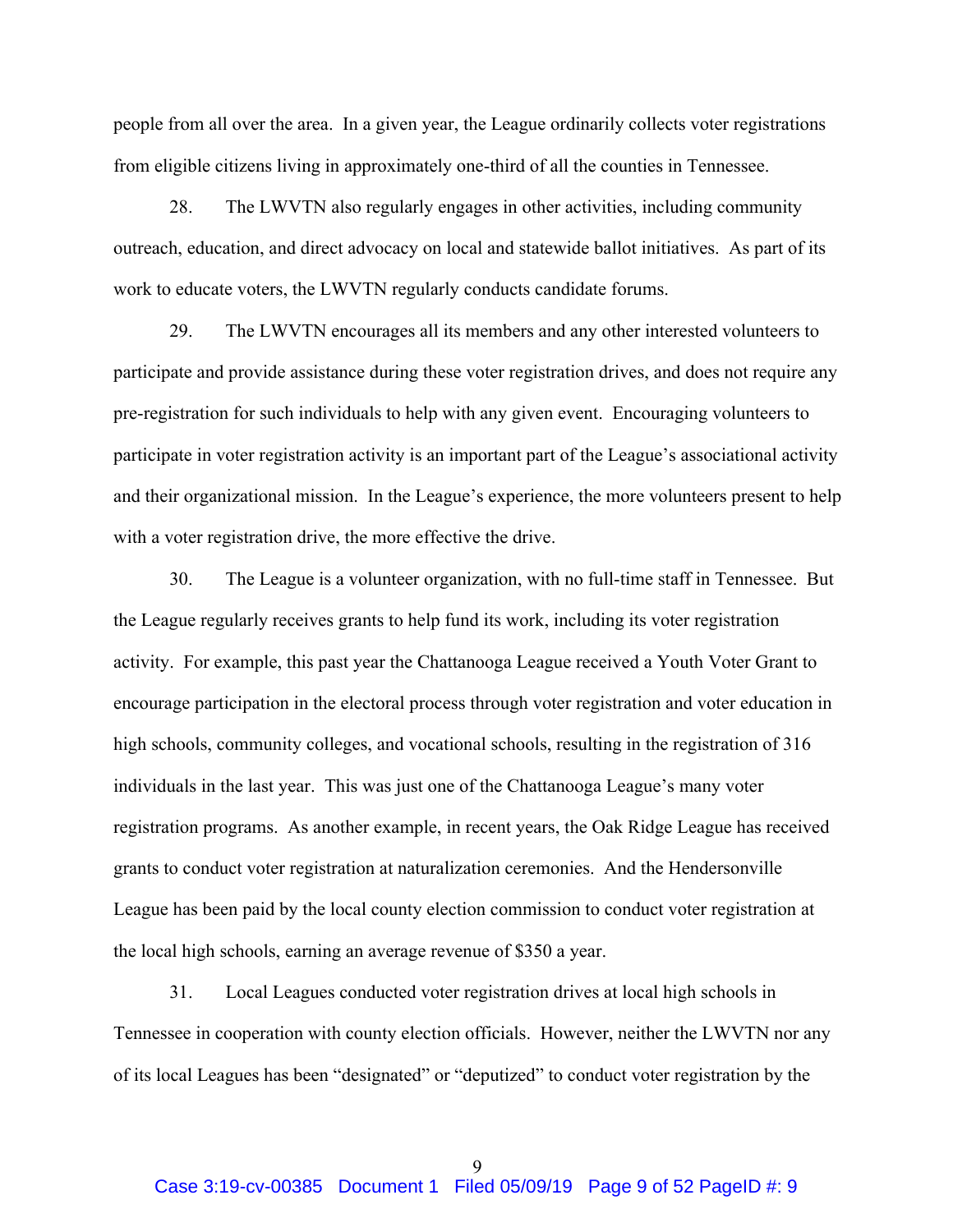local county election commissions. This is true despite numerous requests in recent years from the League for such a designation. The LWVTN, therefore, is paid to collect voter registration applications and has not been "designated" to conduct these activities.

32. When conducting voter registration, the LWVTN is beginning to retain information collected from voter registration applications. This information allows civic organizations like the League to engage in follow-up communications with voters after they are registered in order to provide these voters with additional information about voting and to encourage them to vote. These follow-up communications further the League's overall mission to promote democracy and civic participation.

33. The LWVTN has plans to expand its work to retain voter registration from the voter registration applications it collects and use them to expand its Get Out the Vote activities. The LWVTN has plans to increase its efforts in particular to contact individuals it assists in registering to vote at high schools and community colleges by text to encourage those voters to vote and to provide them with information about voting, such as polling place locations.

34. The LWVTN and the local Leagues plan to continue to conduct similar voter registration in the future, with the aim of collecting as many voter registration applications as possible, and to continue to seek and collect grants to support this voter registration work. Based on its past experiences conducting voter registration drives in Tennessee, the LWVTN expects that through these future activities, it would collect well over 100 voter registration applications in a voter registration drive.

35. LWVTN volunteers and members also regularly engage in communications with members of the Tennessee public using a variety of media on issues related to elections, voting, voter registration, and a voter's registration status. In the coming year, LWNTN plans on rolling out a text-messaging campaign to communicate with individuals about voter registration—a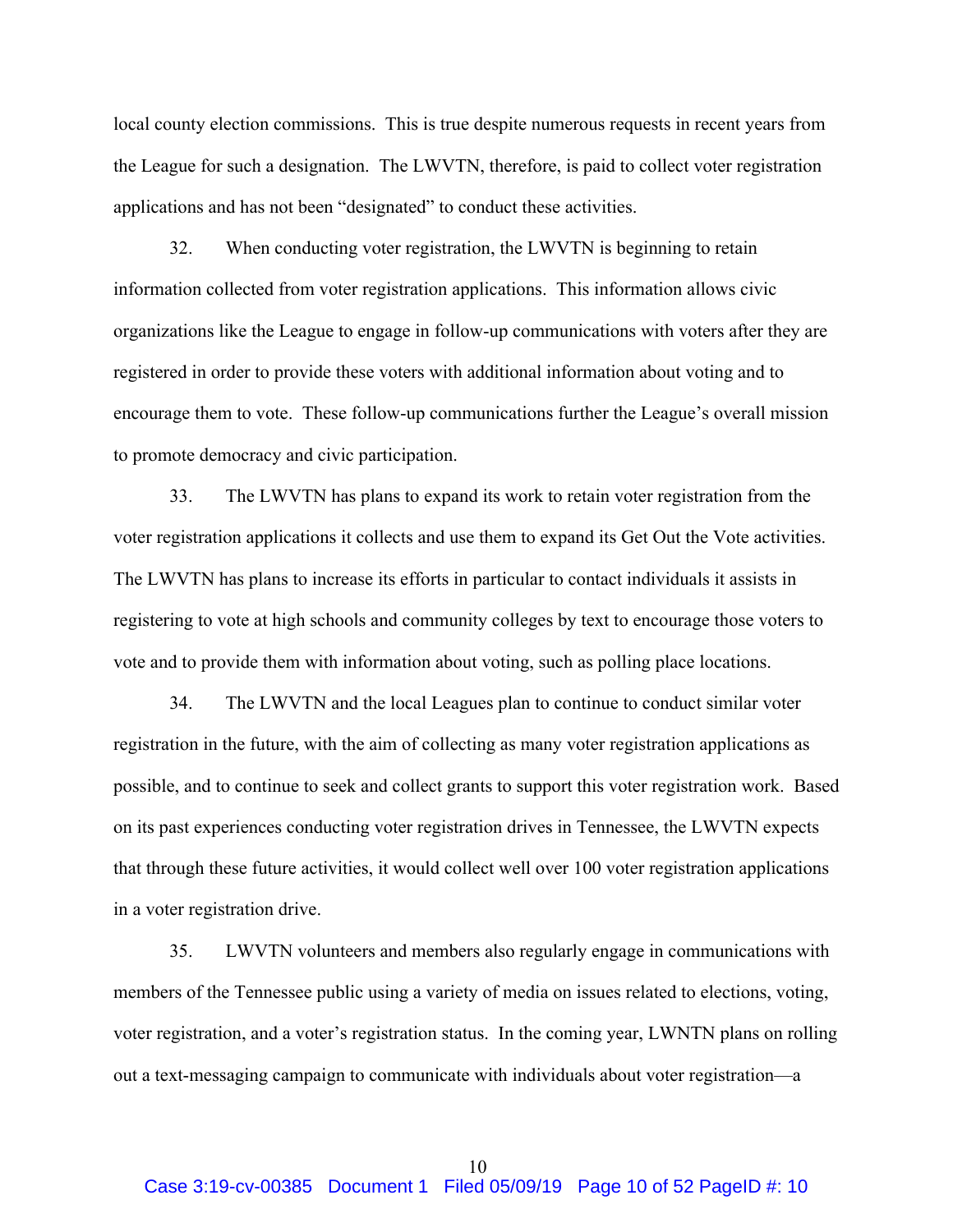process that the Law would regulate by requiring a lengthy disclaimer with each text message. These disclaimers may make such a text message campaign unfeasible and would, at minimum, add significantly to its cost. LWVTN volunteers and members also regularly communicate with the public about voter registration, voter registration status, and polling place locations at their regular public events, such as candidate forums, public events registration events, and when engaged as poll watchers.

36. The League of Women Voters Educational Fund runs the website, VOTE411.org. This website provides individuals with access to polling place information and information about voter registration, including an opportunity to register to vote (or at least initiate a voter registration application). It is also designed to collect information from voters who use the system, including information provided during voter registration. This information is collected so that potential voters can be contacted in the future to provide them with information about voting and to encourage them to vote. The system does not retain social security numbers. There is information on the website about the retention policy but it is unclear whether it would be considered "conspicuously and prominently placed" as required by Section 2-2-145(d) of the Law. The LWVTN and the local Leagues actively work to promote this website within Tennessee. In the past, this has included handing out materials providing information about the website, such as on literature handed out during voter registration drives and other events, and palm cards. Additionally, the League paid for a billboard in the Knoxville/Oak Ridge area in 2018, promoted the VOTE411.org website on the LWVTN's own website, and has provided Table Tents with information about the VOTE411.org website to restaurants in Chattanooga. In 2018, the LWVTN, with assistance from the League of Women Voters Education Fund, was able to expand the coverage of VOTE411.org to the entire state.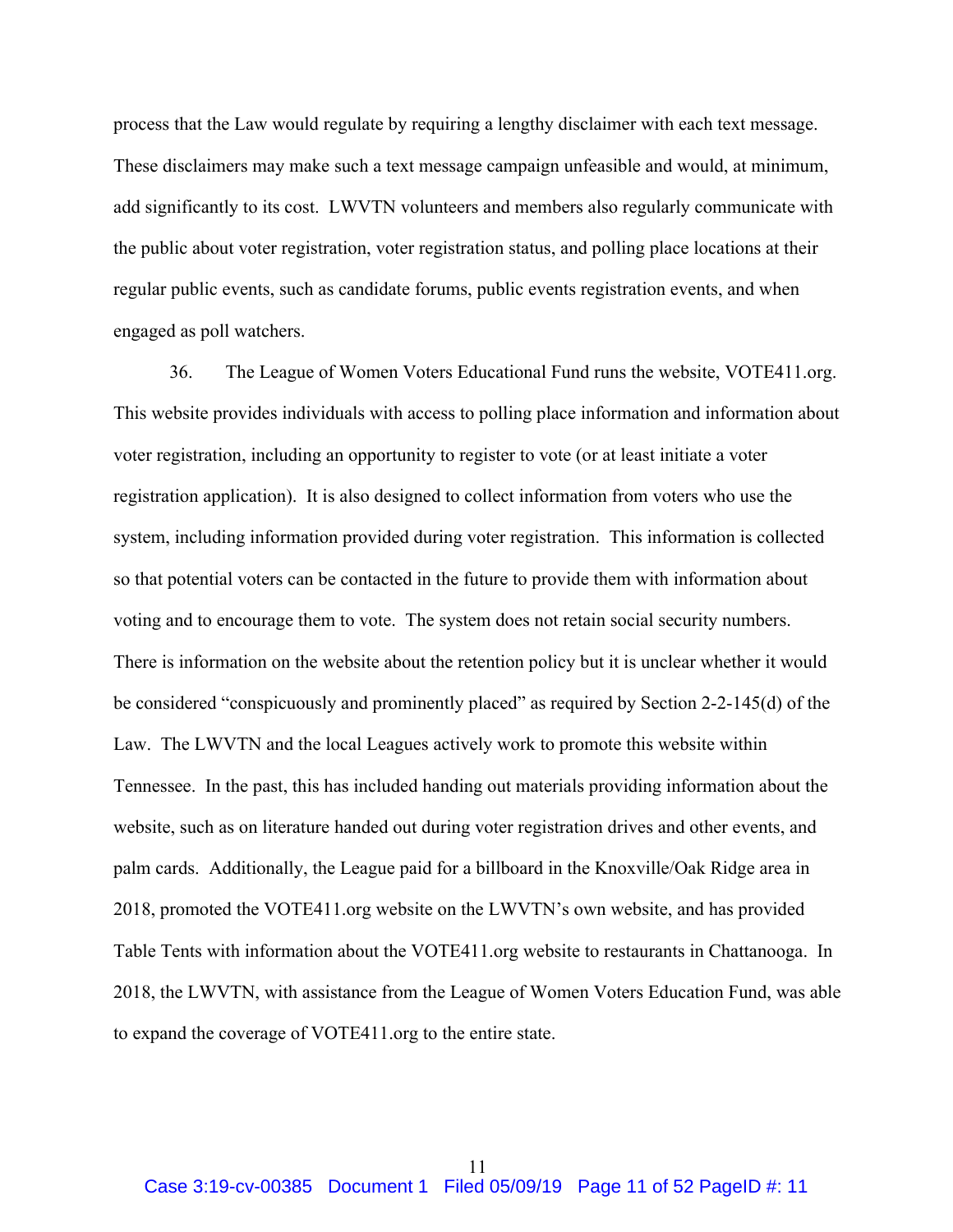37. The American Muslim Advisory Council ("AMAC") is a 501(c)(3) tax-exempt organization based in Nashville, Tennessee, which seeks to empower Muslims across Tennessee through civic engagement and community building in order to protect all Tennesseans from prejudice and targeted violence. AMAC works within the Muslim community across the state to facilitate collaboration across mosques to increase civic engagement, and collaborates with government entities, allied nonprofits, and other communities for events and actions that advance justice.

38. Voter engagement, and particularly voter registration activities, form an important part of AMAC's mission to empower Muslims in Tennessee and to better the political and social climate in the state for not only Muslims, but all Tennesseans. For example, in 2018 alone, AMAC reached over 2,000 Muslim Tennesseans through voter registration drives, get-out-thevote events, meet the candidate forums, and outreach through texting, phone banking, and rides to the polls. During these events and through this outreach, AMAC communicates with the Tennessee public, and in particular, members of the Tennessee Muslim community, on issues concerning elections, voting, voter registration, and a voter's registration status.

39. In terms of voter registration specifically, AMAC has conducted and plans to continue conducting voter registrations drives across the state, both this year and in 2020, with the aim of collecting as many voter registration applications as possible for the purpose of facilitating as many new voters to participate as they can. In 2018, AMAC registered a significant number of voters at mosques in Nashville, Antioch, Murfreesboro, Memphis, and Knoxville, as well as at events co-hosted by groups like the Vanderbilt Muslim Student Association. To help these voters register, AMAC depends on employing college interns and paying those interns a flat stipend for their work each week.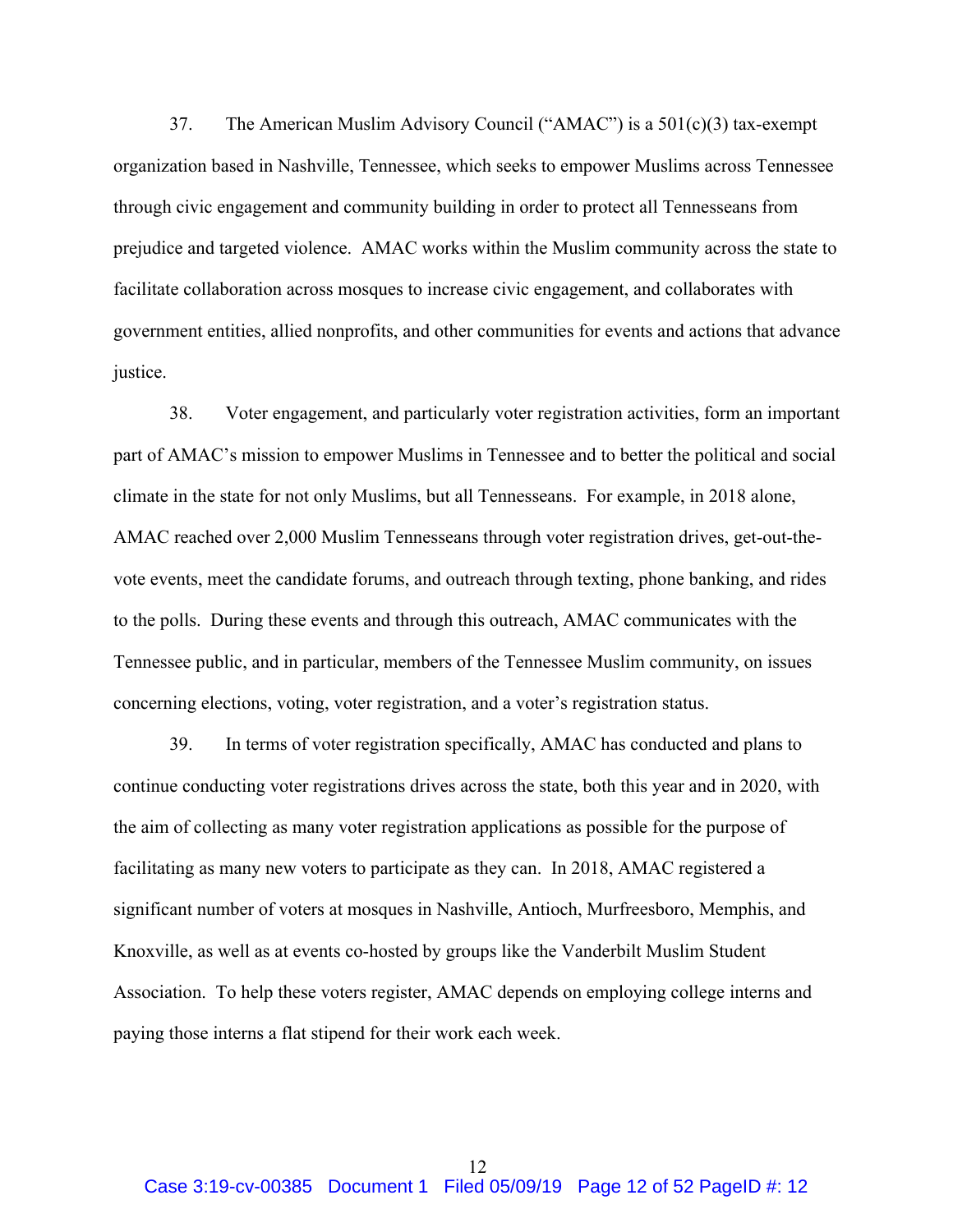40. AMAC volunteers and employees also regularly engage in communications with members of the Tennessee public using a variety of media on issues related to elections, voting, and voter registration, and has helped voters ascertain their registration status and polling location in the weeks leading to an election.

41. Because AMAC is a small, nonprofit organization with only one full-time and one part-time staff member, it relies on paying college students a small stipend to conduct voter registration activities. Its budget for voter registration activities in 2018, for example, was approximately \$1,000. While AMAC intends to expand its voter registration efforts in 2020, its budget for these activities will remain limited—its total budget for all activities in 2018 was approximately \$100,000. That figure includes costs such as paying its staff members. Even a small fine would impose substantial hardship on AMAC's ability to operate.

42. Mid-South Peace and Justice Center ("MSPJC"), based in Memphis, Tennessee, is a multi-issue, multi-race organization whose mission is to engage, organize, and mobilize communities to realize social justice through nonviolent action. For over 37 years, it has educated and trained new community leaders to lead campaigns for racial, economic, environmental, and social justice in Tennessee and beyond. MSPJC works with and is led by grassroots leaders from the low-income communities of color most impacted by the issues with which it engages. While it has about 90 monthly dues-paying members, it also works with a number of volunteers and student interns who assist with speech-related activities including tabling and voter registration.

43. Voter registration activities are an important part of MSPJC's strategy to engage local communities in pursuing social justice. In the past, MSPJC has received grants to conduct voter registration drives and it plans to continue pursuing and expects to receive such grants to support its voter registration work. MSPJC participates in voter-registration efforts in multiple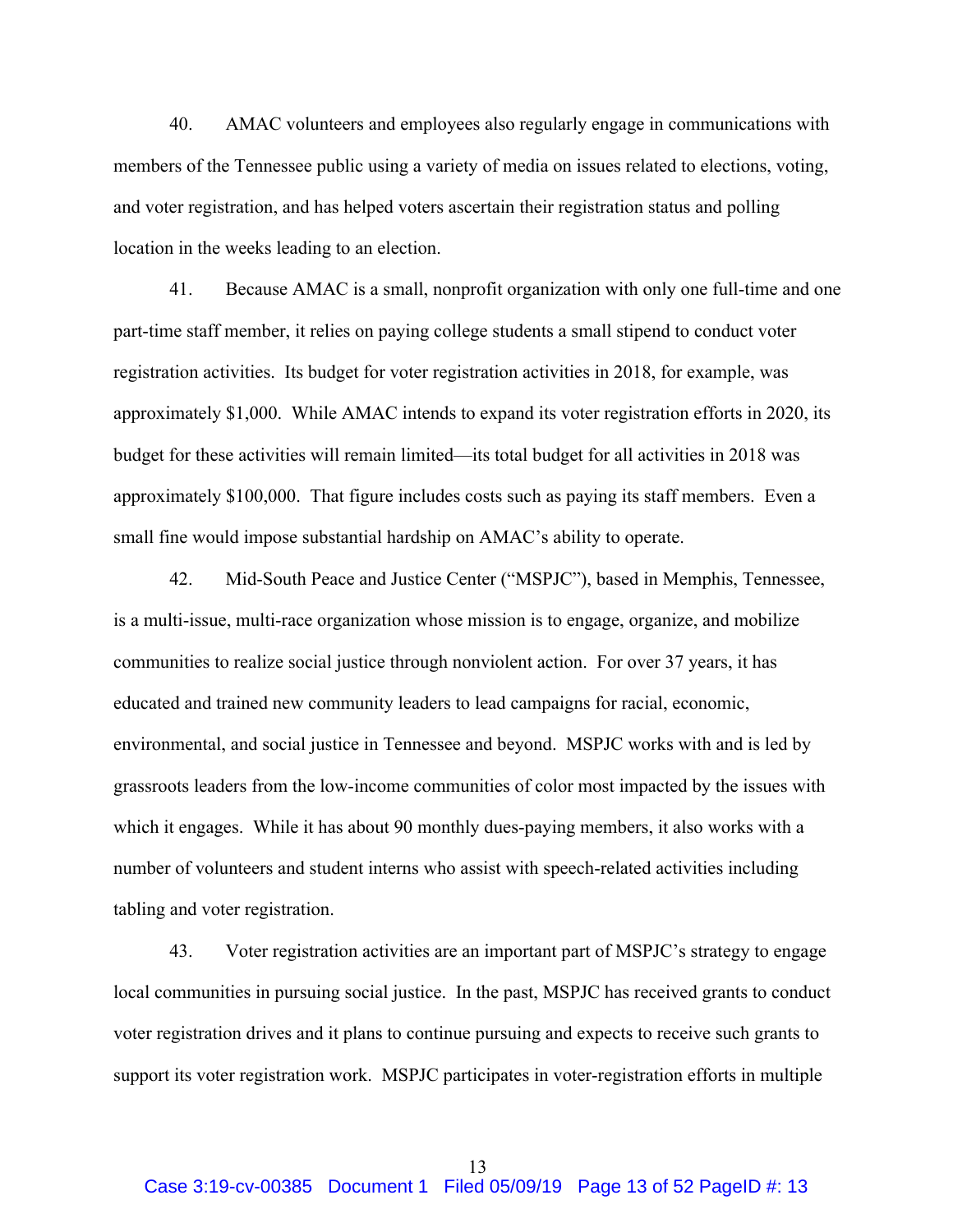different ways. For one, it engages community members to help voters register in their neighborhoods by encouraging applicants to fill out forms and then submitting them on their behalf. For example, in 2018, MSPJC assisted low-income youth and adults in completing community service hours by distributing ballot information and helping voters in Binghamptom, a low-income neighborhood that has historically had low voter turnout, to register to vote. Additionally, MSPJC volunteers, including students, and its own staff members also conduct voter registration activities. MSPJC plans on continuing such voter registration activities in the future with the aim of facilitating as many voters registering as possible by collecting and submitting their applications.

44. When conducting voter registration, MSPJC regularly retains information collected from voter registration applications. This information allows MSPJC to engage in follow-up communications with voters after they are registered in order to provide these voters with additional information about voting and to encourage them to vote. These follow-up communications are a vital component of MSPJC's overall mission to promote democracy and civic participation.

45. MSPJC staff members and volunteers also regularly engage in communications with members of the Tennessee public, and particularly those in the low-income communities of color most impacted by the issues with which it engages, using a variety of media on issues related to elections, voting, registration, and a voter's registration status.

46. MSPJC is a small, nonprofit organization with only three full-time and three parttime staff members, and it relies in part on both grants and volunteers to conduct voter registration activities. With an annual operating budget of approximately \$235,000—a substantial portion of which pays staff salaries—even one \$2,000 fine would likely lead it to suspend all voter registration activities.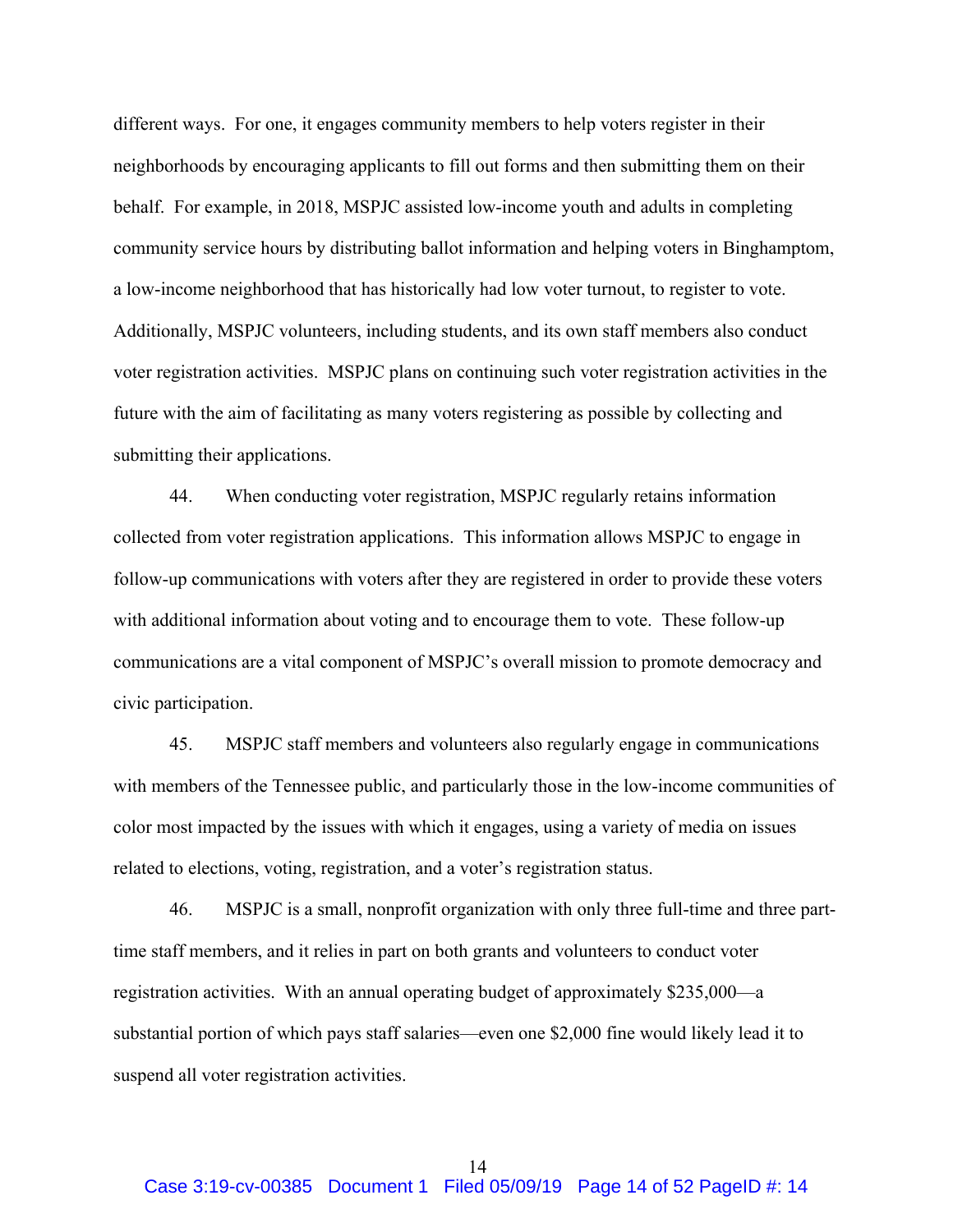47. Rock the Vote is a national, nonpartisan  $501(c)(3)$  tax exempt organization based in Washington, D.C., that is dedicated to building long-term youth political power. Since 1990, Rock the Vote has pioneered innovative ways to mobilize young voters, revolutionizing the use of culture, music, art, and technology to engage youth in the political process.

48. Voter registration and engagement is at the core of Rock the Vote's mission. During the last seven presidential elections, Rock the Vote and its partners coordinated the largest voter registration efforts for young people in the country, adding nearly 8 million new voters to the rolls. Rock the Vote prioritizes proactively reaching out to and mobilizing young voters, whose voices are often left out of the political process. To effectively register and turn out voters, Rock the Vote utilizes and maintains its own online voter registration platform that is used for free by partners across the country and in Tennessee. The tool, which is available in 13 languages, helps a voter determine whether they are eligible for online voter registration, and then directs the voter to the appropriate state website as available, or alternatively, assists the voter with completing the federal voter registration form. Rock the Vote also offers a voter lookup tool, which allows voters to confirm their registration status or prompts them to register to vote through Rock the Vote's online tool.

49. Rock the Vote currently employees five, full-time individuals, plus one part-time paid intern. Rock the Vote also leverages its volunteer network to boost youth voter registration across the country using its online tool.

50. Rock the Vote relies heavily on its website and digital communications methods, such as social media, email, text messages, and digital advertising to reach and mobilize young people across the country and encourage them to register to vote. Rock the Vote's online registration tool also allows voters to opt into targeted, nonpartisan election reminders via email and text messaging to ensure they are prepared to vote. As a result, Rock the Vote's registrants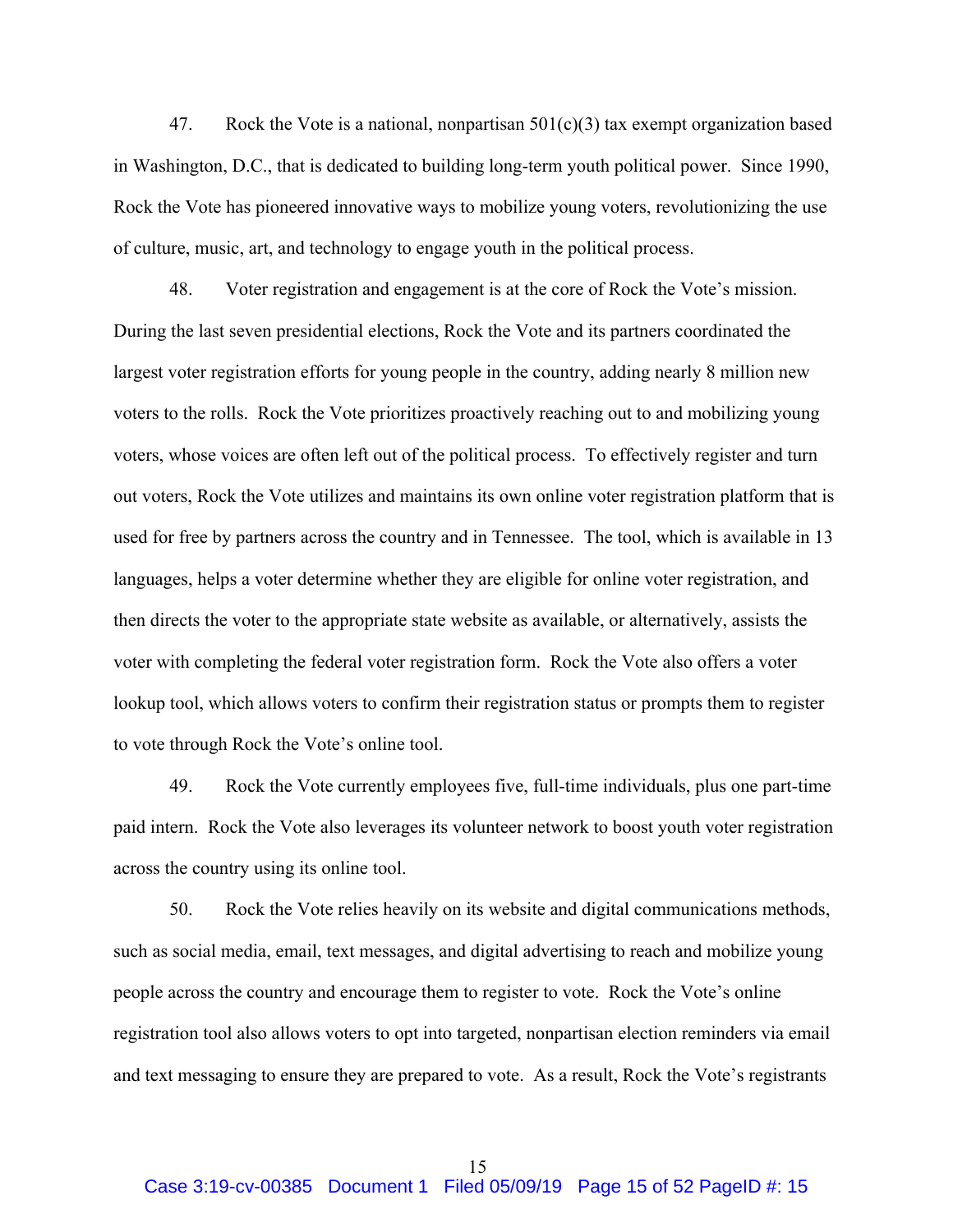turn out at much higher rates than the national youth average. Rock the Vote expects that the disclaimer and disclosure requirements for communications related to voter registration and turnout are likely to confuse individuals attempting to register to vote in Tennessee through Rock the Vote's website and dissuade them from using the online tool.

51. Rock the Vote is only challenging the disclaimer and disclosure requirements under Section 2-19-145. These requirements will impose a substantial burden on Rock the Vote's ability to help voters register to vote using its online tools and communications. Although the specific language required to be displayed has not yet been determined, Rock the Vote will need to make enhancements to its existing online voter registration tool to comply, including translating the provided text into all 13 languages Rock the Vote currently supports, updating its user-flow and interface, updating its website, and evaluating potential changes to its digital voter registration communications strategy and program. All changes to Rock the Vote's registration platform will need to be reviewed and thoroughly tested on both desktop and mobile devices, including a review of all partner tools that use Rock the Vote's tools. These changes will be significant and will cause Rock the Vote to incur significant costs. Simply determining the full scope of the changes necessary to Rock the Vote's online tools and public communications for Rock the Vote to comply with the Law imposes a substantial burden on Rock the Vote given its limited staff capacity and resources.

52. Spread the Vote is a nonpartisan  $501(c)(3)$  tax-exempt organization that empowers members of communities in Tennessee and across the country to vote by helping individuals obtain government-issued photo ID, helping eligible citizens to register to vote, and educating and mobilizing eligible voters.

53. Spread the Vote Tennessee receives referrals for individuals in need of ID from partnering social service organizations, as well as through tabling at homeless shelters, housing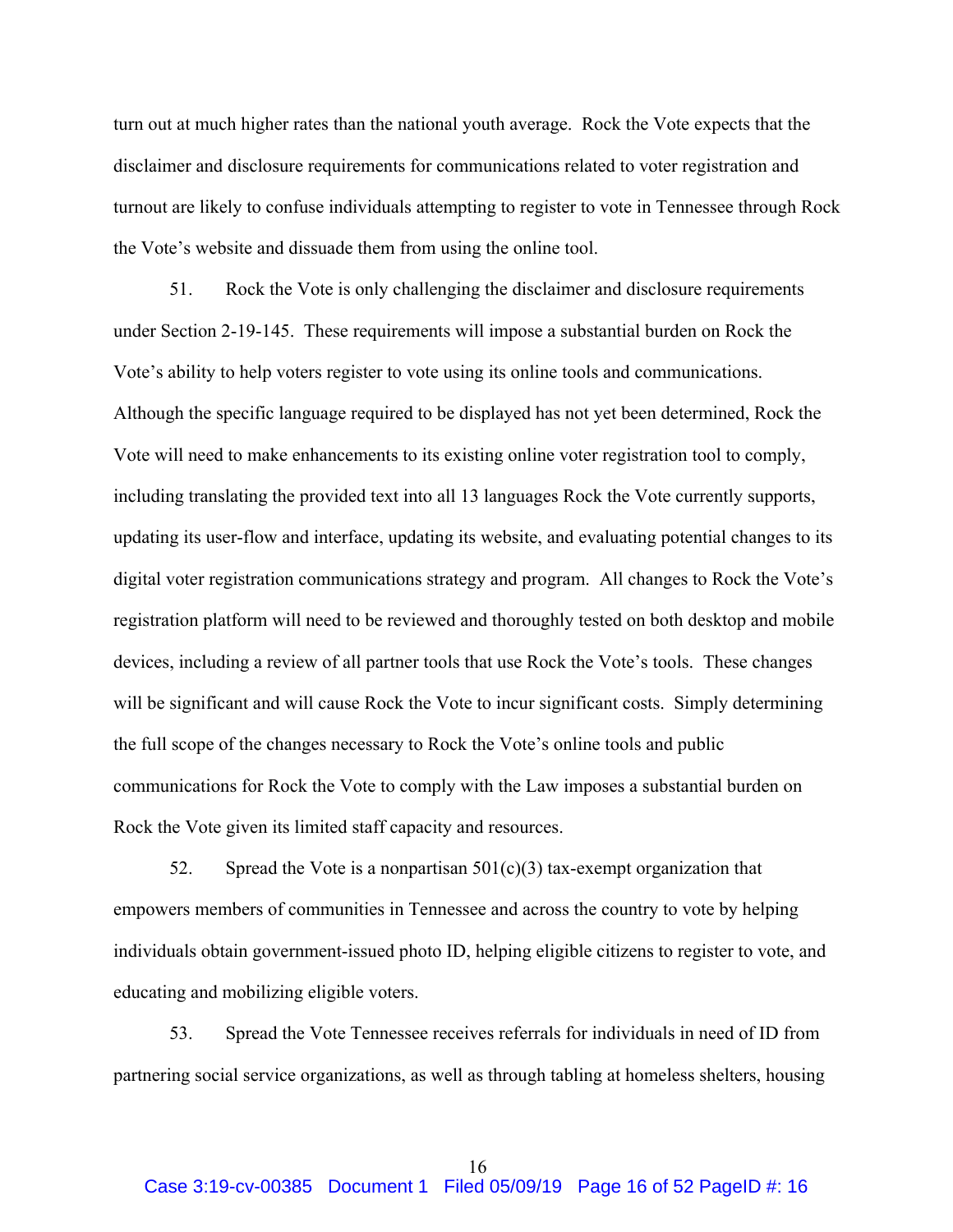complexes, local community events, and the like. In the process of helping individuals obtain identification, the organization helps them register to vote. Spread the Vote ensures their clients are able to get to the polls on Election Day and creates and distributes nonpartisan voter guides. The organization also launched a year-round voter education program this year, enabling it to reach an even wider swath of the electorate. Spread the Vote plans on continuing all of these activities into the foreseeable future and plans to expand its presence in Tennessee.

54. In Spread the Vote's experience, voter registration drives are particularly important for providing historically disenfranchised and marginalized communities with access to voter registration. Spread the Vote meets people where they are, literally and figuratively. Many of the people they help to register otherwise would not otherwise have a chance to do so, as they lack internet access and/or means to get to an agency or office that provides voter registration applications. These individuals are largely indigent or homeless and have expressed how meaningful it is to them to be able to exercise their rights and take part in the political process.

55. Spread the Vote currently has a paid staff of 41, four of whom are in Tennessee. More than 600 people have trained to volunteer with Spread the Vote, though the number of active volunteers is fewer and fluctuates throughout the year.

56. Spread the Vote currently works in two counties in Tennessee, Shelby and Davidson. In addition to its Tennessee State Director, Spread the Vote has two paid full-time staff, one paid part-time intern, and three active volunteers in the state, though more have signed up. To date, Spread the Vote has helped 404 Tennesseans obtain IDs. Their budget for their work in Tennessee is \$259,356. Even a small fine would impose a substantial hardship on Spread the Vote's ability to operate.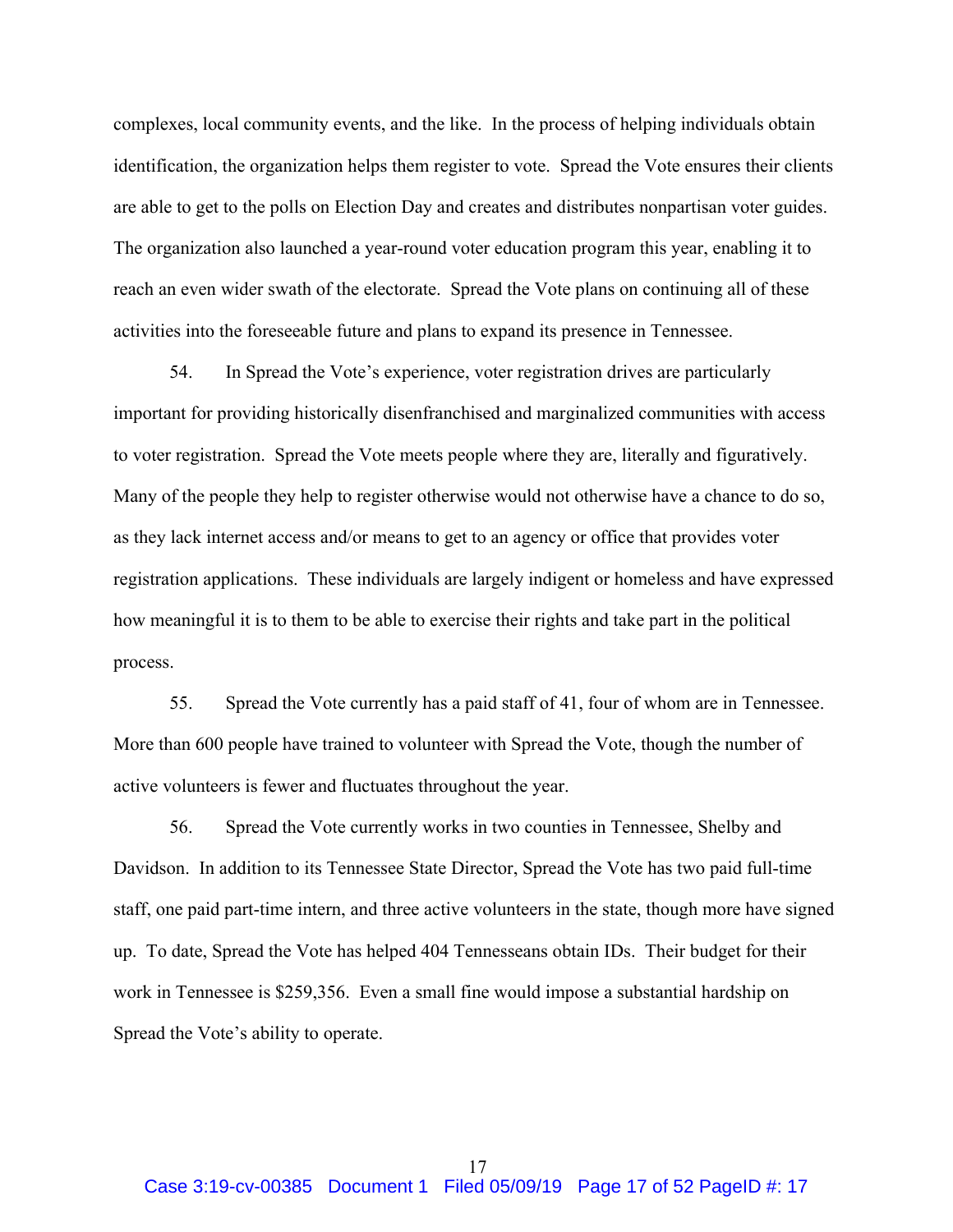57. Everyone who works with Spread the Vote, whether as an employee or a volunteer, must complete mandatory internal training. The additional training requirement imposed by the Law, especially given that it is unclear how often or in what manner it will be held, will be burdensome and dissuasive to present and potential Spread the Vote staff and volunteers. Coupled with the fact that the legislature has chosen to impose civil and criminal penalties on those who fail to comply with the onerous requirements of this bill, individuals affiliated with the organization may become hesitant to help voters register. Spread the Vote's clients entrust the organization with their most personal and sensitive information and this legislation would negatively impact their comfort in doing so.

58. Tre Hargett is the Secretary of State of the State of Tennessee and is sued in his official capacity. The Secretary appoints the Coordinator of Elections who serves "at the pleasure of the secretary of state" and may only make regulations necessary to carry out the election code with "the concurrence of the secretary of state." Tenn. Code Ann. § 2-11-201(a), (c).

59. Mark Goins is the Coordinator of Elections for the State of Tennessee and is sued in his official capacity. The Coordinator is "the chief administrative election officer of the state" charged with "obtain[ing] and maintain[ing] uniformity in the application, operation and interpretation of the election code." Tenn. Code Ann. § 2-11-201(b); *see also id.* §§ 2-11-202, 2- 2-115. As Coordinator, Goins is also authorized to investigate or direct local authorities to investigate "the administration of the election laws." *Id.* § 2-11-202(a)(5).

60. Herbert H. Slatery III is the Attorney General of the State of Tennessee and is sued in his official capacity. The Attorney General is authorized to investigate or prosecute violations of the election code and to request that the Coordinator conduct investigations. *Id.*  $§ 2-11-202(a)(5)(A)-(C).$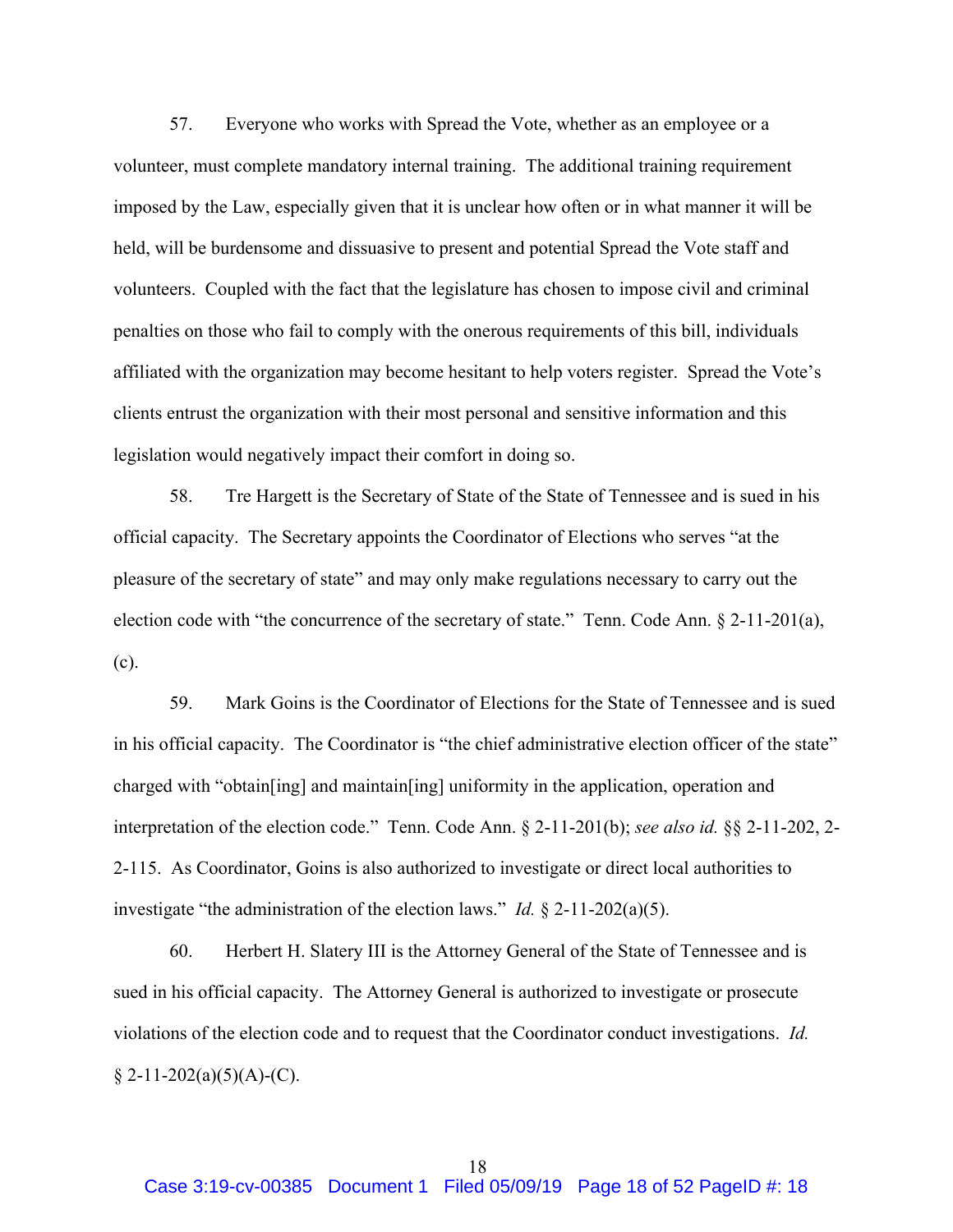61. The State Election Commission ("Commission") is charged with all duties of the board of elections of the state. *Id.* § 2-11-101(b). Under the Law, the Commission is authorized to impose civil fines upon individuals and organizations who submit incomplete voter registration forms. *Id.* § 2-2-143(c). The Commission is authorized to review "incomplete" forms, make a finding of the number of incomplete forms submitted, combine the number of incomplete forms across counties in order to impose penalties, and fine individuals and organizations up to \$10,000. *Id.*

62. Donna Barrett, Judy Blackburn, Greg Duckett, Mike McDonald, Jimmy Wallace, Tom Wheeler, and Kent Younce are the members of the State Election Commission and are sued in their official capacities.

#### **FACTS**

63. Tennesseans need more, not fewer voter registration opportunities. According to U.S. Census Bureau *Current Population Survey* ("CPS") data*,* approximately 3,183,000 Tennessee citizens were registered to vote as of November 2018, out of a citizen voting age population of 4,872,000. Therefore, as of November 2018, approximately 37 percent of eligible citizens in Tennessee were not registered to vote. And Tennessee's voter registration rate is decreasing rather than increasing. In 2016, according to the CPS, 33% of eligible citizens in Tennessee were not registered to vote. Another federal survey, from the U.S. Election Assistance Commission ("EAC"), establishes that Tennessee's voter registration numbers are among the worst in the country when compared to other states. In 2016, according to EAC data, Tennessee ranked 44th in the percentage of its citizen population registered to vote out of all 50 states and the District of Columbia.

64. Voter registration drives play an important role in facilitating voter registration of eligible citizens. Community-based voter registration drives are a particularly important tool for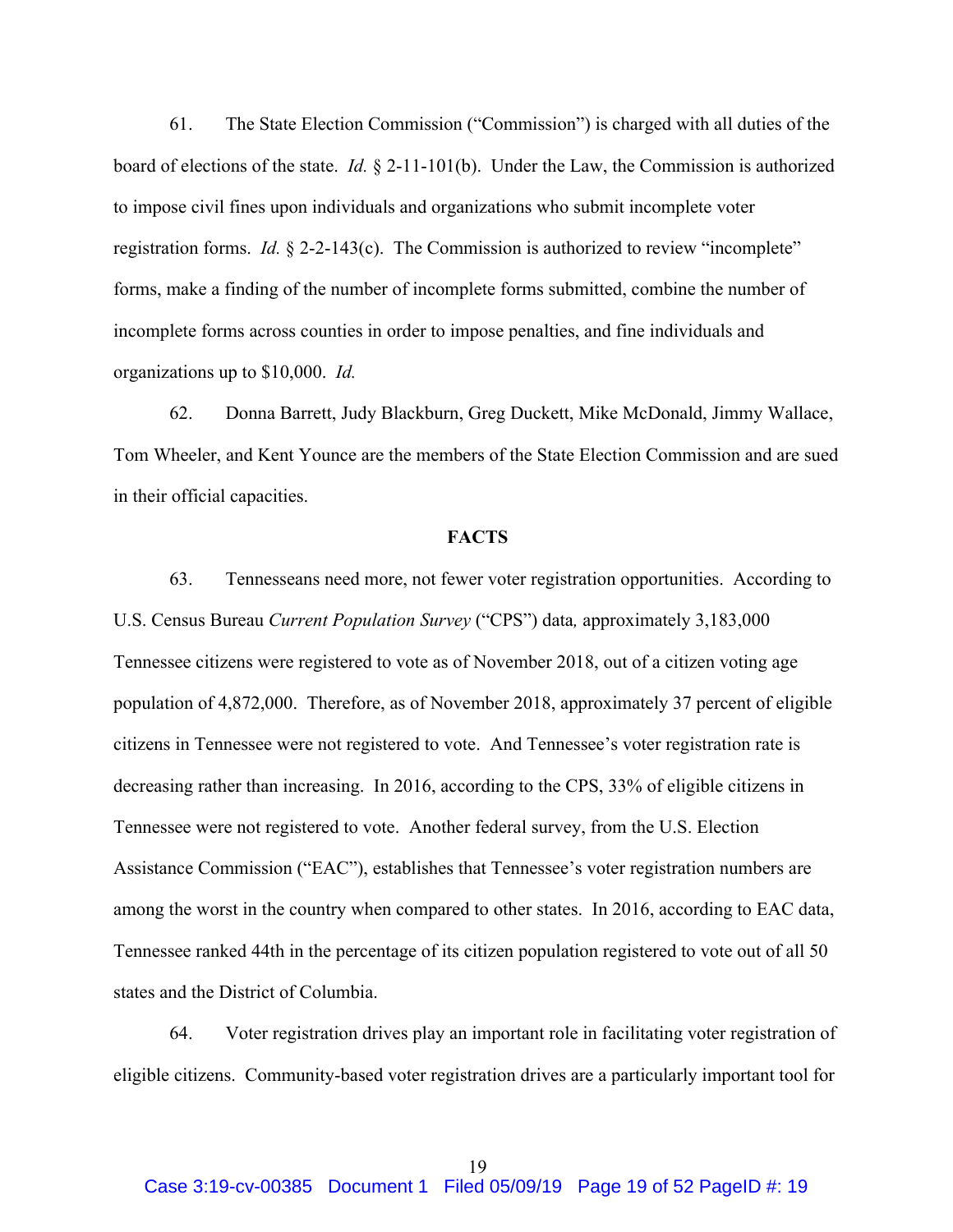marginalized communities to register to vote, especially racial minority voters and those with lower incomes. According to the CPS, voters of color are more likely to identify as having registered at a registration drive or at a school, hospital, or campus compared with White voters. For example, in the 2018 election cycle, while 3.1 percent of Whites reported registering through a drive, the percentage increased to 5.3 for African Americans and 5.5 percent for those identifying as Hispanic. Similarly, in 2018, 4.1 percent of White registrants reported registering at on a school, hospital, or campus, compared with 7.5 percent of those identifying as Black and 7.1 percent of those identifying as Hispanic.

65. Plaintiffs all conduct voter registration drives throughout Tennessee during which they interact with potential voters face-to-face to encourage them to participate in the political process and to register to vote. These conversations take place at schools and universities, community events, religious services, workplaces, malls, conferences, and public gatherings, as well as in parking lots, transportation hubs, and on city streets. These initial interactions culminate when Plaintiffs collect voter registration applications from potential voters and submit them on their behalf. Plaintiffs sometimes continue to communicate with the individuals identified through their voter registration activity to promote civic engagement, for example through get-out-the-vote drives. Plaintiffs intend to continue these activities in the future but the Law has placed those important plans in jeopardy.

66. Voter registration volunteers educate non-voters not only about how political participation can lead to social change and make democratic institutions more responsive to community needs, but also how the mere act of becoming eligible to vote helps underrepresented persons and communities establish their political worth, standing, and right to speak at the polls—thus creating political respect for the citizen's community and making elected officials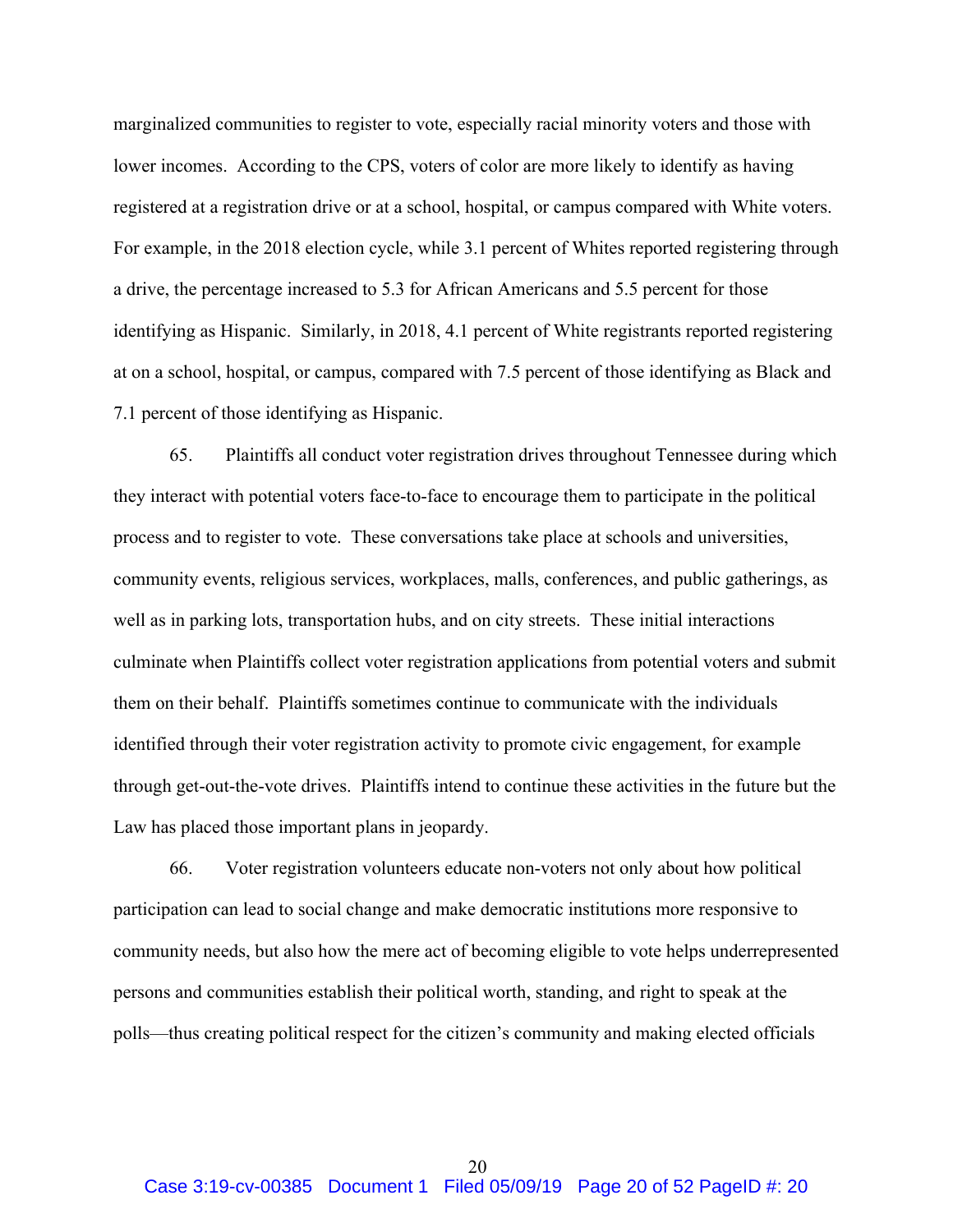and candidates for elective office attentive to the community. Fostering political and civic engagement in this manner is a central part of Plaintiffs' voter registration activity.

67. Numerous Tennessee citizens who register to vote each year do so through interaction with their fellow citizens at voter registration drives, including those conducted by Plaintiffs.

68. In addition to the important service rendered to other citizens through these voter registration drives, these drives are critical to Plaintiffs' core political speech and associational rights.

69. Voting and even registering to vote is far from universally exercised. Plaintiffs' assistance to others in registering to vote is therefore a political statement in and of itself: that they value the democratic process and the rights of all eligible citizens to access the franchise. These statements encompass not only Plaintiffs' expression of the importance of political participation and their efforts to convince individuals to register, but also their actions in ensuring that they properly submit these individuals' registrations and thus strengthen their community's voice on issues of importance such as government responsiveness, racial justice, and policies that promote religious tolerance and acceptance.

70. By engaging in voter registration activities, Plaintiffs express their faith in democracy, in the importance of civic engagement, and their belief that politically underrepresented groups should be empowered. Their voter registration activities are among the most effective and credible means of expressing these views.

71. As non-profit organizations with limited resources, the Law's restrictions constitute a substantial burden on Plaintiffs' expressive activities. The Law's substantial civil and criminal penalties will chill Plaintiffs' speech, expression, and associational activities as described above, including by leading them to cut back or entirely cease their voter registration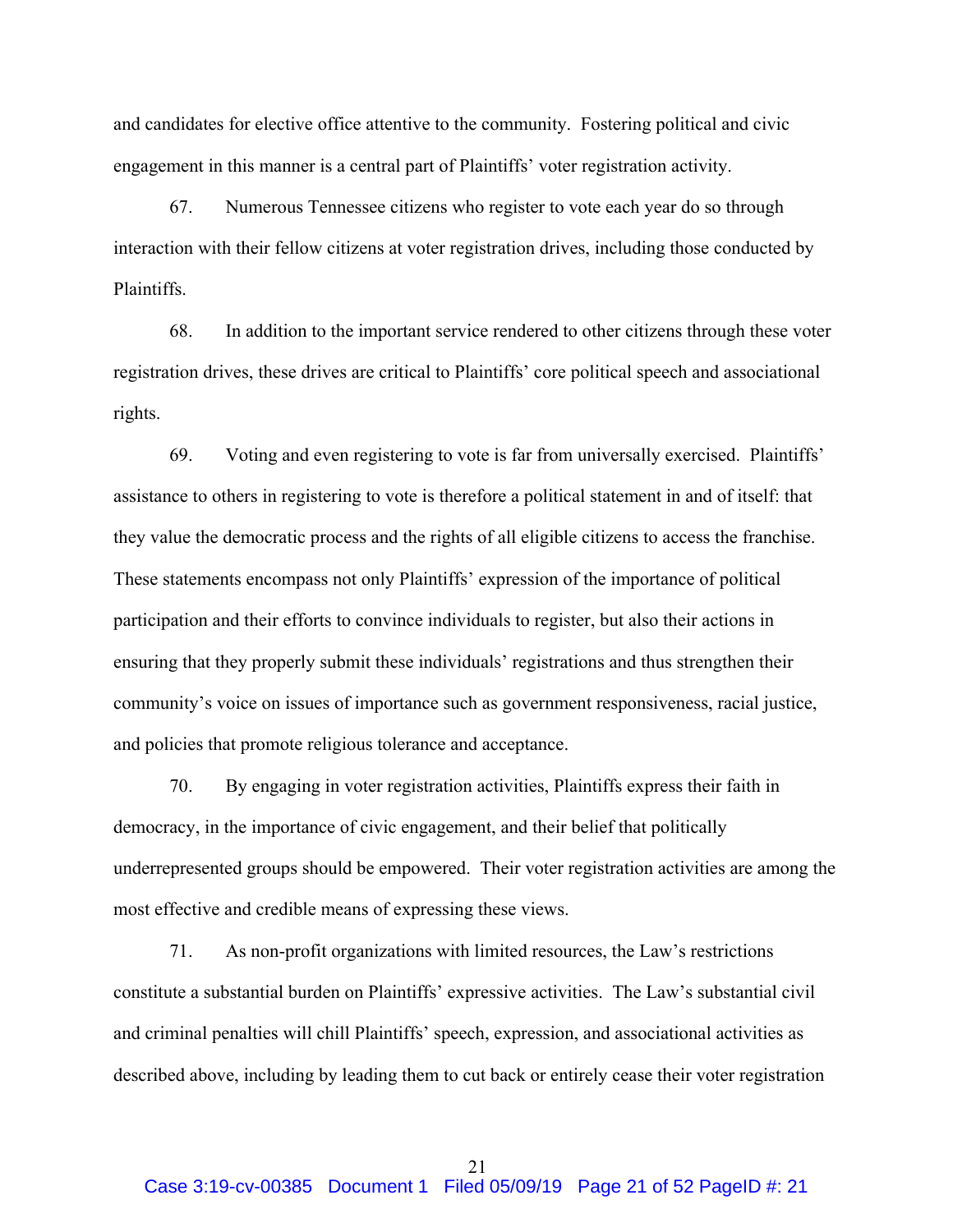efforts, depending on the Plaintiff and the ultimate meaning of the Law's vague provisions. In turn, this will harm the organizational mission of each Plaintiff by minimizing its ability to rally its community and use the franchise to weigh in on issues of importance.

## **Enactment of the Challenged Law**

72. Going into the 2018 election cycle, civic organizations across Tennessee, including Plaintiffs, made a concerted push to register thousands of eligible Tennessee citizens who were not registered to vote. Much of this community-based voter registration activity took place among communities of color and other underserved populations.

73. It was against this backdrop of increased voter registration that Tennessee enacted the Law.

74. Although the state has suggested that House Bill 1079 was necessary to prevent fraudulent voter registration, on information and belief, this justification merely serves as pretext for a different, more insidious purpose: to inhibit successful voter registration efforts by community-based organizations. Statements made during the legislative proceedings support this conclusion. For example, during the March 27, 2019 before the House Elections  $\&$ Campaign Finance Subcommittee, Representative Tim Rudd said that the problem the bill sought to address arose in the last election cycle in Shelby County where "we had a lot of outsiders, contractors and other people coming in and flooding the local election commission and the state with ballots [sic] right before the election." On April 9, 2019, during a hearing before the Senate State and Local Committee, Senator Ed Jackson stated, without offering any evidence to support his claim, that "groups that seek to register large numbers of voters"—which the bill targets— "potentially put legitimate registrations at risk." Indeed, further statements from the House floor indicate that the true purpose of the bill was to retaliate against a single organization whose mission was focused on increasing the turnout of African-American voters in the state. And in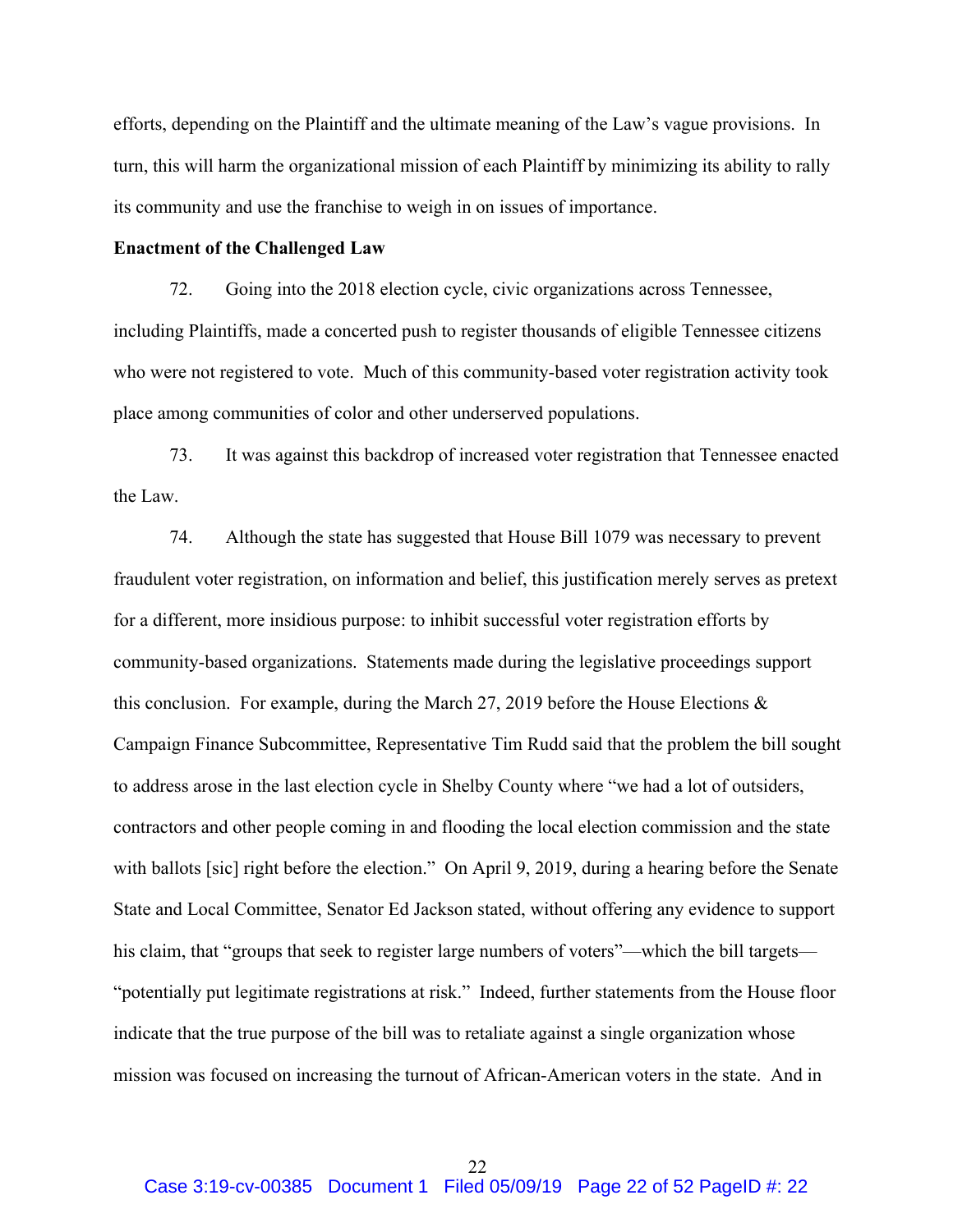an op-ed supporting Senate Bill 971 and House Bill 1079, Secretary of State Tre Hargett described how the bills would address the scenario created in the 2018 election by one voter "activist" group that submitted a large number of voter registration forms.

75. And despite complaints of a deluge of incomplete or erroneous registration forms, Tennessee certified to the EAC in 2016 that it received "zero" registration forms from voter registration drives held by third-party groups or parties in the 2016 election cycle. While Tennessee's statement to the EAC was plainly false, this fact underscores that it has no concept of how many voter registration applications it receives from civic groups, let alone any high rate of error that needs fixing through draconian measures.

76. Further, although there was some testimony that there was an uptick in incomplete or invalid forms submitted during the 2018 election, there was no evidence to indicate that the rate of error was any higher for registrations submitted through voter registration drives than from any other source. Nor was there any evidence of intentional or knowing voter registration fraud.

77. Nonetheless, in the run up to passing the Law, the Speaker of the Tennessee House posted the following statement on Twitter: "Last election cycle there was an attempt from outside groups to flood the ballot box with fraudulent votes to try  $\&$  prevent  $\ω$ VoteMarsha from becoming our next U.S. Senator. Proud of the House for passing a new bill to prevent this. Thanks to Rep. @TimRudd34 for running it! #TNleg," contemporaneously illustrating that the impetus behind the Law was not any legitimate government interest, but rather an explicit attempt to fence out certain eligible Tennessee voters.

78. On May 2, 2019, Governor Bill Lee signed House Bill 1079 / Senate Bill 971 into law, imposing a host of burdens on organizations and individuals that conduct voter registration drives, including provisions that are unique to Tennessee alone.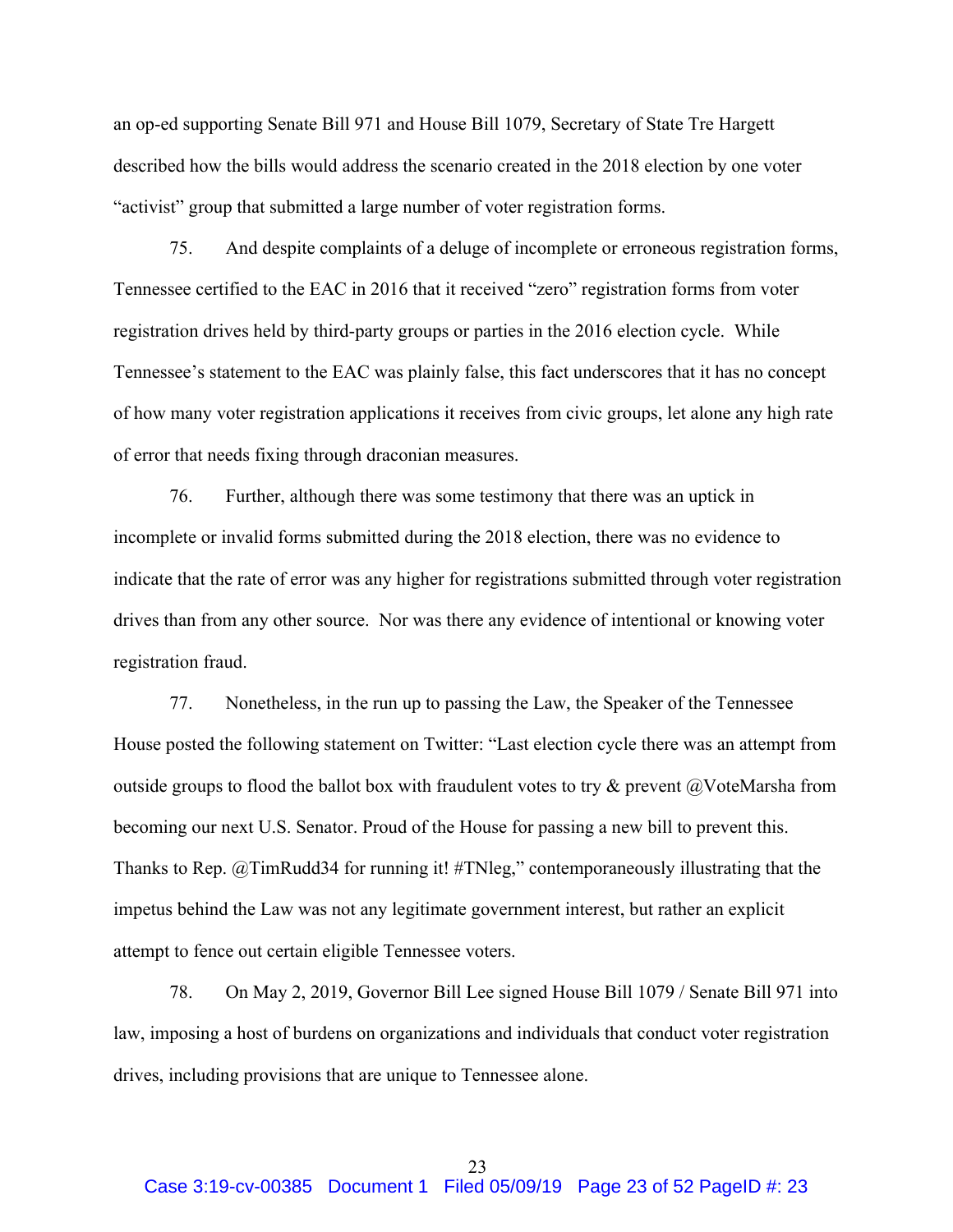### **Challenged Provisions and Their Impacts**

79. The Law imposes numerous severe and new burdens on the voter registration activities and communications engaged in by Plaintiffs and similar groups and individuals. These requirements are each individually burdensome and add up to a high aggregate burden that will limit Plaintiffs' effectiveness in promoting democratic participation and conducting voter registration, making it more costly and resource-intensive to conduct, and will chill speech because they impose more risk than many individuals are reasonably willing to take.

- 80. These restrictions include, most notably:
	- a. Large civil penalties for turning in 100 or more "incomplete" registration application forms, even though the Law also requires covered organizations to turn in all forms they receive with the exception of those that contain only a name or initial;
	- b. The requirement to turn forms in within 10 days without any exception or regard for the need for organizations to scrutinize the completeness of each form and conduct potential follow up to limit the number of "incomplete" forms they must submit or face civil penalties;
	- c. Requirements that each individual participating in voter registration activities, even on a volunteer basis, receive training directly from the state, and that organizations, like Plaintiffs, assume responsibility for their volunteers or paid canvassers doing so;
	- d. Requiring a sworn statement of compliance with all state registration laws despite this Law containing vague and ambiguous requirements as well as conflicting provisions with its own and other requirements;
	- e. Preventing the retention of basic voter information to ensure that the individual has been properly registered and can be provided additional voting information prior to elections; and
	- f. Burdensome disclaimer requirements for each registration-related communication in almost all forms, and criminal penalties for noncompliance.
- 81. As an initial matter, it is not clear when or to whom these restrictions apply.
- 82. Sections 2-2-142 and 2-2-143, without defining its terms, apply to any "person or

organization who has not been designated by the county election commission under  $\S 2-2-111$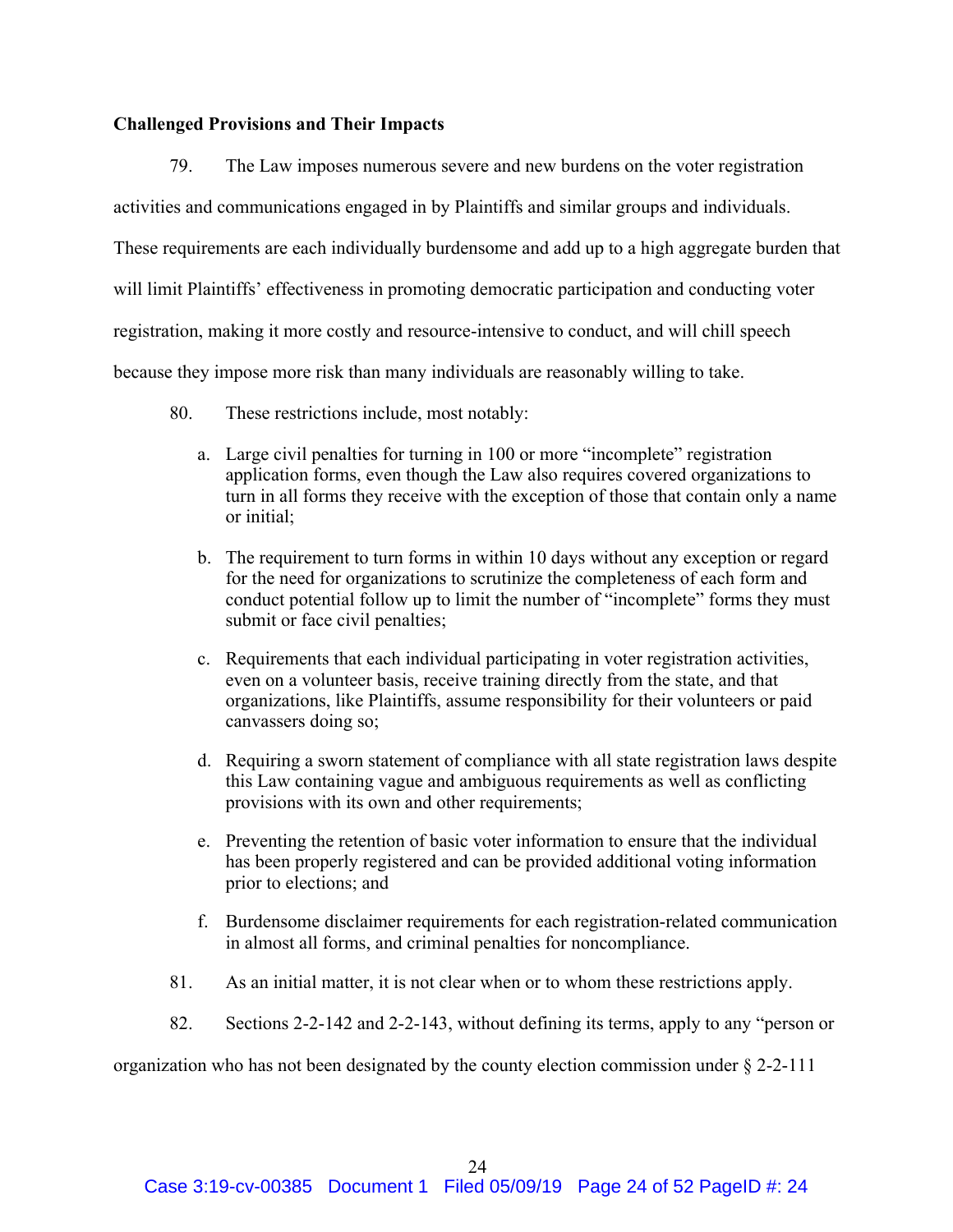and who conducts a supplemental voter registration drive in which the person or organization attempts to collect voter registration applications of one hundred (100) or more people."

83. It is unclear whether a person or organization designated under § 2-2-111 is exempt from these Sections for all otherwise-covered supplemental voter registration drives conducted by that person or organization or for only those supplemental voter registration drives for which that person or organization serves as the county election commission's designee. *See*  Tenn. Code Ann. § 2-2-111(b), (d).

84. In addition, the statute defines neither what activity constitutes a voter registration drive nor what it means to "conduct[]" such a drive. It also does not define what activity constitutes an "attempt[] to collect" 100 or more voter registration applications, and there is no time period to guide whether the "attempt to conduct" a drive collecting 100 applications must be made within a day, a month, a year or subject to any other constraint.

85. Sections 2-2-142 and 2-2-143 also exempt certain otherwise covered persons or organization from their requirements. Specifically, the requirements of Section 2-2-142 and 2-2- 143 do not apply "to individuals who are not paid to collect voter registration applications or to organizations that are not paid to collect voter registration applications and that use only unpaid volunteers to collect voter registration applications." However, the law does not define what it means to be "paid" or "unpaid." As a result, it is unclear who is exempt from the requirements of Sections 2-2-142 and 2-2-143, and whether those requirements apply, for example, to organizations that receive grants to conduct voter registration activities; organizations that provide stipends to interns or volunteers to conduct voter registration activities; and organizations that use only unpaid volunteers to engage directly with prospective voters but rely on paid staff or a mix of paid and unpaid staff to supervise, coordinate, or direct voter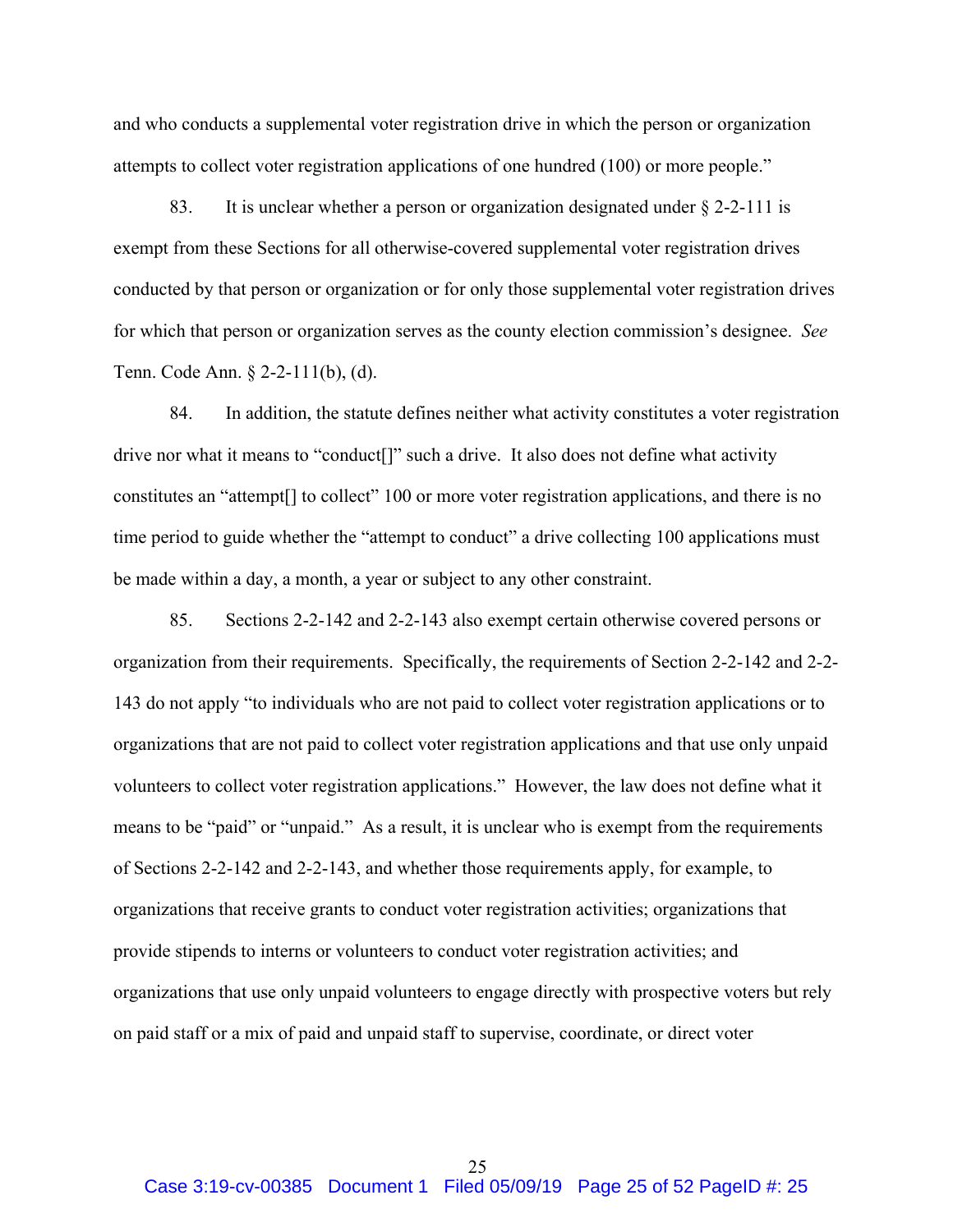registration activities, including collecting applications. It may even apply to organizations that use a small part of general, non-targeted grant funds to support voter-registration activities.

86. Coordinator of Elections Goins's testimony on the bill during the committee process underscores this lack of clarity. During his testimony, Coordinator Goins was unable to articulate clear answers as to what constitutes "paid" and "unpaid" activities. However, his testimony indicated that the exemption for Sections 2-2-142 and 2-2-143 did not extend to a paid staff member whose job description include duties related to a registration drive, or a nonprofit organization that received a financial grant for registration even if conducted entirely by unpaid volunteers.<sup>2</sup>

87. In any event, this exemption for organizations and individuals who are "unpaid" shows that the Law on its face advances no state interest as there is no evidence that organizations, like some Plaintiffs that receive grants to conduct voter registration activity, need to be more regulated than other organizations that do not receive said funding. Nor is there any evidence that paid voter registration workers need to be regulated to a greater degree than unpaid voter registration workers when, like the individuals some Plaintiffs rely upon, they are paid flat or hourly rates and not per registration form. If these regulations were actually necessary to ensure orderly voter registration, there is no rational reason why only those paid to conduct voter registration would need to be regulated.

88. These distinctions underscore that the regulations are irrational and not necessary to advance any state interest. If they were, both paid and unpaid workers, and organizations that

 <sup>2</sup> Tenn. Senate State and Local Govt. Comm. Hearing on SB0971 (Apr. 9, 2019), *available at* http://tnga.granicus.com/MediaPlayer.php?view id=414&clip id=17123. This testimony was given in relation to an earlier version of the exemption, but the interpretation given by Mr. Goins does not appear to be affected by the change because the testimony related to whether an organization used only unpaid volunteers. *Compare* HB 1079 (2019) (enacted) *with* Amd. 2 to HB 1079, *available at* http://www.capitol.tn.gov/Bills/111/Amend/HA0285.pdf.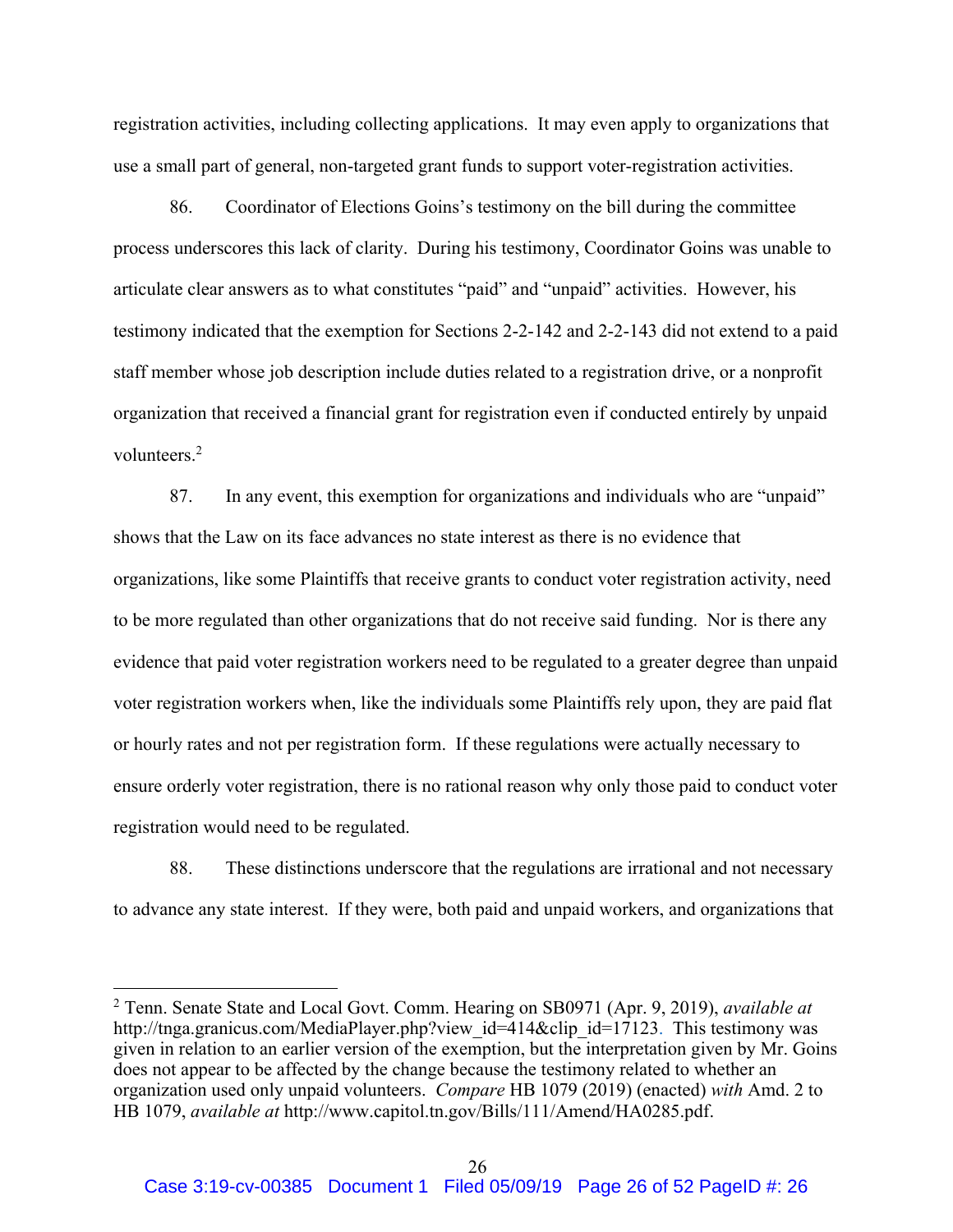receive grants and those that rely upon their own funds or volunteers, would be equally subject to their terms.

#### Requirements of Section 2-2-143

89. Section 2-2-143 imposes civil monetary penalties on any individual or organization that submits 100 or more "incomplete voter registration applications" within a calendar year.

90. Under the Law, an incomplete registration is "any application that lacks the applicant's name, residential address, date of birth, declaration of eligibility, or signature." Tenn. Code Ann. § 2-2-143(b). The Law does not indicate whether incorrect, inaccurate, or illegible information in any of these categories provided by an individual who is registering to vote renders the form "incomplete" under its terms. *Id.* § 2-2-143.

91. The Law also does not indicate whether the omission of part of one of the required elements will render a registration "incomplete." For example, it is not clear whether the exclusion of one element of an address—such as an apartment number, city or county name, state (which is an included field on the Tennessee state form), or zip code—would render the residential address "incomplete." Likewise, it is not clear whether the inclusion of month and year but not day would render the date of birth "incomplete."

92. An overbroad and strict interpretation of this statute's requirement is not farfetched. In the name section of the National Mail-In Voter Registration Application, a voter can indicate their personal title—Mr., Miss, Mrs., or Ms.—as well as their first, last, and middle names and any suffix. According to news reports in 2018, the Election Commission considered an application incomplete if it excluded the citizen's title.

93. The Law further provides that a "person or individual who collects an application that only contains a name or initial is not required to file the application with the election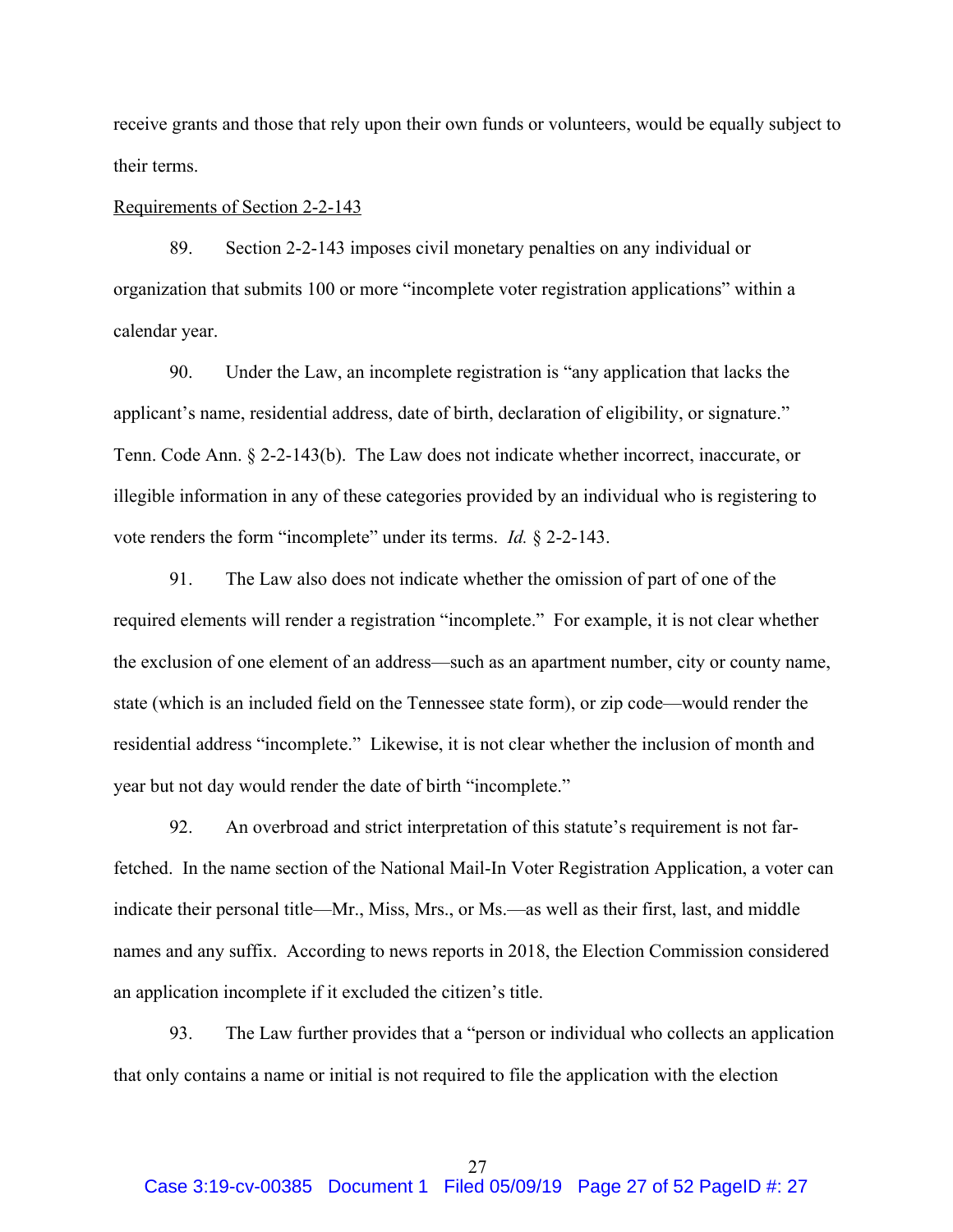commission." *Id.* Presumably, all other forms—even if "incomplete"—must be submitted. Thus, this penalty punishes civic organizations and others engaged in community-based voter registration activity for the errors of applicants, over which they have little control.

94. The combination of this penalty with the 10-day return requirement further burdens Plaintiffs by limiting their ability to conduct a review of registration forms and attempt to conduct follow-up with applicants to "cure" their registration forms.

95. The State Election Commission will review the forms identified by the county election commissions as deficient and impose civil penalties of up to \$10,000 based on the number of "incomplete" forms identified. *Id.* § 2-2-143(c)(3)-(4).

96. The Law provides that the State Election Commission "may combine the number of incomplete forms filed by a person or organization in multiple counties when determining the total number of incomplete forms," *id.*  $\S$  2-2-143(c)(3), and that civil penalties may be assessed "in each county where the violation occurred," *id.*  $\S$  2-2-143(c)(4). Taken together, these provisions appear to indicate that individuals and organizations who reach the threshold of 100 "incomplete" voter registration forms statewide could be subject to fines from multiple counties and could be subjected to a fine from a county in which they submitted only one incomplete form.

97. The fines imposed by the Law threaten the Plaintiffs, their members, their volunteers, and their employees with substantial monetary liability, which will chill their voter registration speech and activities once the law goes into effect in October 2019.

98. Under the Law, if an organization presents to election officials between 100 and 500 incomplete voter registration forms, the organization is subject to a fine of \$150 dollars up to a maximum of two thousand dollars. The Law allows implementation of that fine for *each* county where a violation occurs within a calendar year. Tenn. Code Ann.  $\S 2$ -2-143(c)(4)(A) ("in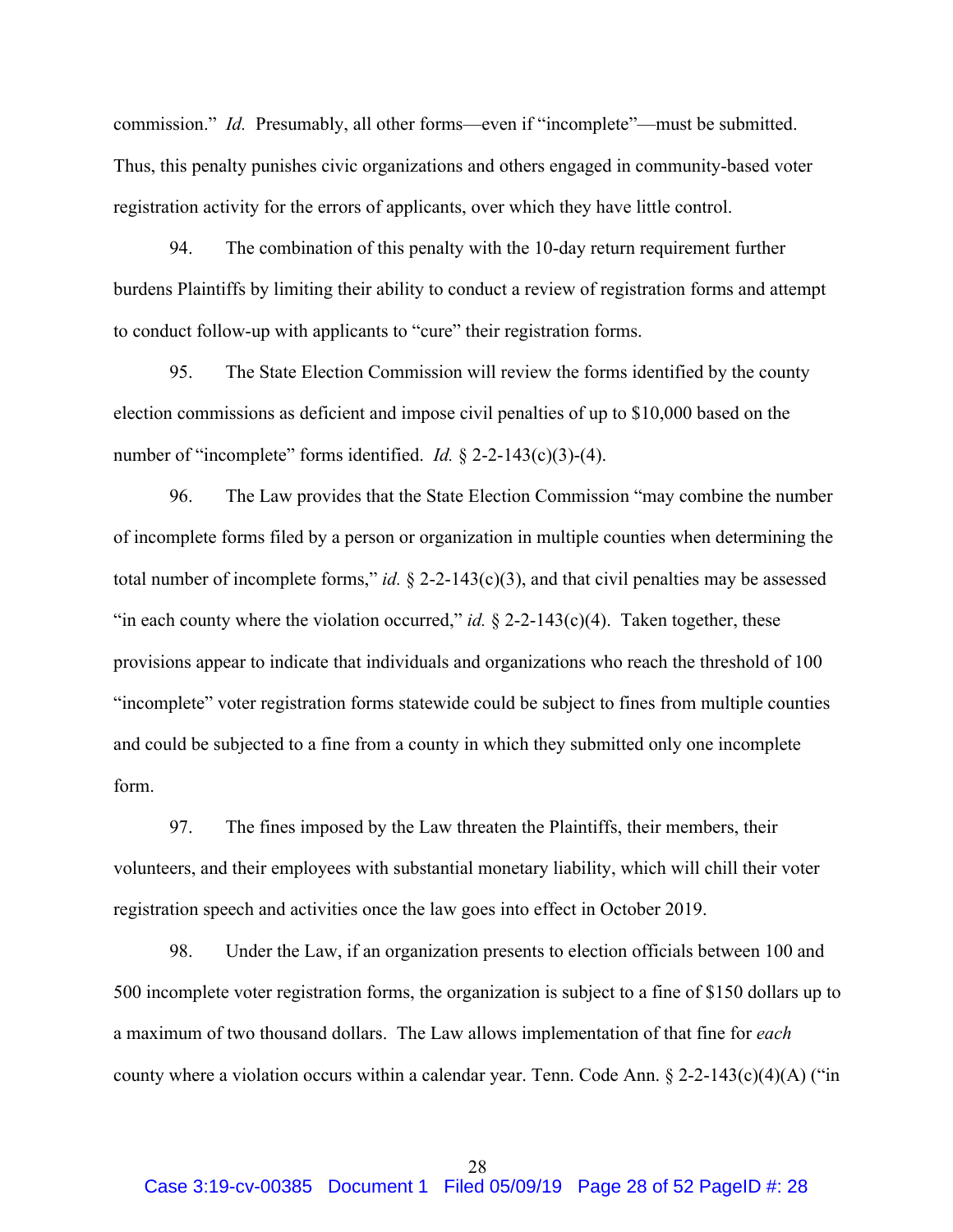each county"). Additionally, if an individual or an organization submits more than 500 voter registration forms that are deemed "incomplete," they face a fine of up to \$10,000; a fine they may face in each county where a violation has occurred. *Id.* § 2-2-143(c)(4)(B).

99. Because there are 95 counties in Tennessee, each of these fines could be imposed as many as 95 times against one individual or organization within each calendar year. The Law, therefore, creates a risk of financial penalties of up to a million dollars. This is a substantial amount of money that would create a chilling effect on any individual or organizations. But even if the likelihood of facing such high fines is limited, *any* financial penalty is substantial for non-profit organizations like the Plaintiffs.

100. And there is a real threat of significant financial penalties. The Law allows for a penalty of up to \$2,000 dollars in each county for the offense of more than 100 "incomplete" forms. The LWVTN, therefore, faces a significant threat of incurring such a penalty in each of the approximately 14 counties where the local Leagues regularly conduct voter registration drives. That would result in fines totaling \$28,000 in any given year, which is almost the LWVTN's entire annual budget.

101. For small organizations like AMAC, whose voter registration budget is only \$1,000, even the small financial penalty of \$150 is substantial.

102. AMAC believes that it will additionally face risks from the fines because, based on its experience working in immigrant communities, new citizens are more likely to leave fields incomplete on voter registration forms, thus creating a greater risk of AMAC collecting forms that will be deemed incomplete.

103. Individuals such as the League's members and its volunteers, as well as students hired by AMAC to conduct voter registration drives, could also potentially be fined under Section 2-2-143(a), which states that "any person . . . is subject to civil penalty." Many of the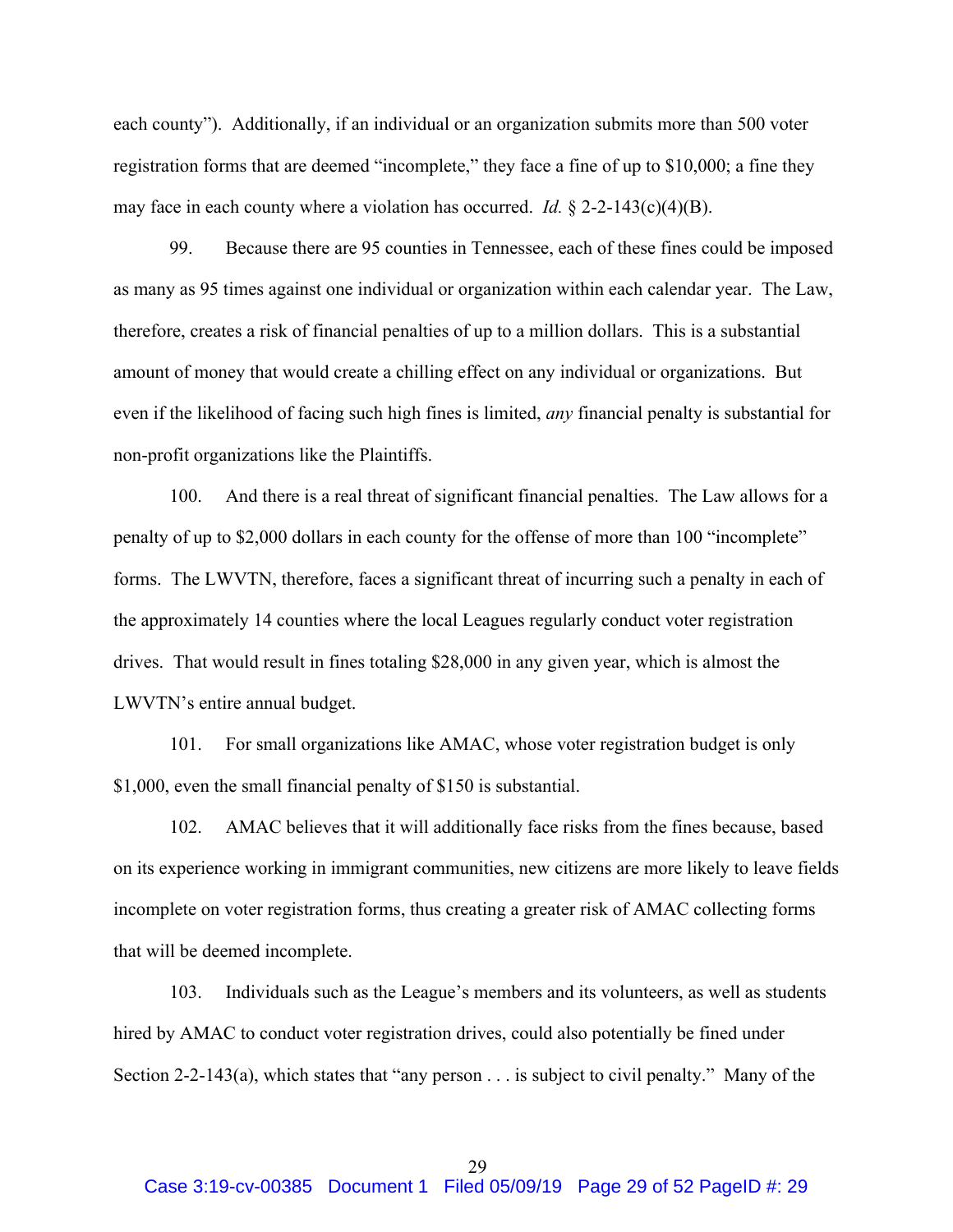League's members and volunteers are senior citizens, and the students working for AMAC are on limited budgets. A fine of any amount would be devastating to such individuals, not to mention the potential threat of fines of \$2,000 or more.

104. If this Law takes effect, MSPJC will at least significantly curtail if not completely disband its voter registration activities, and will discontinue seeking grants to conduct any voter registration activities. The Law will have this effect because MSPJC depends on grant funding to conduct significant voter registration drives, yet using such funding will expose it to criminal penalties, as well as substantial fines if it turns in more than 100 forms deemed incomplete under the law—a situation MSPJC believes may occur based on its experience working with individuals in low-income communities who have often never registered to vote before. Even the Law's lowest financial penalty (\$150) would significantly harm MSPJC as a small organization and impede its activities.

105. In response to threats created by the Law of both financial risks and risks of criminal prosecution, certain Plaintiff organizations are considering imposing a moratorium on all of their voter registration activities after October 1, 2019.

106. Even if these Plaintiff organizations do not impose a complete moratorium on all voter registration activities, they are likely to significantly scale back the volume of voter registration drives they conduct. This scaling back of voter registration activity will be necessary because certain Plaintiffs feel that they will be compelled to collect fewer voter registration applications in order to face less risk of potential financial fines for turning in voter registration applications that are deemed incomplete.

107. Additionally, the League also believes that it will have to further scale back its priority voter registration drive work focused on some of the communities with the greatest need, like more transitional communities with lower incomes or students, because it believes there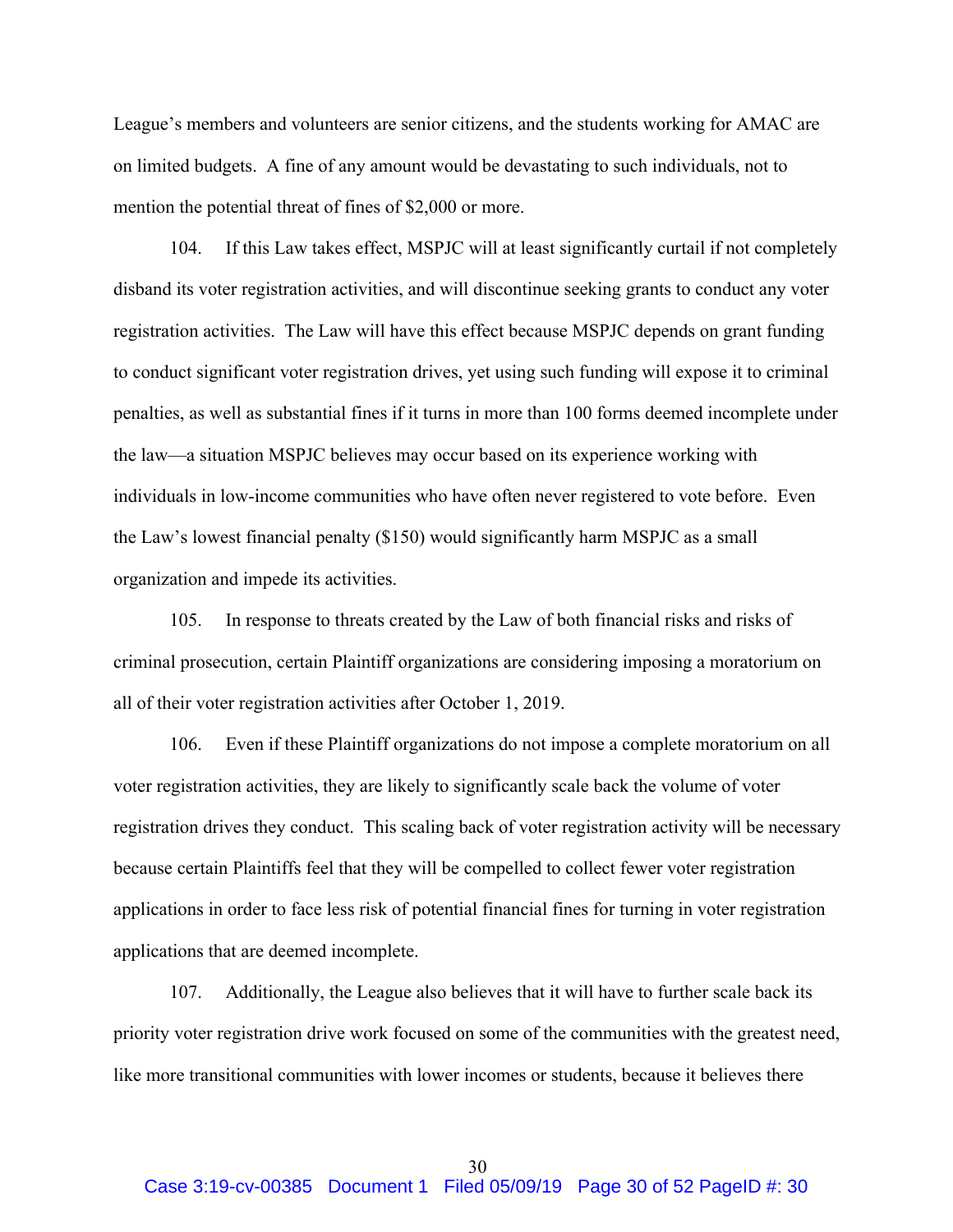would be challenges that increase the likelihood of incomplete forms and thus increase its risk of penalties.

#### Requirements of Section 2-19-145

108. Section 2-19-145 compels organizations that make any "public communication regarding voter registration status" to "display a disclaimer that such communication is not made in conjunction with or authorized by the secretary of state." Tenn. Code Ann.  $\S 2$ -19-145(a)(1). Under the Law, a "public communication" includes, but does not limit its terms to, "communications made using newspapers or magazines, mass mailings, phone bank or text messages, electronic mail systems, or websites." *Id*. § 2-19-145(a)(2). The Law does not define the contours of content that constitutes "voter registration status."

109. Section 2-19-145 also compels individuals or organizations that establish "a website for voter registration purposes" to "display on such website a disclaimer that the voter registration is not made in conjunction with or authorized by the secretary of state." *Id*. § 2-19- 145(b)(1). Section 2-19-145 further compels individuals or organizations that establish "a voter registration website and captures or collects the voter's information or data" to "disclose on the website the person's or organization's name and the purpose for which the voter information is captured or collected." *Id*. § 2-19-145(b)(2).

110. Section 2-19-145 also compels individuals or organizations that establish "a voter lookup website" to "display on such website a disclaimer that the voter lookup is not made in conjunction with or authorized by the secretary of state." *Id*. § 2-19-145(c)(1). Section 2-19-145 further compels individuals or organizations that establish "a voter lookup website and captures or collects the voter's information or data" to "disclose on the website the person's or organization's name and the purpose for which the voter information is captured or collected." *Id*. § 2-19-145(c)(2).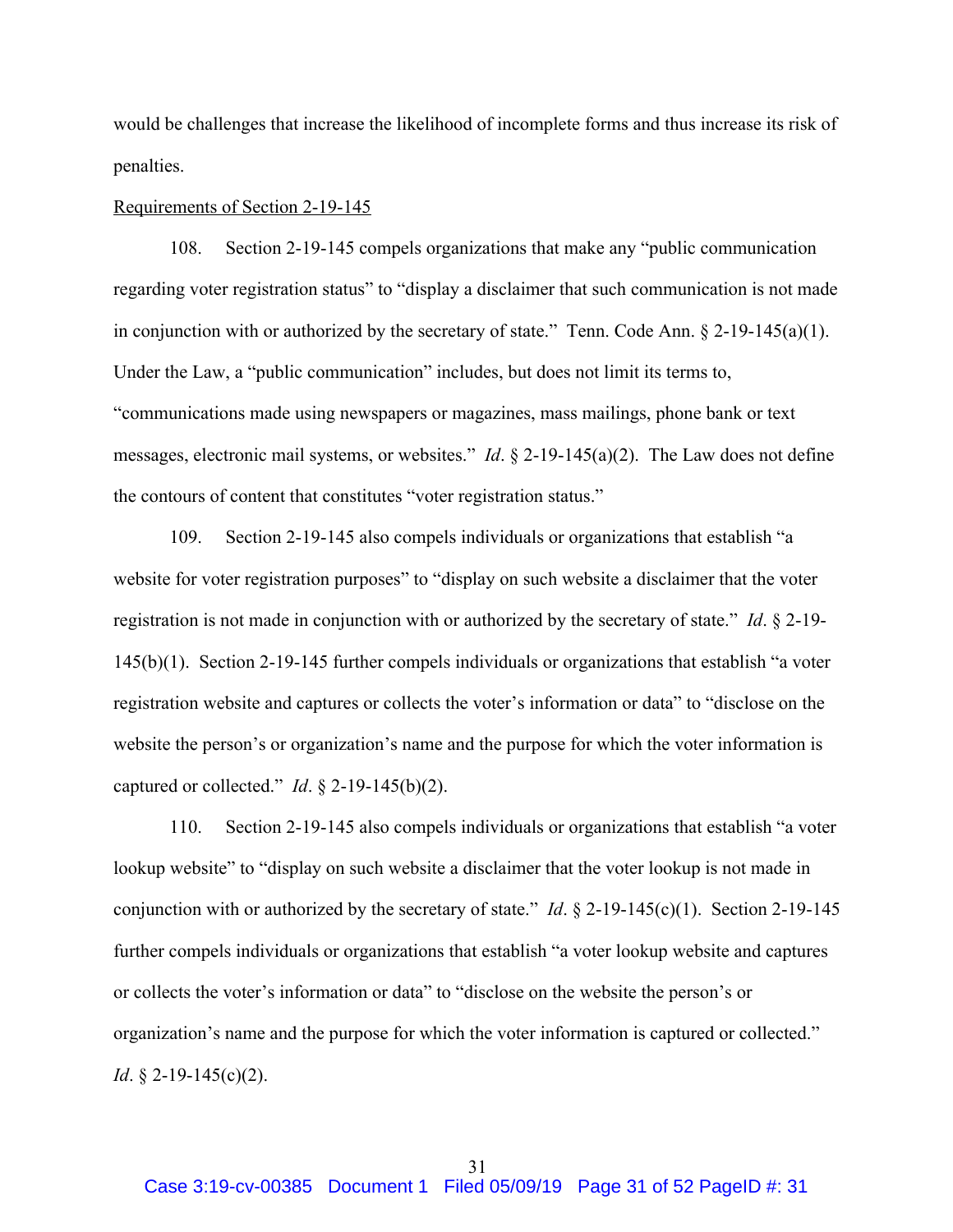111. For all of these compelled "disclaimer[s]," the Law requires that they "must be clear and conspicuous and prominently placed." *Id*. § 2-19-145(d).

112. Section 2-19-145 criminalizes a "person . . . intentionally or knowingly" violating any part of the Section and each violation constitutes a separate offense. *Id.* § 2-19-145(e). The Law does not indicate who faces the criminal penalty if an organization undertakes a covered "public communication" or establishes a covered website.

113. Section 2-19-145 is a solution looking for a problem. There is no evidence that there has been confusion among Tennessee citizens about the nature of community-based voter registration activity. There is no suggestion that Plaintiffs have implied that they conduct their community-based activity in coordination with the Secretary of State or that Plaintiffs have misled anyone regarding the nature of their efforts.

114. Plaintiffs undertake substantial efforts to help eligible Tennesseans register to vote, to educate such individuals on voter registration, and to provide resources to check on voter registration status, including through mailings, websites, printed materials, e-mails, and other electronic communications. Moreover, certain methods by which Plaintiffs undertake public communications, including text messages and social media, contain limited space in which to disseminate messages, which would be entirely overrun by the disclaimers of § 2-19-145.

115. The overly broad language regarding "public communications" is likely to affect all voter registration activities undertaken by Plaintiffs: even asking someone if they are registered to vote would compel Plaintiffs to provide the required disclaimer.

116. Additionally, for Plaintiffs that have already printed materials that provide information about voter registration and polling place locations, these materials would have to be re-printed at considerable costs.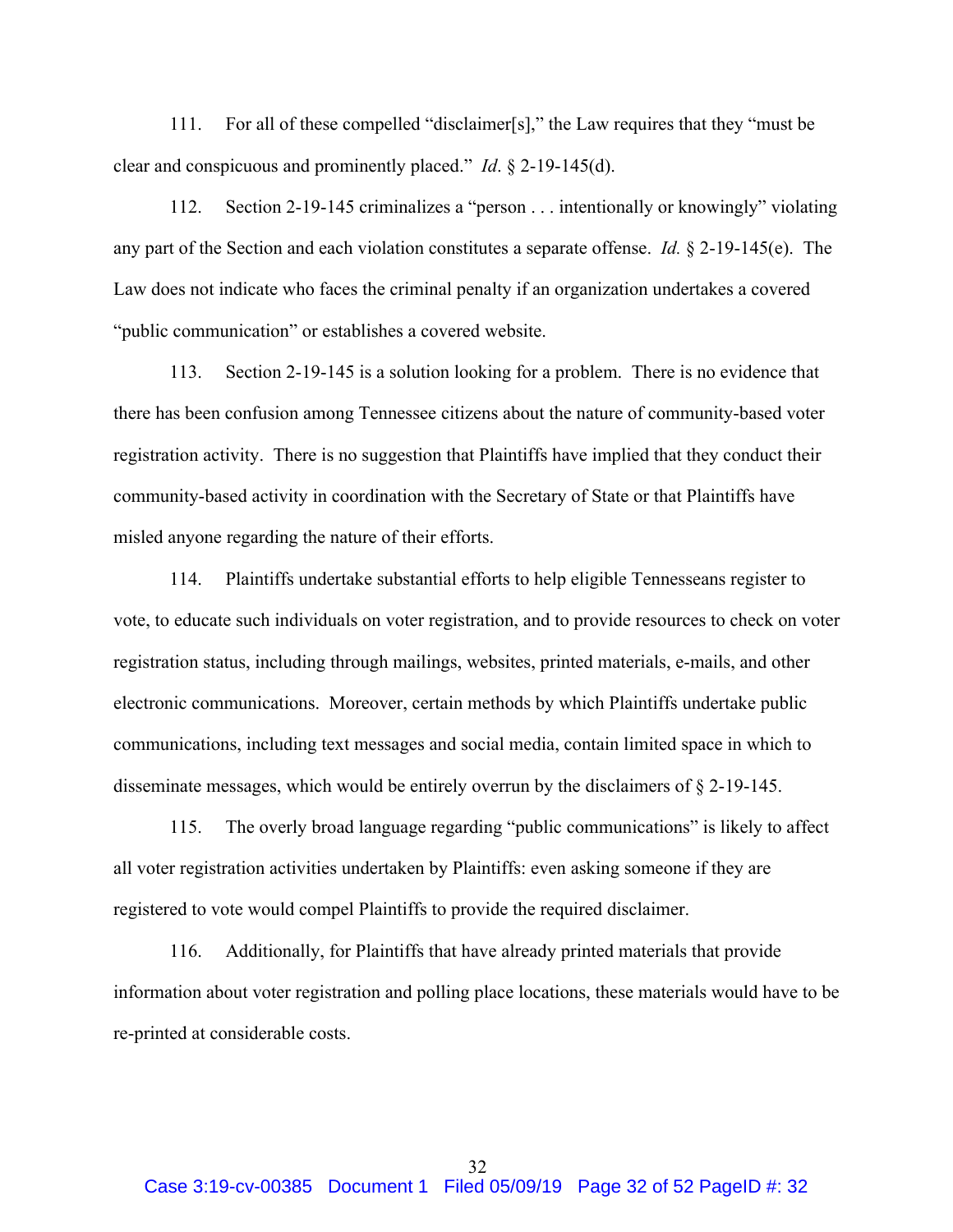117. That Section 2-19-145 criminalizes each violation as a separate offense for organizations like Plaintiffs creates a particular chill because the organizations cannot be sure that every volunteer in every interaction provides the disclaimer. For example, if a volunteer asks a citizen if they are registered to vote and the person walks away before the volunteer states the disclaimer or if someone hung up the phone before the disclaimer was complete, the terms of the Law appear to apply. By their nature, Plaintiffs' communications are often dynamic and interactive, and Plaintiffs cannot be expected to regulate every interaction or communication they have with the public during their voter registration activities.

118. Compliance with the Law is particularly burdensome for organizations that use national websites providing voter registration and other voter education for all states. For example, the LWVTN uses and promotes in its communications with potential voters the Vote411.org website, a vital source of voter information for Americans across the country, which is managed by the League of Women Voters Education Fund. The Law would arguably require the inclusion of this Tennessee-specific disclaimer on every page of its website that could communicate voter registration and polling place information with Tennessee voters.

119. Given the League's concerns about whether the VOTE411.org website complies with the Statute, the League would stop all its efforts to support, promote, and encourage use of the website in the state of Tennessee.

120. Moreover, even if it was possible to make changes to the VOTE411.org website to include the Tennessee-specific disclaimer and ensure that the retention of information disclaimer is more "prominently" displayed, the League believes these disclaimers would unnecessarily confuse potential voters and cause a chilling effect, discouraging use of the website.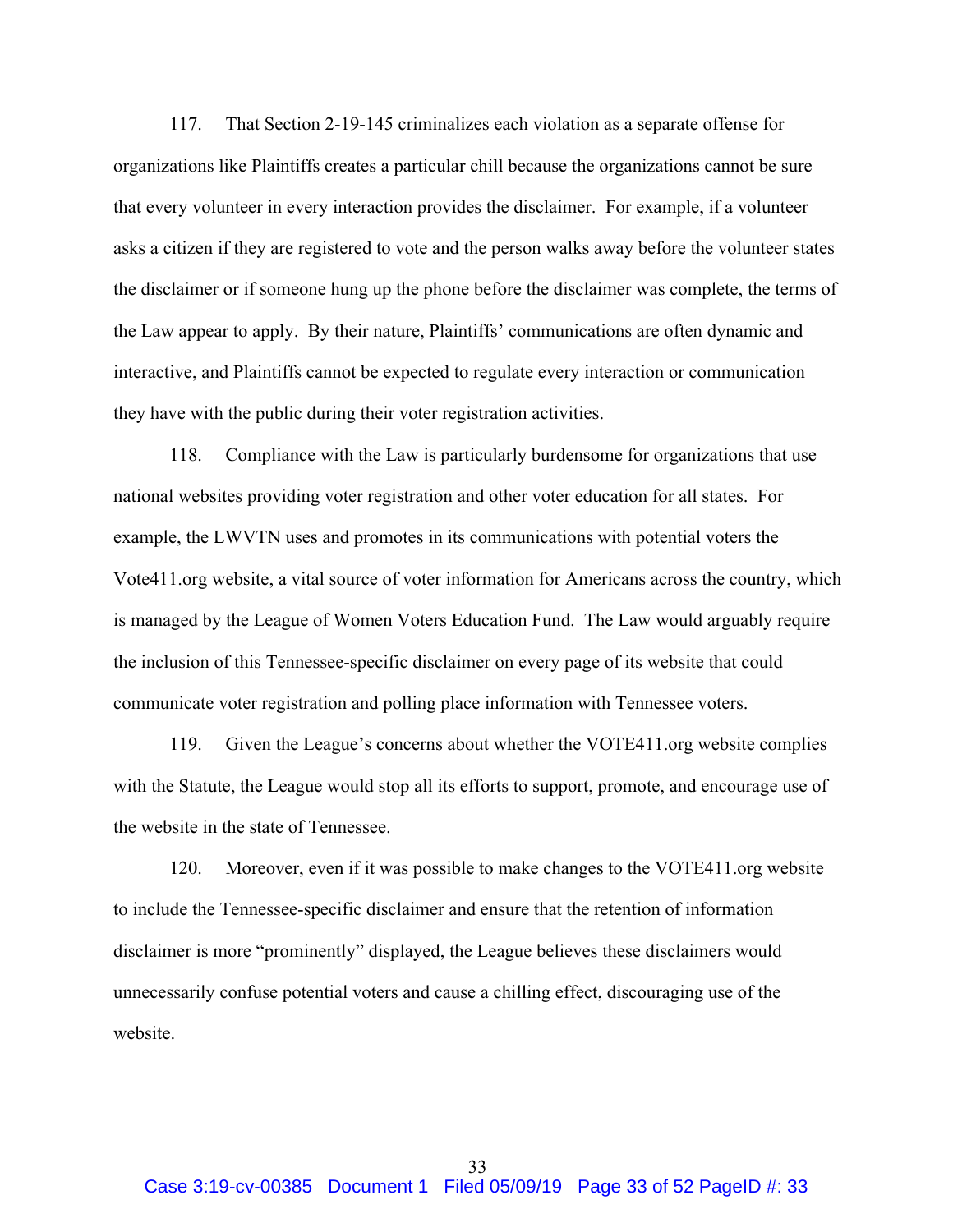121. Similarly, Rock the Vote will need to make substantial changes to its website and online tools in order to comply with the disclaimer requirements. In addition, Rock the Vote expects that the disclaimer requirements for communications related to voter registration and turnout are likely to confuse individuals attempting to register to vote in Tennessee through Rock the Vote's website and dissuade them from using the online tool.

122. The LWVTN also plans to participate in the national Get Out the Vote Program of the League of Women Voters Education Fund, which will include a texting program for Tennessee citizens to encourage voter registration and provide information about participating in elections, including information about how to register to vote and to local a polling place. The League believes that it would not possible or effective to send such texts and also comply with the provision about providing the required disclaimer. Unless this law is enjoined, the League will not pursue these plans any further.

123. Additionally, MSPJC often uses social media and other electronic media to communicate about finding one's voter registration status and polling place, and sometimes helps individuals identify their polling place during in-person interactions. The Law's disclaimer and disclosure provisions would significantly hamper their ability to engage in these types of services to the community.

#### Requirements of Section 2-2-142

124. Section 2-2-142 requires that any covered "person or organization" must comply with a number of burdensome and vaguely defined conditions. Tenn. Code Ann. § 2-2- $142(a)(1)$ .

125. First, any "person or organization" covered by that Section "must . . . [p]rior to conducting a voter registration drive" provide the name and contact information for "the person conducting the voter registration drive or . . . the officers of the organization conducting the voter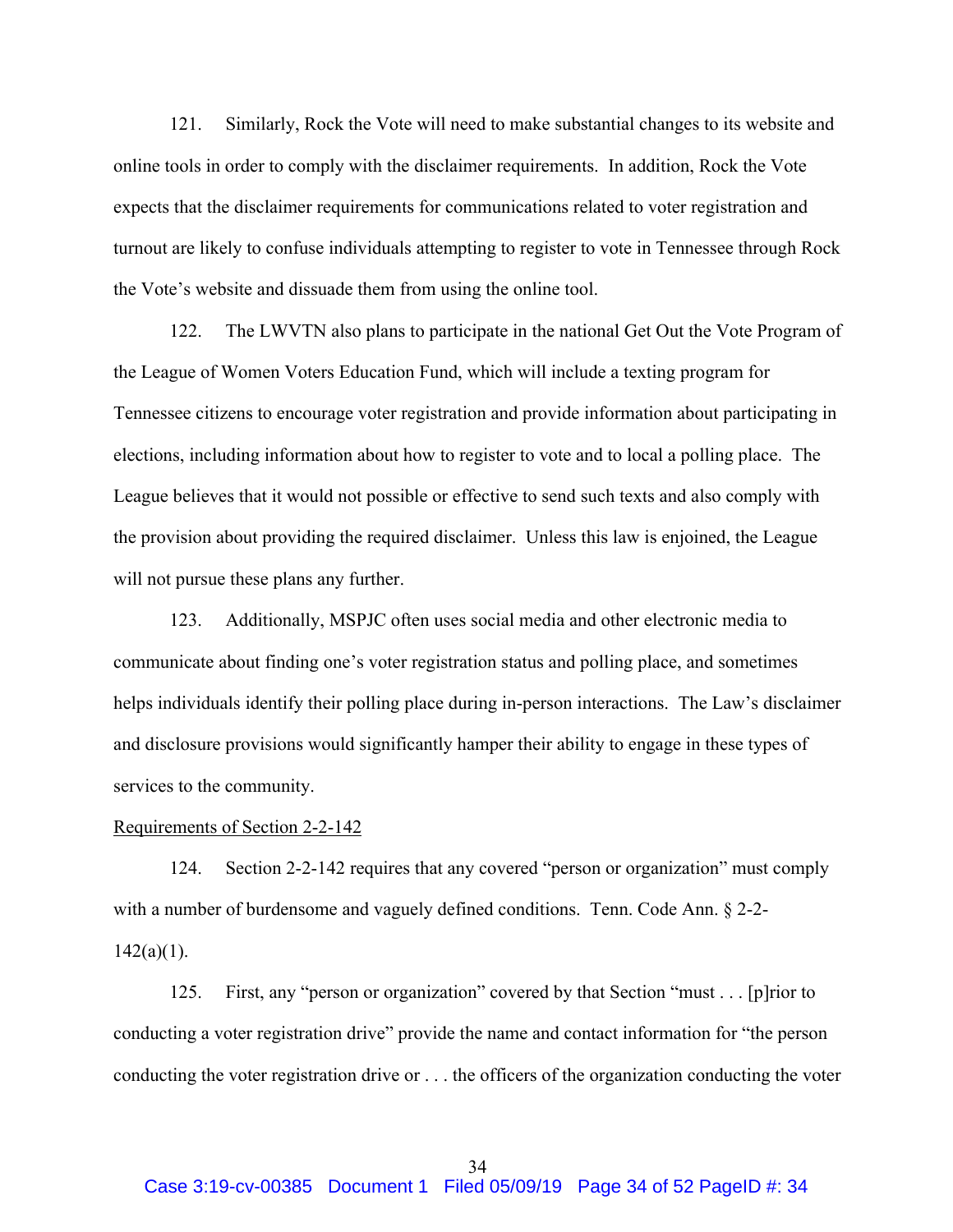registration drive." Tenn. Code Ann.  $\S 2-2-142(a)(1)(A)$ . The Law does not define what constitutes a "voter registration drive," and whether the individual or organization must preregister before conducting any voter registration, thereby prohibiting all impromptu or ad hoc registration efforts that attempt to collect 100 or more applications.

126. Second, any "person or organization" covered by that Section "must . . . [p]rior to conducting a voter registration drive . . . [c]omplete training, which is administered by the coordinator of elections, on the laws and procedures governing the voter registration process," *id*.  $\S 2-2-142(a)(1)(C)$ , and "[e]nsure that individuals, whether volunteer or paid, who conduct voter registration for an organization have completed the training," *id.* § 2-2-142(a)(1)(E). The Law does not further define when and how frequently training must be completed. It is thus ambiguous whether, for example, an individual must complete a training each time that individual participates in any kind of voter registration activity, even if only hours or days apart. The Law is also unclear as to whether the form contemplated by  $\S$  2-2-142(e) must be completed prior to each voter registration drive in which an individual participates.

127. Third, any "person or organization" covered by that Section "must . . . [p]rior to conducting a voter registration drive . . . [f]ile a sworn statement stating that the person or organization shall obey all state laws and procedures regarding the registration of voters." *Id*.  $\S 2$ -2-142(a)(1)(D). The statute does not further delineate when, how frequently, and by whom such a sworn statement must be signed. It is thus not clear whether, for example, every volunteer who participates in a covered voter registration drive coordinated by an organization must sign the sworn statement or only the agent of the organization. It is also unclear as to with whom this sworn statement must be filed.

128. Fourth, the "person or organization" covered by that Section "shall deliver or mail completed voter registration forms within ten (10) days of the date of voter registration drive."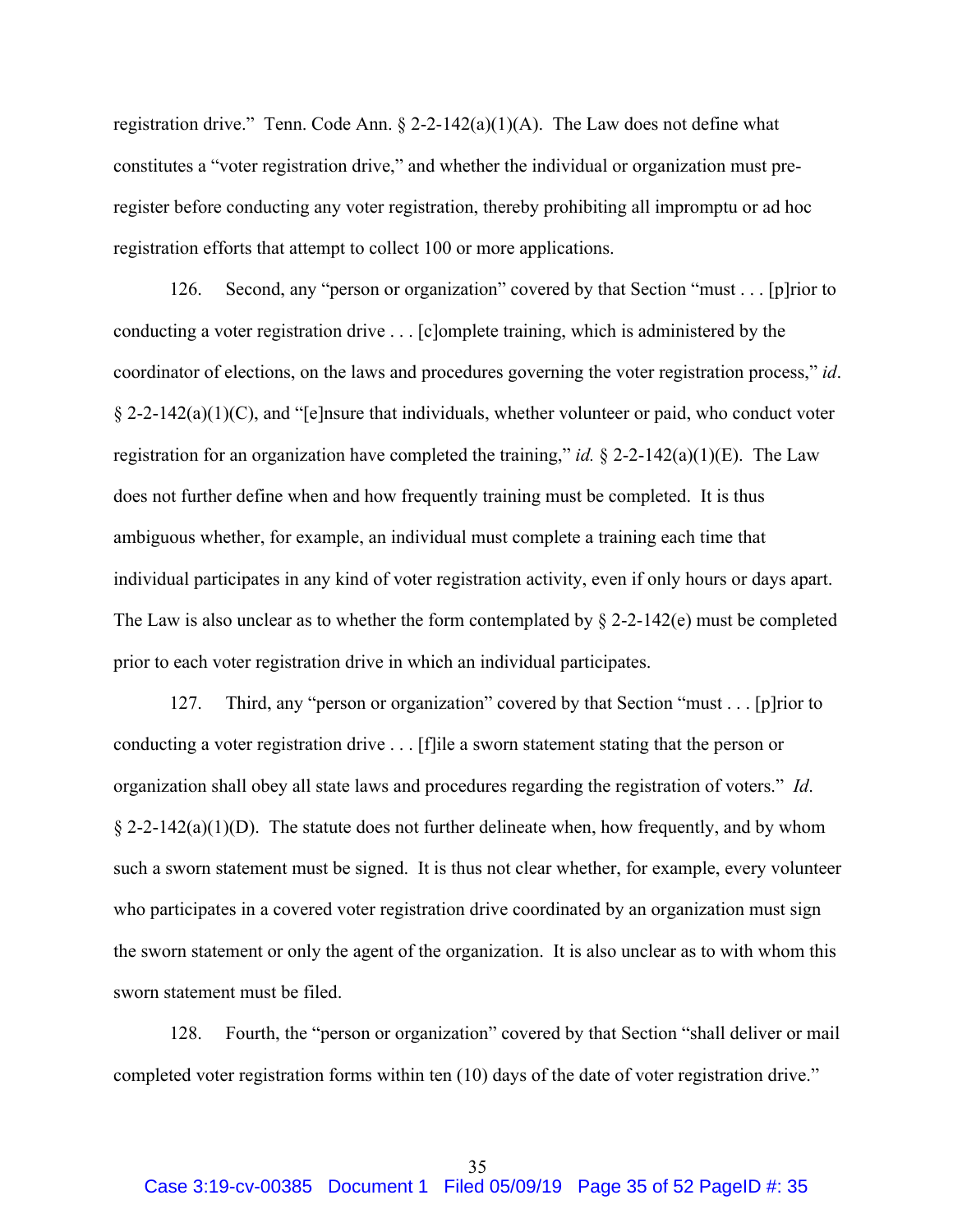*Id*. § 2-2-142(a)(2). But there are no exceptions provided for extenuating circumstances and no recognition of the Catch 22-regime created by the confluence of this requirement with the incomplete-forms penalty under which organizations, through no fault of their own, could be left with abandoned forms they must promptly turn in and which count toward a potentially significant fine. These conflicting duties create another paradoxical situation for Plaintiffs under Tenn. Code Ann. § 2-19-103, which makes it a Class A misdemeanor if "[a] person who knowingly does any act for the purpose of preventing any person's performance of such person's duties under this title or exercise of such person's rights under this title."

129. Fifth, the Law prohibits the "person or organization" from retaining *any* "voter information and data collected on the voter registration application, unless the applicant consents." *Id*. § 2-2-142(b). The statute does not delineate if such consent must be written and, if so, in what form.

130. Intentional and knowing violations of the provisions of Section 2-2-142 are a Class A misdemeanor, and each violation constitutes a separate offense. *Id*. § 2-2-142(f).

131. The LWVTN does not have full time permanent staff and relies on volunteers. AMAC has only one staff person. MSPJC is also a small non-profit with limited staff. These organizations do not have the staff resources to effectively comply with the reporting, training, and affirmation requirements of Section 2-2-142(a) and continue their current levels of voter registration activities. These requirements would significantly and unnecessarily burden Plaintiffs' scarce organizational resources that would otherwise be spent helping voters register, following-up with voters, and undertaking other activities to advance their missions. Additionally, the League would only be able to even attempt to comply with these requirements if it has funds available to pay for additional time of its consultant who provides limited temporary administrative support.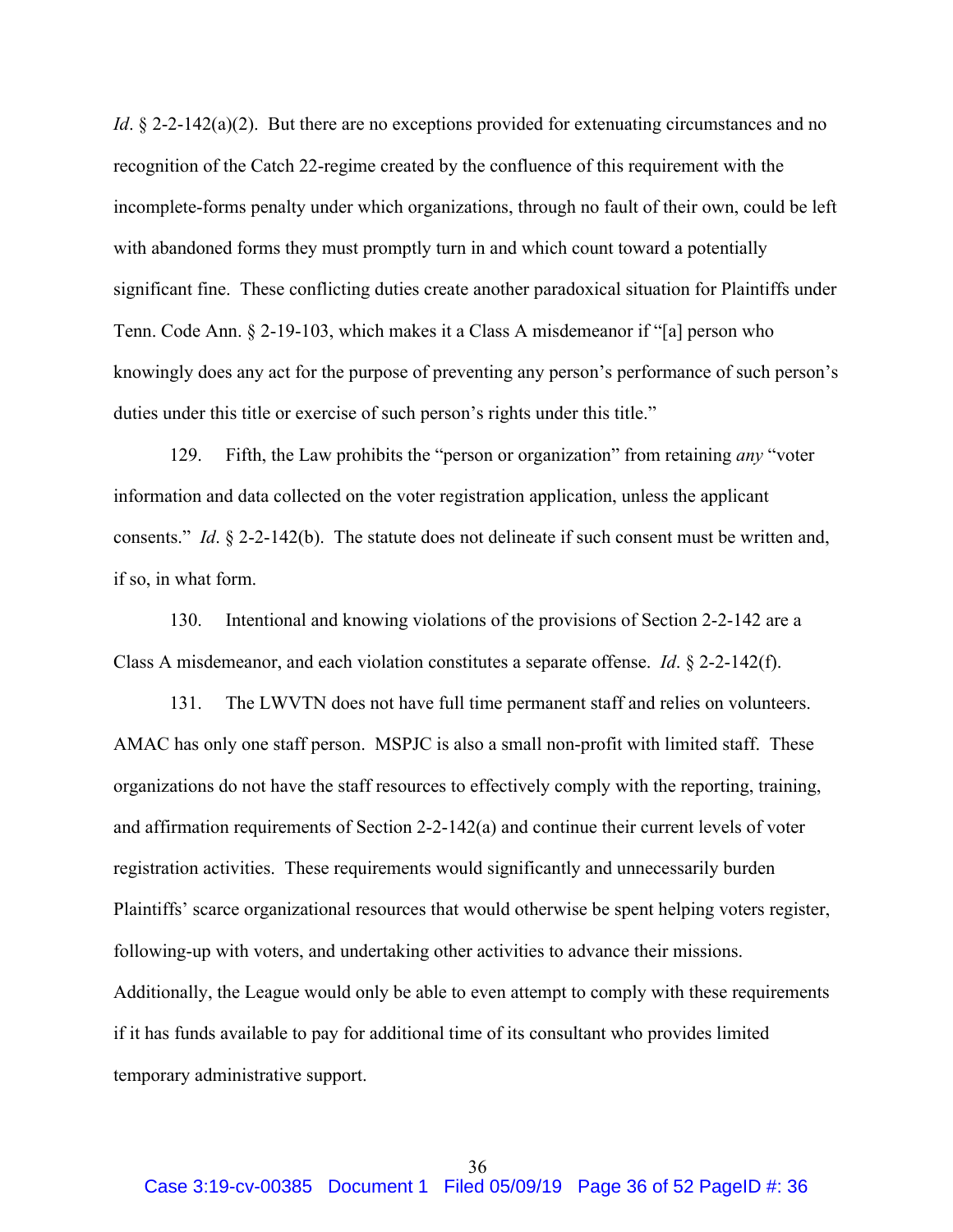132. The requirement to pre-register a voter registration drive with specific contact information and location of voter registration drives will make it significantly harder to conduct voter registration drives and will severely chill the volunteerism that is essential for Plaintiffs' activities. This requirement will impede the LWVTN's ability to respond positively to late requests for voter registration tables at community events.

133. Plaintiffs believe that a substantial number of their members, volunteers, and temporary employees would be unlikely to sign the required sworn statement due to the broad nature of the requirement (to obey all state laws), the vagueness of the Law's requirements, and threatened criminal penalties. This requirement therefore will severely chill the volunteerism that is essential for Plaintiffs' activities.

134. Plaintiffs are concerned that if they do not turn in "incomplete" voter registration forms, the lack of follow-up by county election commissions who do not receive the forms will prevent the community members from exercise of their right to vote. *See* Tenn. Code § 2-19-10 (crime to knowingly do any act for the purpose of preventing the exercise of someone's rights under Tennessee election law); *id*. § 2-2-120 (requiring coordinator of elections to audit at least ten (10) county election commissions annually to ensure among other things that voters with deficient registrations are being given the opportunity to correct incorrect or omitted information); *id*. § 2-2-142(a)(2) (requiring the return of voter registration applications in 10 days); 52 U.S.C. § 20507(a)(2) (requiring election officials to notify applicants of the disposition of their application).

135. LWVTN, AMAC, and MSPJC are all highly reluctant to sign an affidavit of compliance with state law when they believe that the Law is vague and conflicts with other law that requires them to turn in even incomplete registrations. *See* Tenn. Code Ann. § 2-19-10. The provision also makes Plaintiffs potentially responsible for things beyond their control—for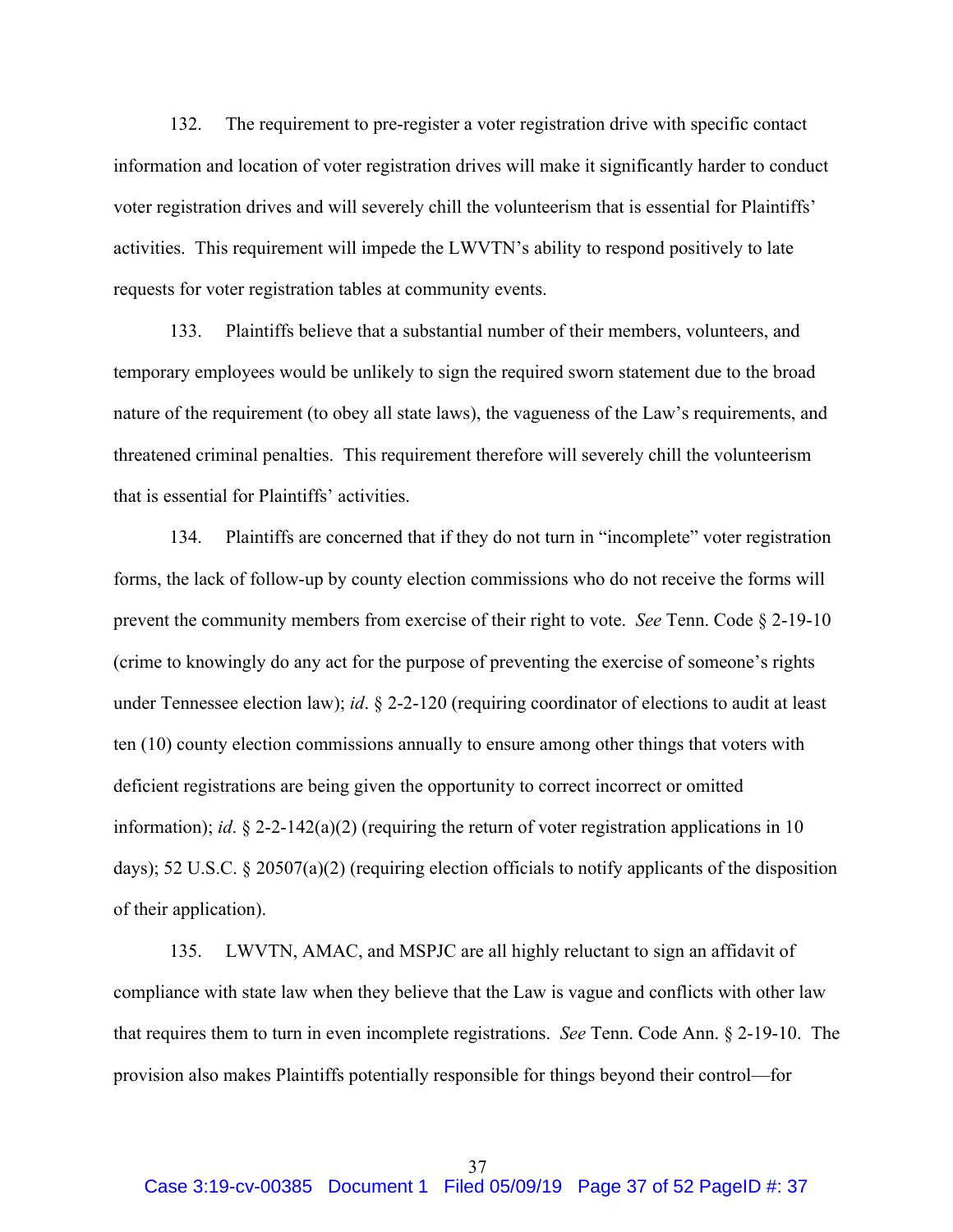example, when a voter hands back a voter registration application to their staff or volunteer that is already sealed and closed, or when an individual leaves a mostly complete voter registration application on the table at a voter registration event and then walks away.

136. In order to ensure compliance with the reporting, training, and affirmation requirements of Section 2-2-142(a), Plaintiffs will be forced to significantly scale back the number of voter registration drives they conduct and the number of volunteers or employees who can participate in such voter registration drives. Indeed, certain Plaintiffs are not sure that full compliance—including the return of all voter registration forms collected within ten days and the submission of less than 100 "incomplete" applications—can ever be assured except on a very small scale of voter registration. Thus, Plaintiffs LWVTN and MSPJC are not sure they will be able to continue their planned voter registration activities, and all Plaintiffs are likely to cut back on their planned voter registration activities. Plaintiffs are not sure they will be able to continue with all their planned voter registration activities because they believe that full compliance with these provisions will be difficult if not impossible under any circumstances and this is why they are considering imposing a complete moratorium on all voter registration drive activities (LWVTN and MSPJC) or cutting back on such activities (AMAC). At the very least, Plaintiffs plan to conduct fewer voter registration drives, employing less volunteers and employees in the process. And in the case of League, they will likely impose a moratorium on seeking or accepting any grant funding for voter registration, which will greatly limit the volume of voter registration drives they can perform, impacting their ability to fulfill their mission.

137. If this Law takes effect, it will harm AMAC in several significant ways. Most significantly, the law will likely force AMAC to significantly curtail its voter registration activities. The Law will have this effect because AMAC does not have the staff resources to carry out voter registration activities on its own without using college students and believes the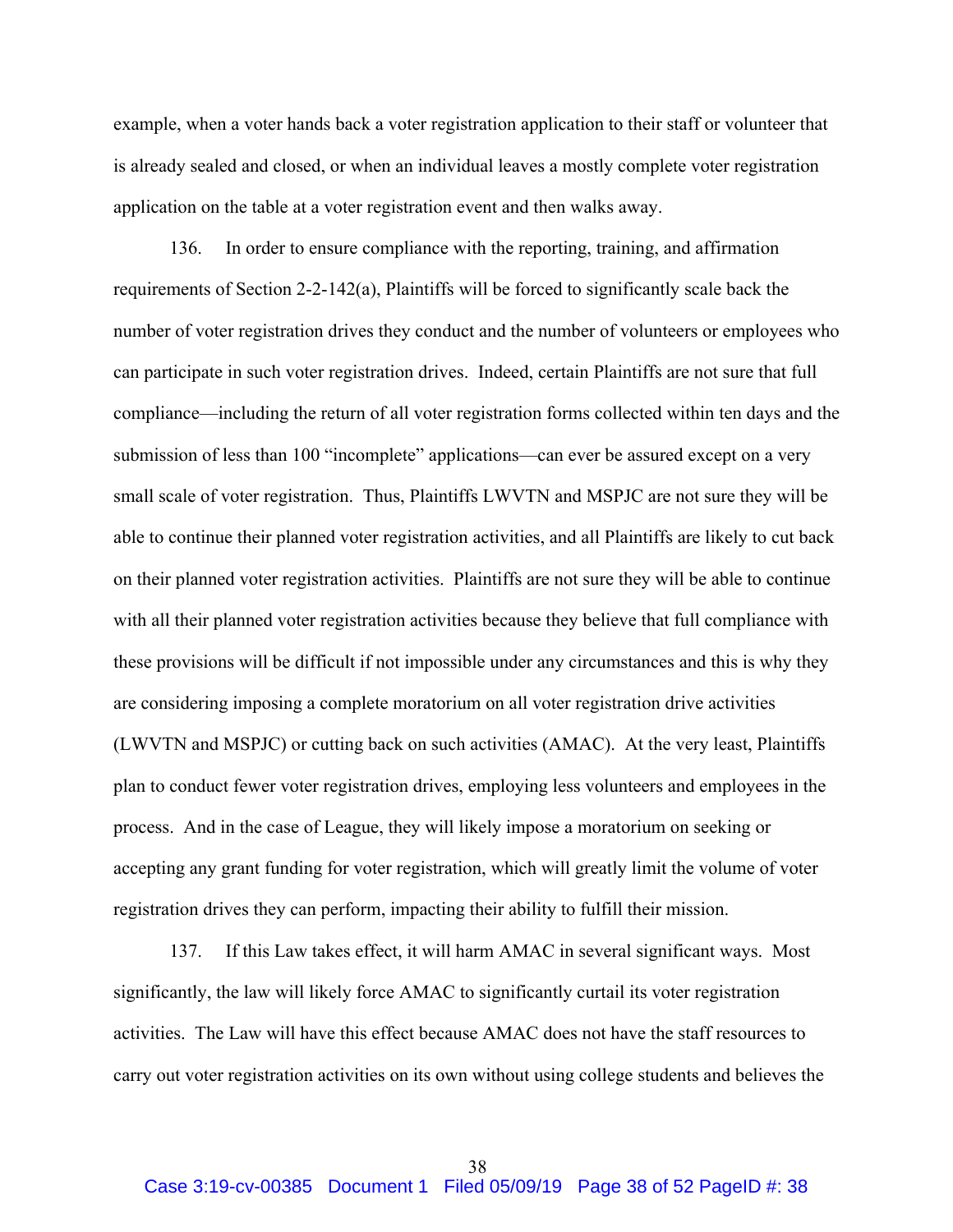stipends it pays those students are necessary to find and retain individuals to reach out to potential voters and help them register.

138. Depending on the ultimate meaning of the vague provisions regarding training and voter registration drives, and because of the burdensome affirmation and pre-registration requirements, AMAC will struggle to convince even paid interns to participate in voter registration activities. Therefore, AMAC will be forced to divert more organizational time and resources from other organizational priorities to identify and convince individuals to help with its voter registration activities, while still likely finding fewer individuals to participate.

139. Depending on the ultimate meaning of the vague provisions regarding training and voter registration drives, MSPJC will struggle to find students and other community members to participate in voter registration activities if those individuals must participate in training before each voter registration drive and staff members will be unable to continue conducting ad hoc voter registration drives because of the burdensome pre-registration requirements of the law.

140. Plaintiffs believe that to retain any information from the voter registration applications they collect under Section 2-2-142(b) they will likely have to obtain consent in writing in order to protect themselves from criminal liability, adding to the administrative tasks that have to be completed during the interaction with the potential voter, as well as their own recordkeeping costs and requirements. The extra time to fill out additional paperwork will discourage potential voters from participating in the voter registration drive and slow down the entire registration process which will impair the effectiveness of the efforts. This consent requirement is particularly unnecessary and irrational because much of the information provided on a voter registration application is available publicly. *See* 52 U.S.C. § 20507(i)(1); *Project*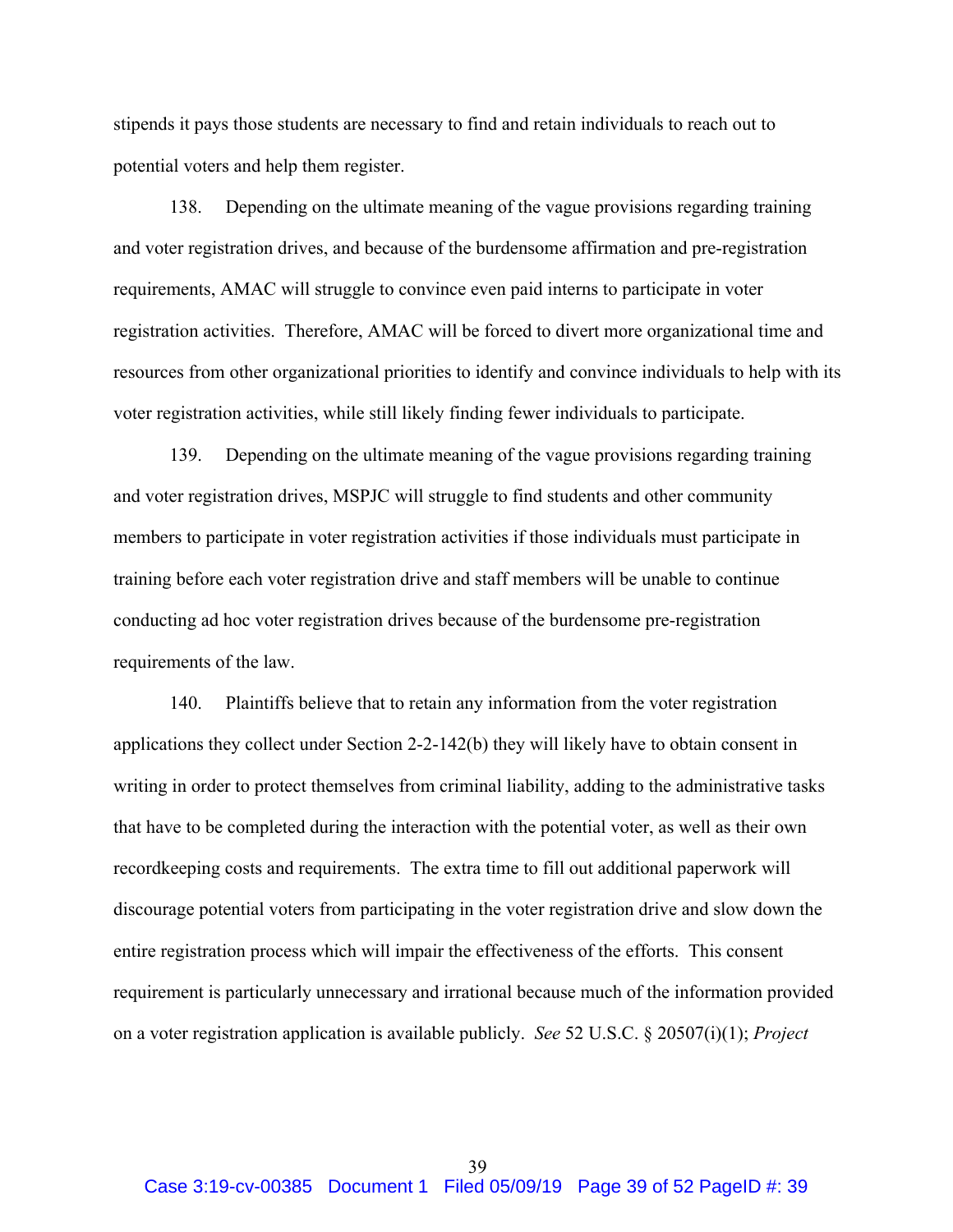*Vote/Voting for America v. Long*, 682 F.3d 331 (4th Cir. 2012) (rejected voter registration applications must be made publicly available with Social Security numbers redacted).

141. Plaintiffs who currently retain voter registration information from voter registrations applications they collect, therefore, also may likely stop collecting such information, which means that they would not be able to conduct any of their regular follow-up with voters to provide additional election information and encourage participation.

## **Claim I: Free Speech and Association (Violation of Plaintiffs' First Amendment Rights Pursuant to 42 U.S.C. § 1983)**

142. Plaintiffs repeat and reallege each and every allegation contained in paragraphs 1- 141 as if fully set forth herein.

143. The First Amendment to the United States Constitution prohibits abridgment of freedom of speech.

144. The First Amendment is applied to the states through the Fourteenth Amendment. In the following paragraphs, references to the First Amendment include the First Amendment as applied to the states through the Fourteenth Amendment.

145. The Law directly restricts Plaintiffs' core political speech and expressive conduct in communicating their belief in the capacity of the popular will to shape the composition and direction of the government. Advocating for that belief through their endeavors to assist others in registering to vote is in itself a political and philosophical statement. Moreover, the Law implicates Plaintiffs' associational rights in banding together to engage in voter registration activity and in assisting community members to join the civic community by registering to vote.

146. Like the circulation of an initiative petition for signatures, voter registration activity is "the type of interactive communication concerning political change that is appropriately described as 'core political speech.'" *Meyer v. Grant*, 486 U.S. 414, 422–23 (1988). Whether a voter should register and ultimately participate in an election is a "matter of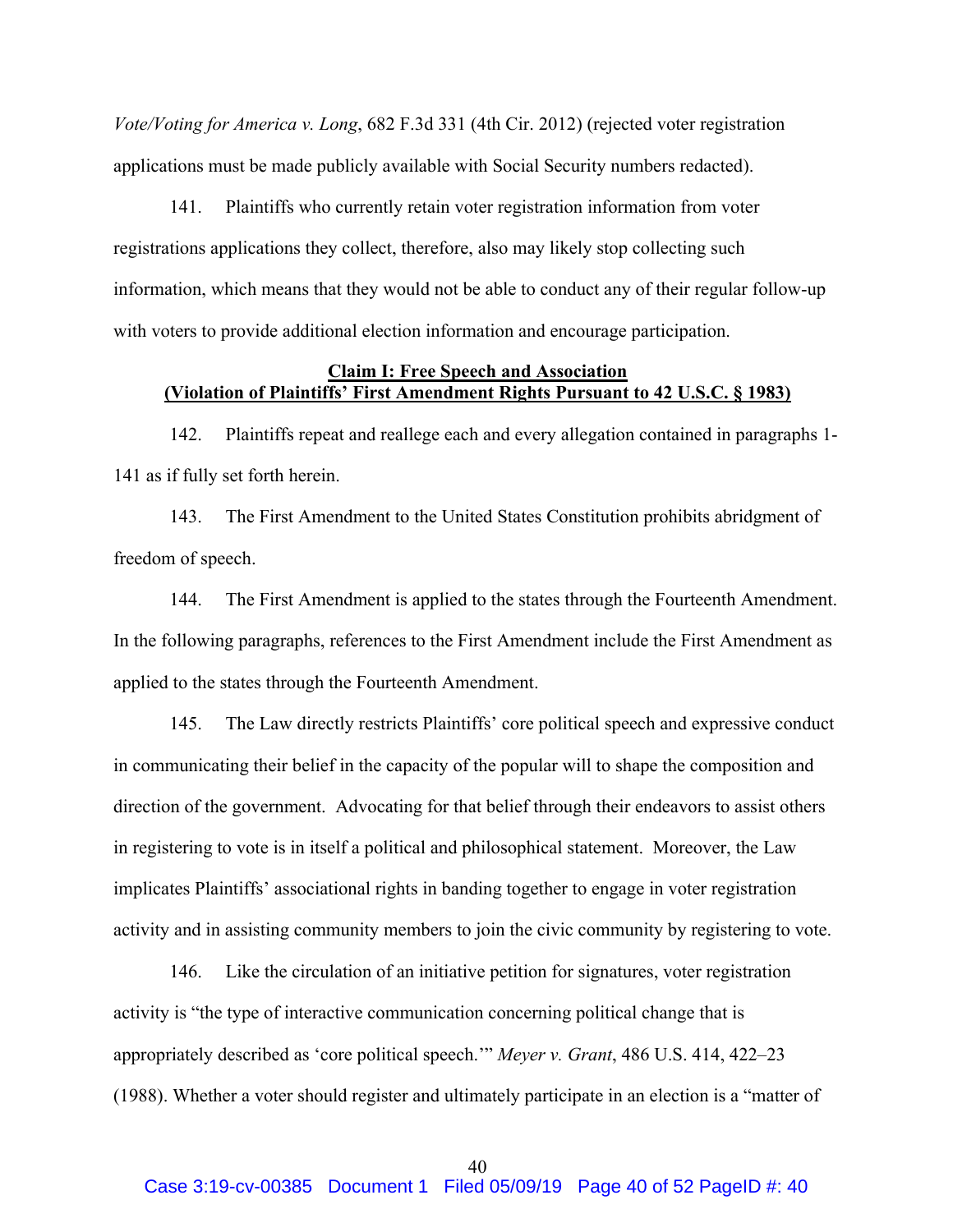societal concern that [Plaintiffs] have a right to discuss publicly without risking criminal sanctions." *Id*. at 421; *see also Buckley v. Am. Constitutional Law Found*., 525 US 182, 186–87 (1999) (quoting *Meyer*, 486 U.S. at 422).

147. The onerous requirements of Sections 2-2-142, 2-2-143, and 2-19-145, coupled with substantial civil and criminal penalties, burden Plaintiffs' political expression, diminishing their ability to convey their message and further it by engaging more individuals in the political process.

148. The threat of criminal penalties for failure to pre-register each and every voter registration drive in which Plaintiffs merely attempt to collect 100 or more voter registration applications, *id.* § 2-2-142(a)(1)(A); (f), is a severe burden on Plaintiffs' First Amendment rights.

149. The threat of criminal penalties for failure to ensure that each and every individual, both paid and volunteer, conducting a voter registration drive has undergone training by the State prior to the drive, *id.* § 2-2-142(a)(1)(C), (E); (f), is a severe burden on Plaintiffs' First Amendment rights. These provisions prevent Plaintiffs from recruiting volunteers immediately before a drive begins or from having volunteers join in their work once a drive is underway. Moreover, requiring training before each voter registration drive puts stress on the limited resources of the Plaintiff organizations, particularly their volunteer hours.

150. The threat of criminal penalties for failure of each individual and organization completing and then filing sworn statements that they will follow all state laws prior to each and every voter registration drive in which Plaintiffs merely attempt to collect 100 or more voter registration applications, *id.* § 2-2-142(a)(1)(D); (f), is a severe burden on Plaintiffs' First Amendment rights.

151. The imposition of substantial financial penalties for the submission of 100 or more "incomplete" voter registration forms, including a financial penalty "in each county where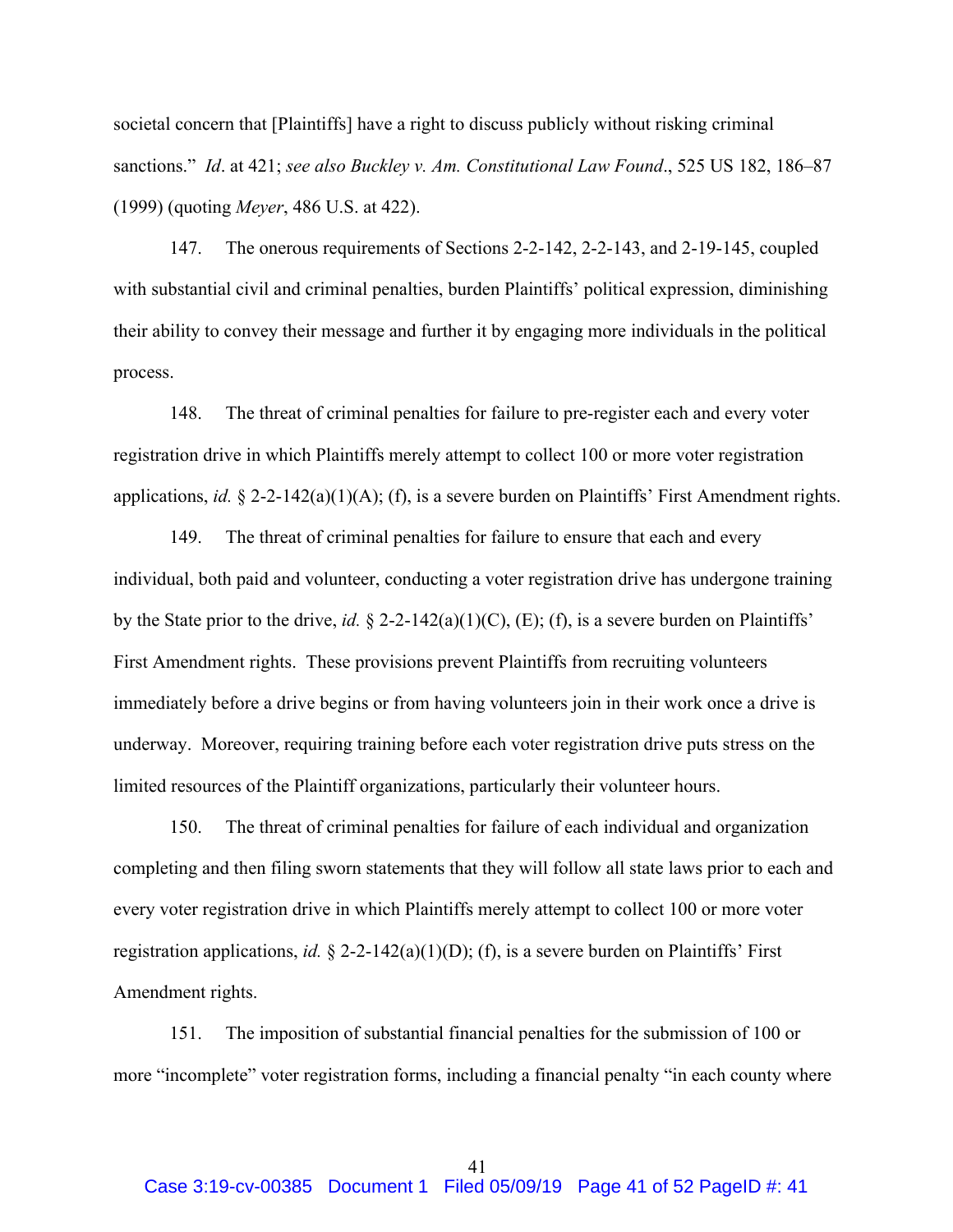the violation occurred," *id*. § 2-2-143(c)(4), severely burdens Plaintiffs' First Amendment rights. These financial penalties constitute a large percentage of Plaintiffs' budgets and when imposed would decimate their ability to conduct any of their civic work.

152. Moreover, Section 2-2-143 in conjunction with Section 2-2-142(2) places Plaintiffs in an untenable position. They will suffer criminal penalties for not submitting "completed" voter registration forms within 10 days on the one hand, while simultaneously risk incurring substantial civil penalties if they submit too many "incomplete" voter registration applications on the other.

153. These conflicting duties place Plaintiffs in yet another catch-22 under Tenn. Code Ann. § 2-19-103, which makes it a Class A misdemeanor if "[a] person . . . knowingly does any act for the purpose of preventing any person's performance of such person's duties under this title or exercise of such person's rights under this title."

154. Therefore, Plaintiffs will not be able to simultaneously comply with all provisions of Tennessee law.

155. The threat of criminal penalties for failure to include disclaimers on any public communications or websites regarding voter registration, *id.* § 2-19-145(a)-(e), is a severe burden on Plaintiffs' First Amendment rights.

156. Criminal prosecution contemplated by statutes that governs expression, as do Sections 2-2-142 and 2-19-145, inhibit the full exercise of First Amendment freedoms. Punitive civil sanctions, such as those imposed by Section 2-2-143, also inhibit the exercise of First Amendment freedoms.

157. Because of the chilling effect of the risk of criminal prosecution or punitive civil sanction, Sections 2-2-142, 2-2-143, and 2-19-145 unconstitutionally infringe upon the First Amendment rights of Plaintiffs. By chilling Plaintiffs' voter registration activities, Sections 2-2-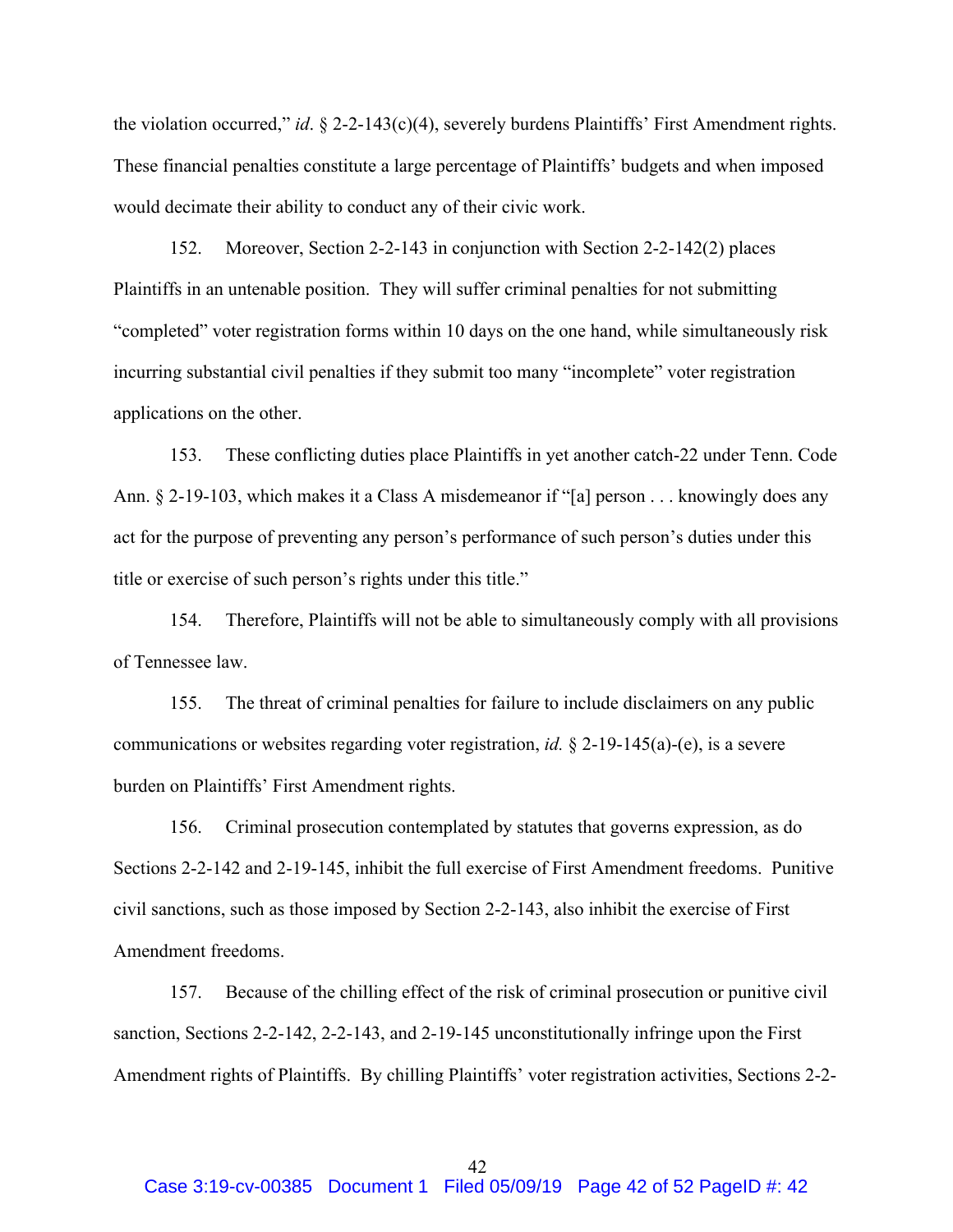142, 2-2-143, and 2-19-145 will each "reduce[] the voices available to convey political messages." *Buckley*, 525 U.S. at 210 (Thomas, J., concurring). Restrictions on voter registration drives in Sections 2-2-142, 2-2-143 and 2-19-145 will reduce the total voices available to speak in favor of political participation and voter registration and therefore run afoul of the First Amendment.

158. Moreover, the risk of criminal prosecution not just on the organization itself, but on the individuals who conduct voter registration or make public communications regarding voter registration, unconstitutionally infringes on the associational rights of Plaintiffs. The risk of criminal prosecution makes it less likely that individuals will be willing to undertake voter registration activities and advocate for political participation during and through these activities, thus impeding Plaintiffs' associational rights and expressive conduct.

159. These requirements are not narrowly tailored to serve any compelling state interest. Indeed, these requirements serve little purpose other than to dissuade civic organizations and individuals from engaging in voter registration activity. Under the exacting scrutiny applied in *Meyer* or any other level of judicial scrutiny, these requirements fail.

## **Claim II: Compelled Speech (Violation of Plaintiffs' First Amendment Rights Pursuant to 42 U.S.C. § 1983)**

160. Plaintiffs repeat and reallege each and every allegation contained in paragraphs 1- 141 as if fully set forth herein.

161. The First Amendment is applied to the states through the Fourteenth Amendment. In the following paragraphs, references to the First Amendment include the First Amendment as applied to the states through the Fourteenth Amendment.

162. Section 2-19-145 compels government speech by Plaintiffs and other individuals or organizations that make public communications or establish websites and look-ups related to voter registration and thus undermine Plaintiffs' core political speech.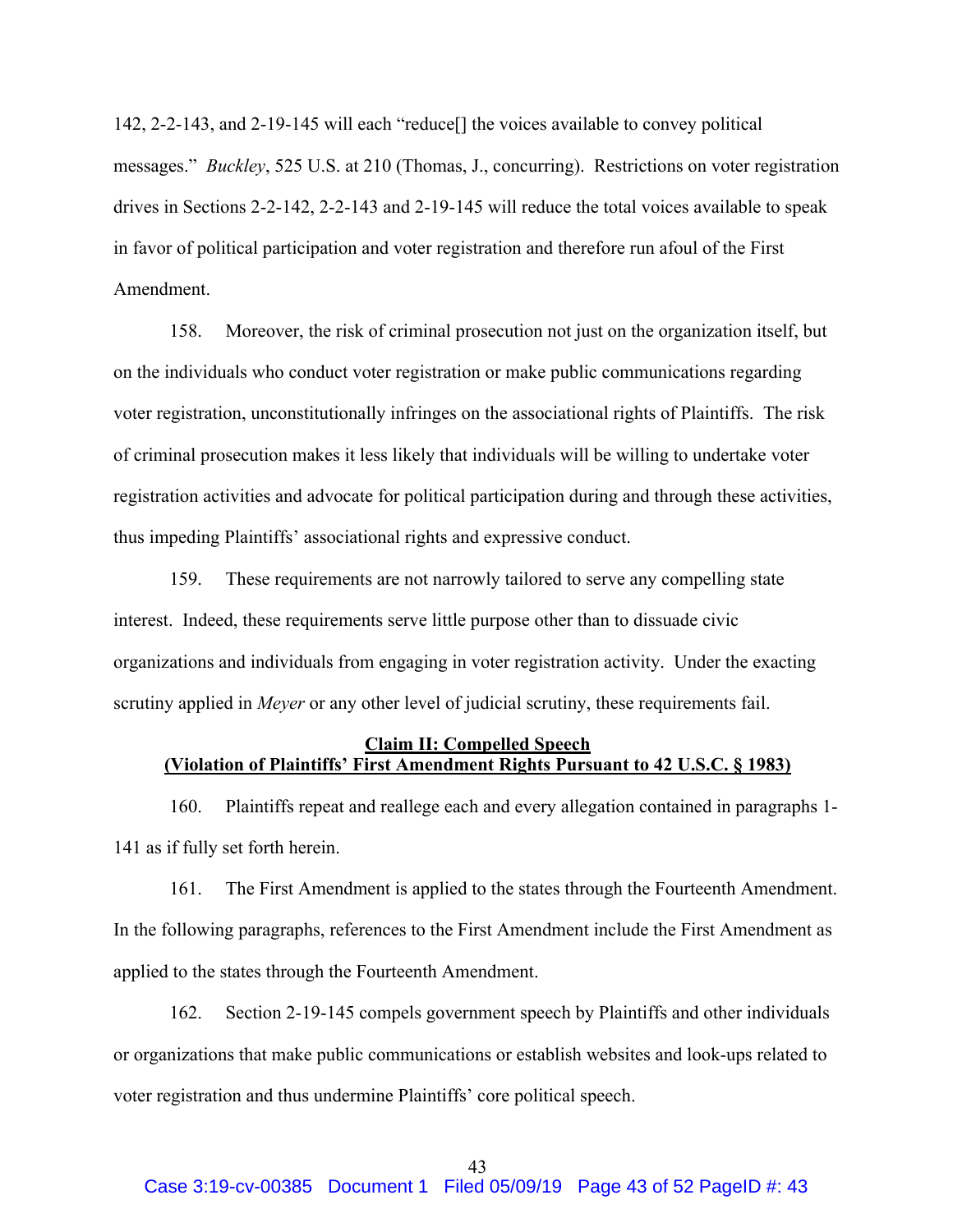163. The disclaimers required by Section 2-19-145 pejoratively emphasize that the Plaintiffs' speech is "not made in conjunction with or authorized by the secretary of state." Such a disclaimer—prominently displayed—suggests that filling out a voter registration application is an activity that should be done only in conjunction with the Secretary of State and undermines a voter's confidence that their voter registration will be official and effective.

164. Thus, these disclaimers—which would have to be repeated in all covered materials and communications—will undermine the creditability of Plaintiffs, which are legitimate civic organizations that provide important services to other Tennesseans. These disclaimers, moreover, will not be entirely accurate since under the Law, Plaintiffs will have to coordinate their voter registration activities with the State by undergoing state-mandated training and reporting on their activities in order for them to be authorized under the Law. Plaintiffs offering voter registration also do so using forms authorized by state law, *see* Tenn. Code Ann. § 2-2-115, or required to be accepted and used by the state under the National Voter Registration Act, 52 U.S.C. § 20505.

165. These disclaimers serve no legitimate governmental function since there is no evidence that Tennesseans have been confused about the nature of community-based voter registration activity. There is no suggestion that Plaintiffs have suggested that their communitybased activity is done in coordination with the Secretary of State or that Plaintiffs have misled anyone regarding the nature of their efforts.

166. To the extent the government thinks that the message required by Section 2-19- 145 is needed, the government must speak for itself. Defendants must not co-opt Plaintiffs' and other civic organizations speech to further their own government message.

167. The Law unconstitutionally forces Plaintiffs, at the risk of criminal penalty, to speak for the government, making disclaimers that Plaintiffs would not otherwise recite.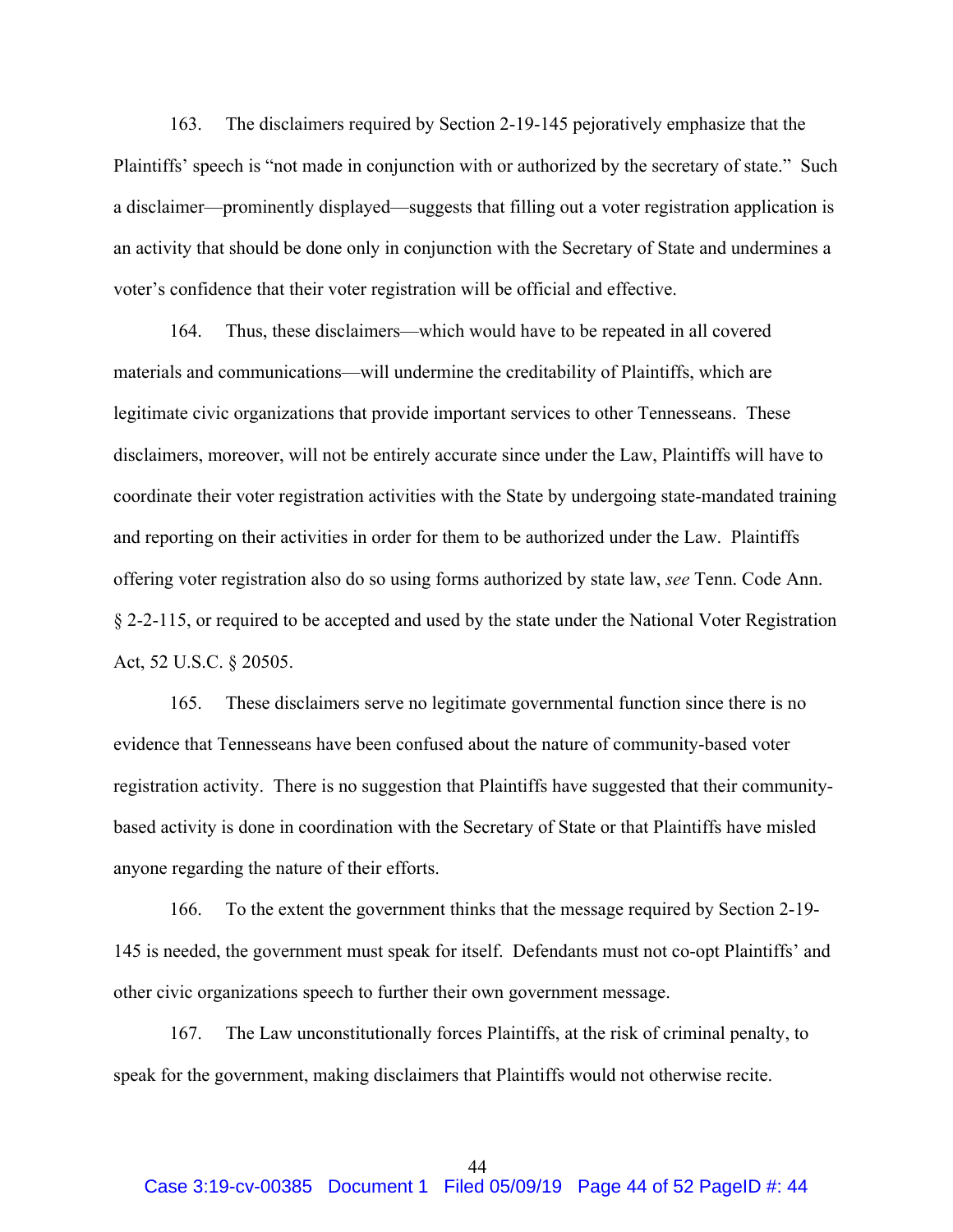168. Laws compelling speech are subject to strict scrutiny, and this remains the case in the election context.

169. Section 2-19-145 is not narrowly tailored to serve any compelling government interest and is thus unconstitutional.

# **Claim III: Substantial Overbreadth (Violation of Plaintiffs' First Amendment Rights Pursuant to 42 U.S.C. § 1983)**

170. Plaintiffs repeat and reallege each and every allegation contained in paragraphs 1- 141 as if fully set forth herein.

171. The First Amendment to the United States Constitution prohibits abridgment of freedom of speech.

172. The First Amendment is applied to the states through the Fourteenth Amendment. In the following paragraphs, references to the First Amendment include the First Amendment as applied to the states through the Fourteenth Amendment.

173. The Law directly restricts Plaintiffs' core political speech and expressive conduct in communicating their belief in the capacity of the popular will to shape the composition and direction of the government. Advocating for that belief through their endeavors to assist others in registering to vote is in itself a political and philosophical statement. Moreover, the Law implicates Plaintiffs' associational rights in banding together to engage in voter registration activity and in assisting community members to join the civic community by registering to vote.

174. Like the circulation of an initiative petition for signatures, voter registration activity is "the type of interactive communication concerning political change that is appropriately described as 'core political speech.'" *Meyer*, 486 U.S. at 422–23. Whether a voter should register and ultimately participate in an election is a "matter of societal concern that [Plaintiffs] have a right to discuss publicly without risking criminal sanctions." *Id*. at 421; *see also Buckley*, 525 U.S. at 186–87 (quoting Meyer, 486 U.S. at 422).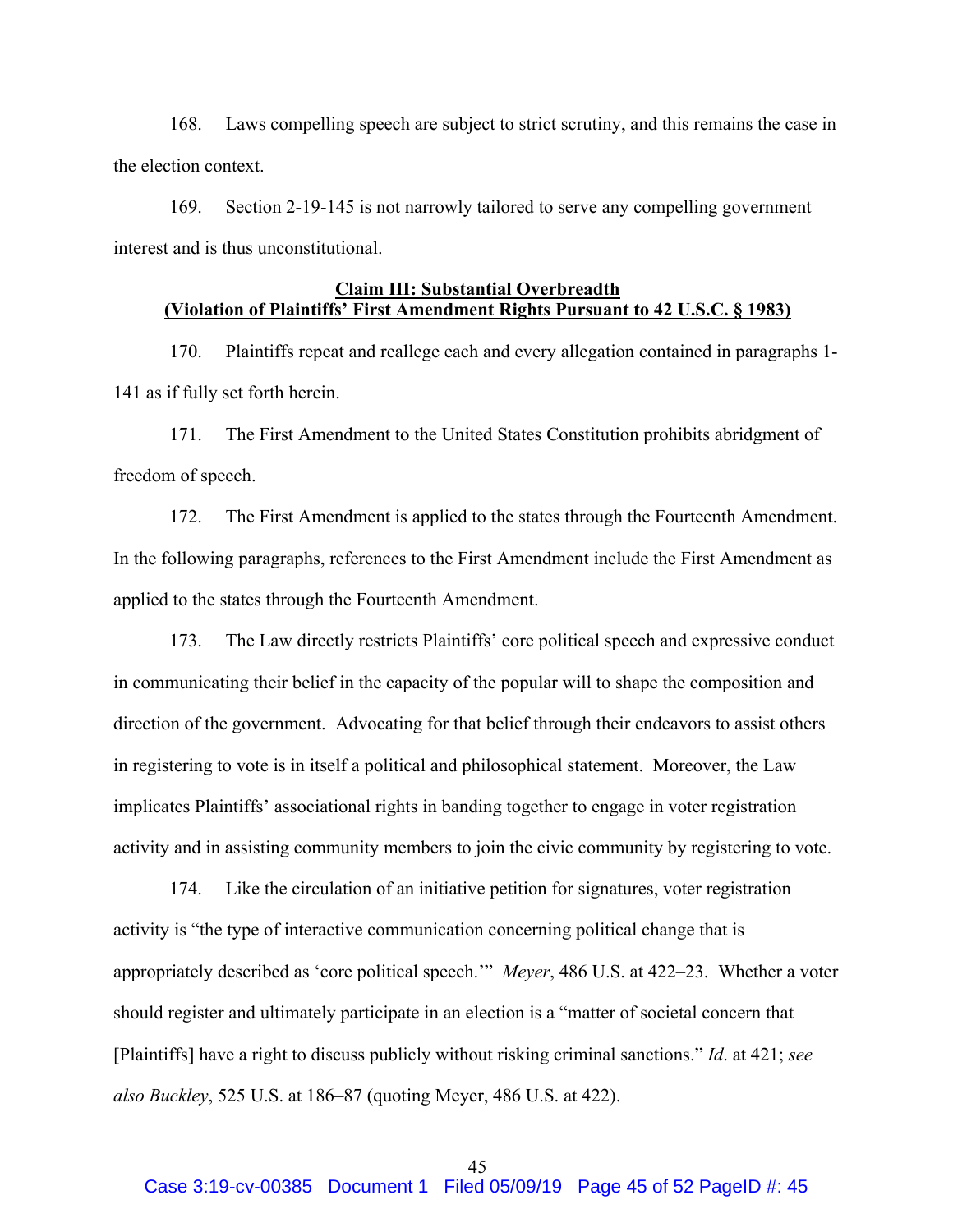175. Sections 2-2-142 and 2-19-145 are unconstitutionally overbroad, as they regulate a substantial amount of constitutionally protected expression.

176. Criminal prosecution contemplated by statutes that governs expression, as do Sections 2-2-142 and 2-19-145, inhibit the full exercise of First Amendment freedoms.

### **Claim IV: Due Process (Violation of Plaintiffs' Fourteenth Amendment Due Process Rights Pursuant to 42 U.S.C. § 1983)**

177. Plaintiffs repeat and reallege each and every allegation contained in paragraphs 1- 141 as if fully set forth herein.

178. The Due Process Clause of the Fourteenth Amendment to the U.S. Constitution requires that a law that imposes penalties gives ordinary people reasonable notice of what conduct it prohibits and guard against arbitrary and discriminatory enforcement.

179. The applicability of the void for vagueness doctrine is heightened both when criminal sanctions are attached to a vague law and whenever the First Amendment is implicated. Here, the Law does both.

180. The application of Sections 2-2-142 and 2-2-143 to a "person or organization who . . . conducts a supplemental voter registration drive in which the person or organization attempts to collect voter registration applications of one hundred (100) or more people" is vague because it fails to define what activity constitutes a voter registration drive and what it means to "conduct[]" such a drive, and because it fails to define what activity constitutes an "attempt."

181. In addition, the application of Sections 2-2-142 and 2-2-143 to a "person or organization who has not been designated by the county election commission under  $\S$  2-2-111" is vague because it is not clear whether a person or organization designated under Section 2-2-111 is exempt from the Law's provisions for all otherwise covered supplemental voter registration drives conducted by that person or organization or for only those supplemental voter registration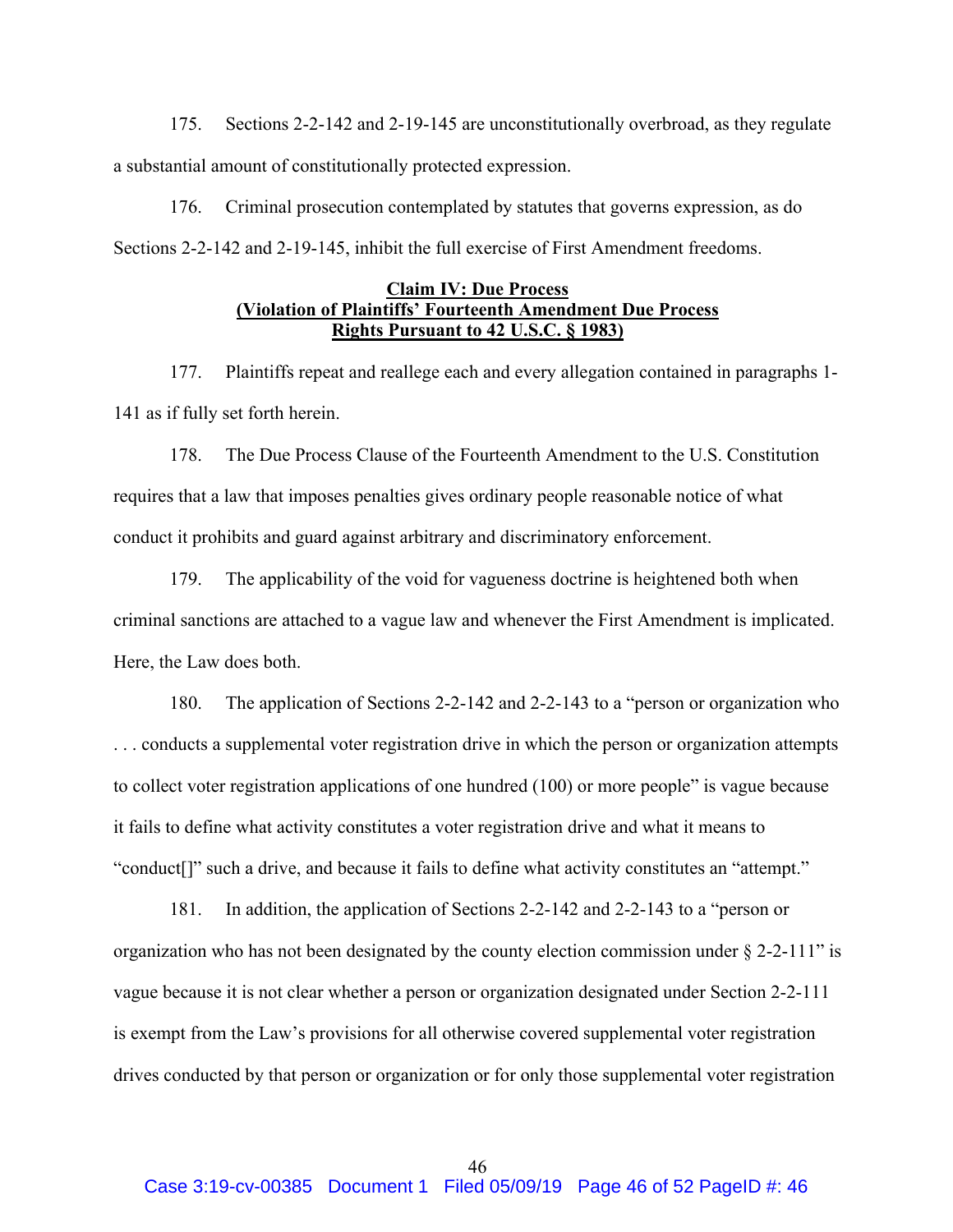drives for which that person or organization serves as the county election commission's designee. *See* Tenn. Code Ann. § 2-2-111(b), (d).

182. Sections 2-2-142 and 2-2-143's exemption for "individuals who are not paid" and "organizations that are not paid . . . and that use only unpaid volunteers" is confusing and ambiguous because it fails to define what it means to be "paid" or "unpaid."

183. Due to these vague provisions, the Law fails to give civic organizations and persons that participate in covered voter registration activities fair notice of who must comply with the Law's requirements and under what circumstances. That the Coordinator of Elections could not articulate what constitutes "paid" or "unpaid" activities exacerbates the vagueness of the text of the Law.

184. Section 2-2-142's requirement that any "person or organization" covered by that Section "must . . . [p]rior to conducting a voter registration drive . . . [c]omplete training" is vague because it fails to make clear when and how frequently training must be completed.

185. Section 2-2-142's requirement that any "person or organization" covered by that Section "must . . . [p]rior to conducting a voter registration drive . . . [f]ile a sworn statement stating that the person or organization shall obey all state laws and procedures regarding the registration of voters" is vague because it fails to make clear when, how frequently, and by whom such a sworn statement must be signed.

186. Section 2-2-143's imposition of civil penalties on "any person or organization" who "conducts voter registration drives under  $\S$  2-2-142 and . . . files one hundred (100) or more incomplete voter registration applications," defined as "any application that lacks the applicant's name, residential address, date of birth, declaration of eligibility, or signature," is vague because the terms "incomplete" and "lacks" are ambiguous. The ambiguity in these phrases is exacerbated by the fact that Section 2-2-143 also provides that a "person or individual who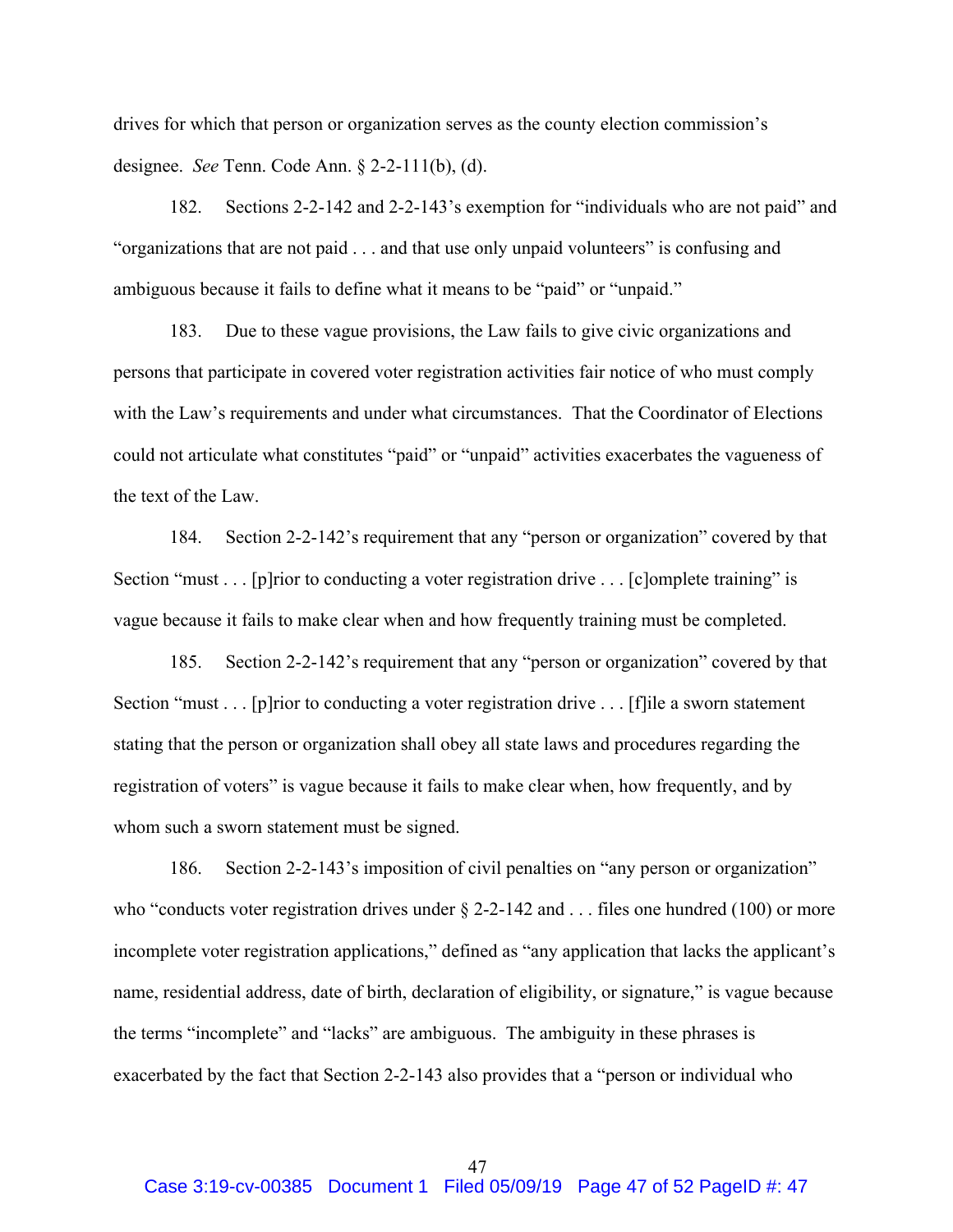collects an application that only contains a name or initial is not required to file the application with the election commission." This provision, along with the Section  $2-2-142(a)(2)$ 's requirement to "deliver or mail completed registration forms within ten (10) days of the date of the voter registration drive," suggests that the Law mandates the filing of any form that contains any other information in addition to a name or initial, regardless of the completeness of the application in other respects—despite simultaneously contemplating that some of these forms would be incomplete and subject to the Law's civil penalties.

187. Section 2-19-145's disclaimer requirement for any "public communication regarding voter registration status" is vague because it is unclear what the terms "public communication" and "regarding voter registration status" mean. In addition, while the section states that a "'public communication' includes communications made using newspapers or magazines, mass mailings, phone bank or text messages, electronic mail systems, or websites," the use of "includes" indicates that this list is not exhaustive, and that there is therefore additional unknown conduct that may be prohibited.

188. Section 2-19-145(d)'s requirement that compelled "disclaimer[s]" "must be clear and conspicuous and prominently placed" is ambiguous and indeterminate because it is unclear what qualifies as "conspicuous and prominent[]" placement, an eminently subjective determination subject to arbitrary and discriminatory enforcement.

189. Due to these vague provisions, the Law also fails to give civic organizations and persons that participate in covered voter registration activities reasonable notice of what constitutes prohibited conduct.

190. Violations of Section 2-2-142 and 2-19-145 are subject to criminal penalties.

191. Violations of Section 2-2-143 are subject to civil penalties. However, it is not clear how to ascertain the extent of that monetary liability because the Law is ambiguous as to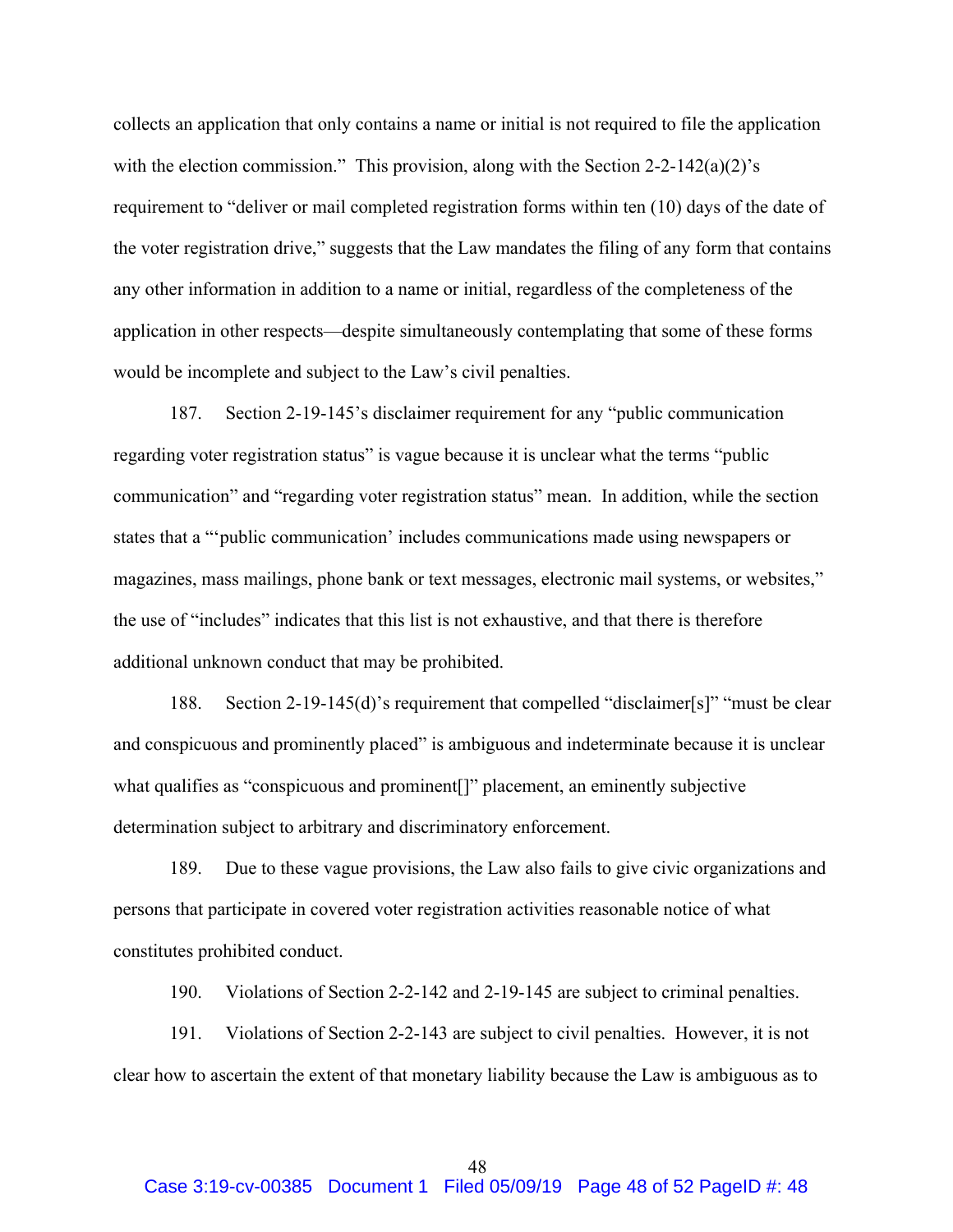whether civil penalties for the submission of 100 or more incomplete forms may be assessed once or multiple times if the 100 or more incomplete forms are comprised of forms submitted in more than one county. *Id.* § 2-2-143(c)(4).

192. As a result of this ambiguity, the Law also fails to provide civic organizations and persons that participate in covered voter registration activities with reasonable notice of the extent of their potential penalties, and thus provides no guard against arbitrary enforcement of the Law.

193. Because of the burdens that the Law will put on the voter registration activities of Plaintiffs, Plaintiffs will have to expend additional resources to conduct voter registration, including for Plaintiff LWVTN additional volunteer time and time beyond that provided by its outside administrative consultant to achieve its core mission of voter registration. But for the burdens imposed by the Law, these resources otherwise could be spent on other activities of Plaintiffs including, for the LWVTN, its voter education and candidate forums.

194. As a result of burdens created by the Law, Plaintiffs will be required to divert resources, including for LVWTN volunteer time and the time of its outside consultant who provides administrative assistance, away from their other activities to conduct voter registration activities. And even with additional diverted resources, Plaintiffs believe their voter registration efforts will be less effective because of the burdens the Law will impose. For the LWVTN, this will frustrate its core mission to help as many voters as possible register and it will harm the organizational missions of the other Plaintiffs as well, who leverage voter registration to increase the political power of their communities.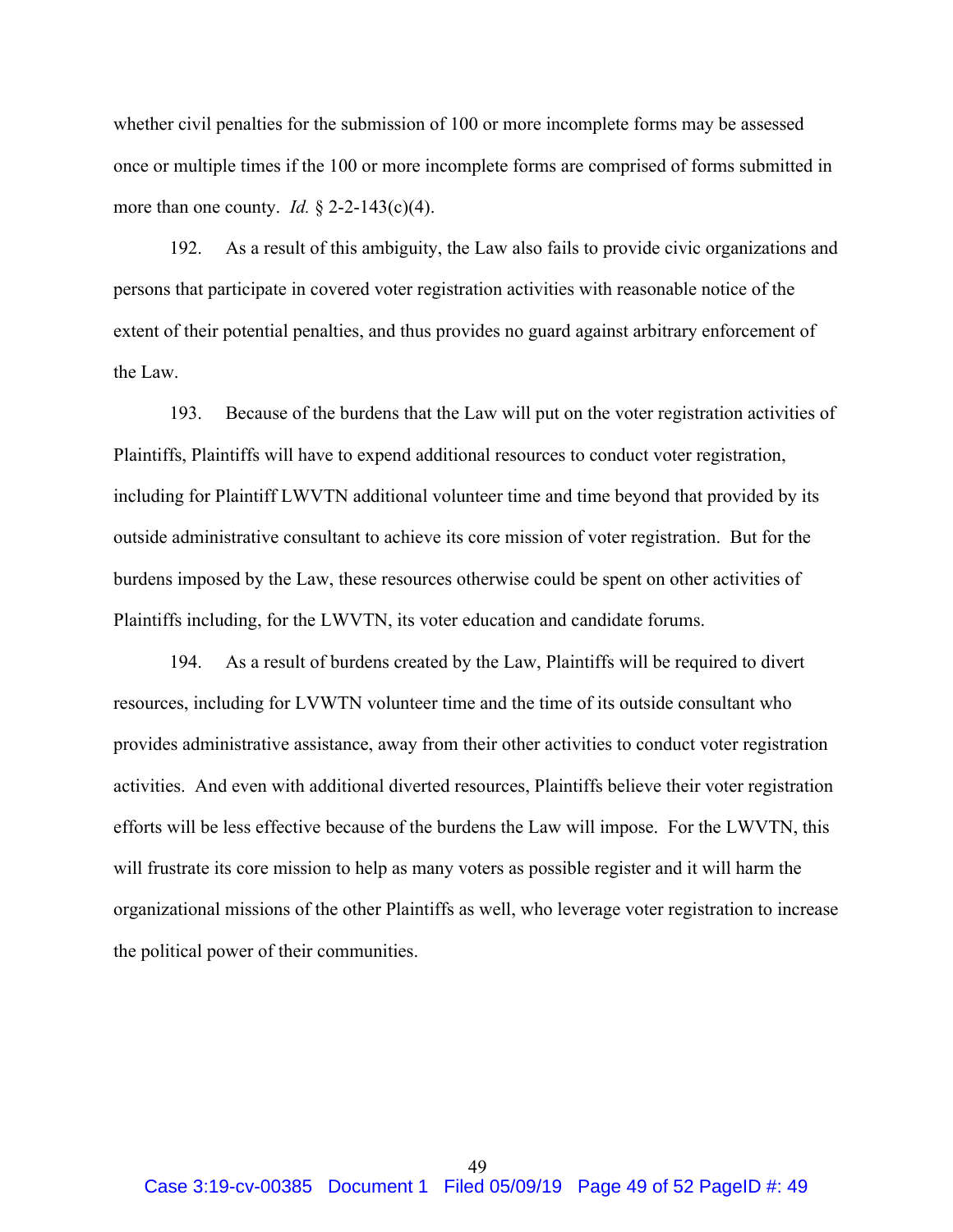# **Claim V: Burden on Political Speech and Association in Connection with the Fundamental Right to Vote (Violation of Plaintiffs' First and Fourteenth Amendment Rights Pursuant to 42 U.S.C. § 1983)**

195. Plaintiffs repeat and reallege each and every allegation contained in paragraphs 1- 141 as if fully set forth herein.

196. Voter registration is a pre-requisite to exercising the fundamental right to vote in Tennessee.

197. The Law directly interferes with the fundamental right to vote by frustrating efforts to help individuals register who are otherwise often left out of government-run registration processes.

198. The Law directly restricts Plaintiffs' voter registration activity, which likewise implicates the right to vote.

199. The burdens placed upon Plaintiffs—and the fundamental voting rights of the individuals in the communities they serve—by the challenged provisions of the Law are substantial.

200. Compliance with the Law, to the extent it could even be achieved, would require the expenditure of substantial additional resources by Plaintiffs, diverting resources from other core organizational activities. Plaintiffs would have to expend substantial additional staff and volunteer time and additional person and financial resources, much of which they simply do not have.

201. The State does not have interests that make these substantial burdens on Plaintiffs' rights necessary. In addition to their being no state interests that make the particular regulations of the Law necessary regardless of their reach, that Sections 2-2-142 and 2-2-143 do not apply to individuals not paid to collect voter registration applications demonstrates that these regulations are not necessary to advance any interests of the state. At a minimum, were the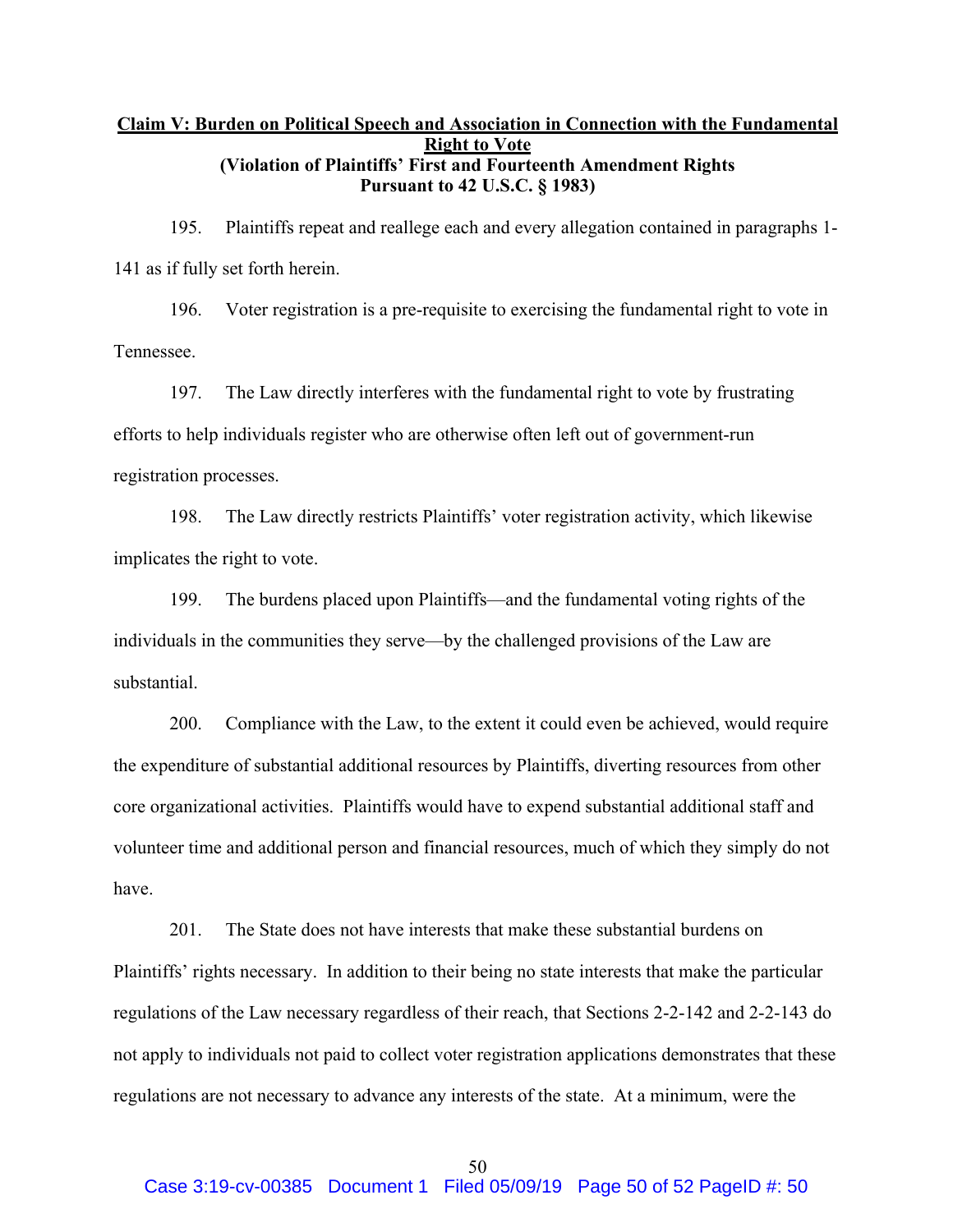regulations actually necessary, they would apply to all those collecting voter registration applications.

### **PRAYER FOR RELIEF**

WHEREFORE, Plaintiffs respectfully request that the Court enter judgment in their favor and:

A. Declare that Sections 2-2-142(a)-(b), (e)-(g), 2-2-143, and 2-19-145 violate the First and Fourteenth Amendments;

B. Preliminarily and permanently enjoin Defendants from enforcing Sections 2-2-

 $142(a)$ -(b), (e)-(g), 2-2-143, and 2-19-145, particularly the civil and criminal penalties contained therein;

C. Retain jurisdiction to render any and all further orders that this Court may deem necessary;

D. Award Plaintiffs their attorneys' costs and fees pursuant to statute; and

E. Grant any and all other relief this Court deems just and proper.

Sophia Lin Lakin\* Theresa J. Lee\* Dale E. Ho\* American Civil Liberties Union Foundation 125 Broad Street, 18th Floor New York, NY 10004 Tel.: (212) 549-2500 slakin@aclu.org tlee@aclu.org dho@aclu.org

Sarah Brannon\*, \*\* Davin Rosborough\* American Civil Liberties Union Foundation 915 15th Street, 6th Floor Washington, DC 20005 Tel.: (202) 544-1681 sbrannon@aclu.org

Dated: May 9, 2019 Respectfully submitted,

*/s/ Thomas H. Castelli* Thomas H. Castelli, BPR#024849 Legal Director Mandy Floyd, BPR#031123 ACLU Foundation of Tennessee P.O. Box 120160 Nashville, TN 37212 Tel.: 615-320-7142 tcastelli@aclu-tn.org mfloyd@aclu-tn.org

Danielle Lang\* Urja Mittal\* Campaign Legal Center 1101 14th Street NW, Suite 400 Washington, DC 20005 Tel.: (202) 736-2200 dlang@campaignlegal.org